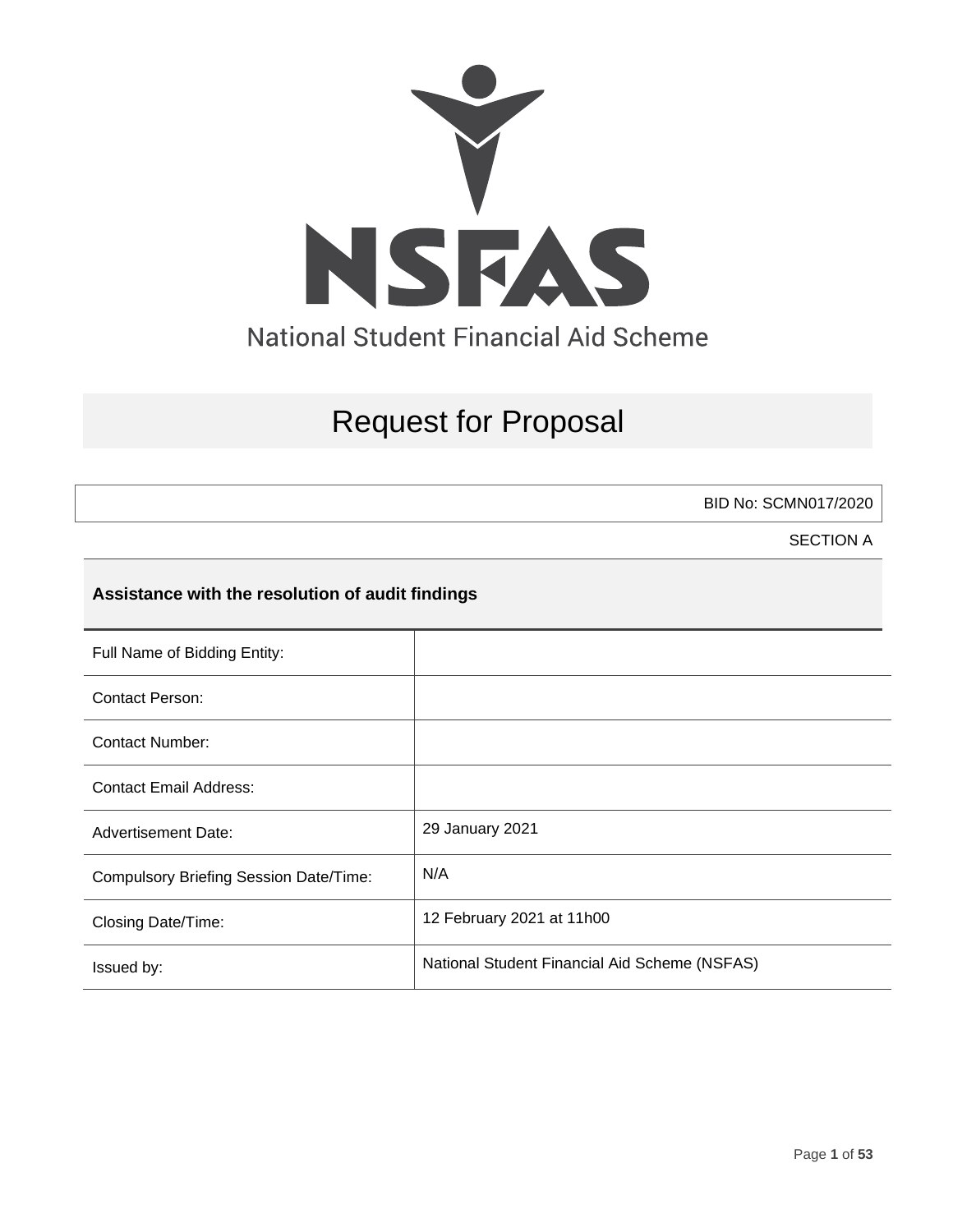### **INVITATION TO BID (SBD1)**

| YOU ARE HEREBY INVITED TO BID FOR REQUIREMENTS OF THE NATONAL STUDENT FINANCIAL AID SCHEME (NSFAS)      |                                                           |                  |                             |                                 |                                                |                           |               |                              |
|---------------------------------------------------------------------------------------------------------|-----------------------------------------------------------|------------------|-----------------------------|---------------------------------|------------------------------------------------|---------------------------|---------------|------------------------------|
| <b>BID NUMBER:</b>                                                                                      | <b>SCMN017/2020</b>                                       |                  | <b>CLOSING DATE:</b>        |                                 | 12 February 2021                               | <b>CLOSING TIME:</b>      |               | 11:00AM                      |
| <b>DESCRIPTION</b>                                                                                      | Assistance with the resolution of audit findings          |                  |                             |                                 |                                                |                           |               |                              |
| BID RESPONSE DOCUMENTS MAY BE DEPOSITED IN THE BID BOX SITUATED AT (STREET ADDRESS)                     |                                                           |                  |                             |                                 |                                                |                           |               |                              |
| NSFAS Office, 10 Brodie Road                                                                            |                                                           |                  |                             |                                 |                                                |                           |               |                              |
| 1st Floor, House Vincent Building                                                                       |                                                           |                  |                             |                                 |                                                |                           |               |                              |
| Wynberg, Cape Town                                                                                      |                                                           |                  |                             |                                 |                                                |                           |               |                              |
| 7801                                                                                                    |                                                           |                  |                             |                                 |                                                |                           |               |                              |
| BIDDING PROCEDURE ENQUIRIES MAY BE DIRECTED TO                                                          |                                                           |                  |                             |                                 | <b>TECHNICAL ENQUIRIES MAY BE DIRECTED TO:</b> |                           |               |                              |
| <b>CONTACT PERSON</b>                                                                                   | <b>SCM</b>                                                |                  |                             | <b>CONTACT PERSON</b>           |                                                |                           | <b>SCM</b>    |                              |
| <b>TELEPHONE NUMBER</b>                                                                                 | 021 763 3200                                              |                  |                             | <b>TELEPHONE NUMBER</b>         |                                                |                           | 021 763 3200  |                              |
| <b>FACSIMILE NUMBER</b>                                                                                 | N/A                                                       |                  |                             | <b>FACSIMILE NUMBER</b>         |                                                |                           | N/A           |                              |
| <b>E-MAIL ADDRESS</b>                                                                                   |                                                           | SCM@NSFAS.ORG.ZA |                             | <b>E-MAIL ADDRESS</b>           |                                                |                           |               | SCM@NSFAS.ORG.ZA             |
| <b>SUPPLIER INFORMATION</b>                                                                             |                                                           |                  |                             |                                 |                                                |                           |               |                              |
| NAME OF BIDDER                                                                                          |                                                           |                  |                             |                                 |                                                |                           |               |                              |
| POSTAL ADDRESS                                                                                          |                                                           |                  |                             |                                 |                                                |                           |               |                              |
| STREET ADDRESS                                                                                          |                                                           |                  |                             |                                 |                                                |                           |               |                              |
| <b>TELEPHONE NUMBER</b>                                                                                 | CODE                                                      |                  |                             |                                 | <b>NUMBER</b>                                  |                           |               |                              |
| <b>CELLPHONE NUMBER</b>                                                                                 |                                                           |                  |                             |                                 |                                                |                           |               |                              |
| <b>FACSIMILE NUMBER</b>                                                                                 | CODE                                                      |                  |                             |                                 | <b>NUMBER</b>                                  |                           |               |                              |
| <b>E-MAIL ADDRESS</b>                                                                                   |                                                           |                  |                             |                                 |                                                |                           |               |                              |
| VAT REGISTRATION NUMBER                                                                                 |                                                           |                  |                             |                                 |                                                |                           |               |                              |
| <b>SUPPLIER</b><br>COMPLIANCE STATUS                                                                    | <b>SYSTEM PIN:</b>                                        | TAX COMPLIANCE   |                             | <b>OR</b>                       | CENTRAL SUPPLIER<br>DATABASE No:               | MAAA                      |               |                              |
| <b>B-BBEE STATUS</b>                                                                                    |                                                           |                  | <b>TICK APPLICABLE BOX]</b> |                                 | <b>B-BBEE STATUS LEVEL SWORN</b>               |                           |               | <b>[TICK APPLICABLE BOX]</b> |
| <b>LEVEL VERIFICATION</b><br><b>CERTIFICATE</b>                                                         |                                                           | Yes              | $\Box$ No                   | <b>AFFIDAVIT</b>                |                                                |                           | Yes           | No<br>$\mathcal{L}$          |
| [A B-BBEE STATUS LEVEL VERIFICATION CERTIFICATE/ SWORN AFFIDAVIT (FOR EMES & QSEs) MUST BE SUBMITTED IN |                                                           |                  |                             |                                 |                                                |                           |               |                              |
|                                                                                                         | <b>ORDER TO QUALIFY FOR PREFERENCE POINTS FOR B-BBEE]</b> |                  |                             |                                 |                                                |                           |               |                              |
| ARE YOU THE<br>1.                                                                                       |                                                           |                  |                             | 2                               | ARE YOU A FOREIGN                              |                           | $\exists$ Yes | $\exists$ No                 |
| <b>ACCREDITED</b><br>$\Box$ Yes                                                                         |                                                           | $\square$ No     |                             | BASED SUPPLIER FOR THE GOODS    |                                                | <b>IF YES, ANSWER THE</b> |               |                              |
| REPRESENTATIVE IN SOUTH<br>AFRICA FOR THE GOODS                                                         |                                                           |                  |                             | <b>/SERVICES/WORKS OFFERED?</b> |                                                |                           |               | <b>QUESTIONNAIRE BELOW 1</b> |
| /SERVICES /WORKS OFFERED?                                                                               |                                                           |                  | [IF YES ENCLOSE PROOF]      |                                 |                                                |                           |               |                              |
| <b>QUESTIONNAIRE TO BIDDING FOREIGN SUPPLIERS</b>                                                       |                                                           |                  |                             |                                 |                                                |                           |               |                              |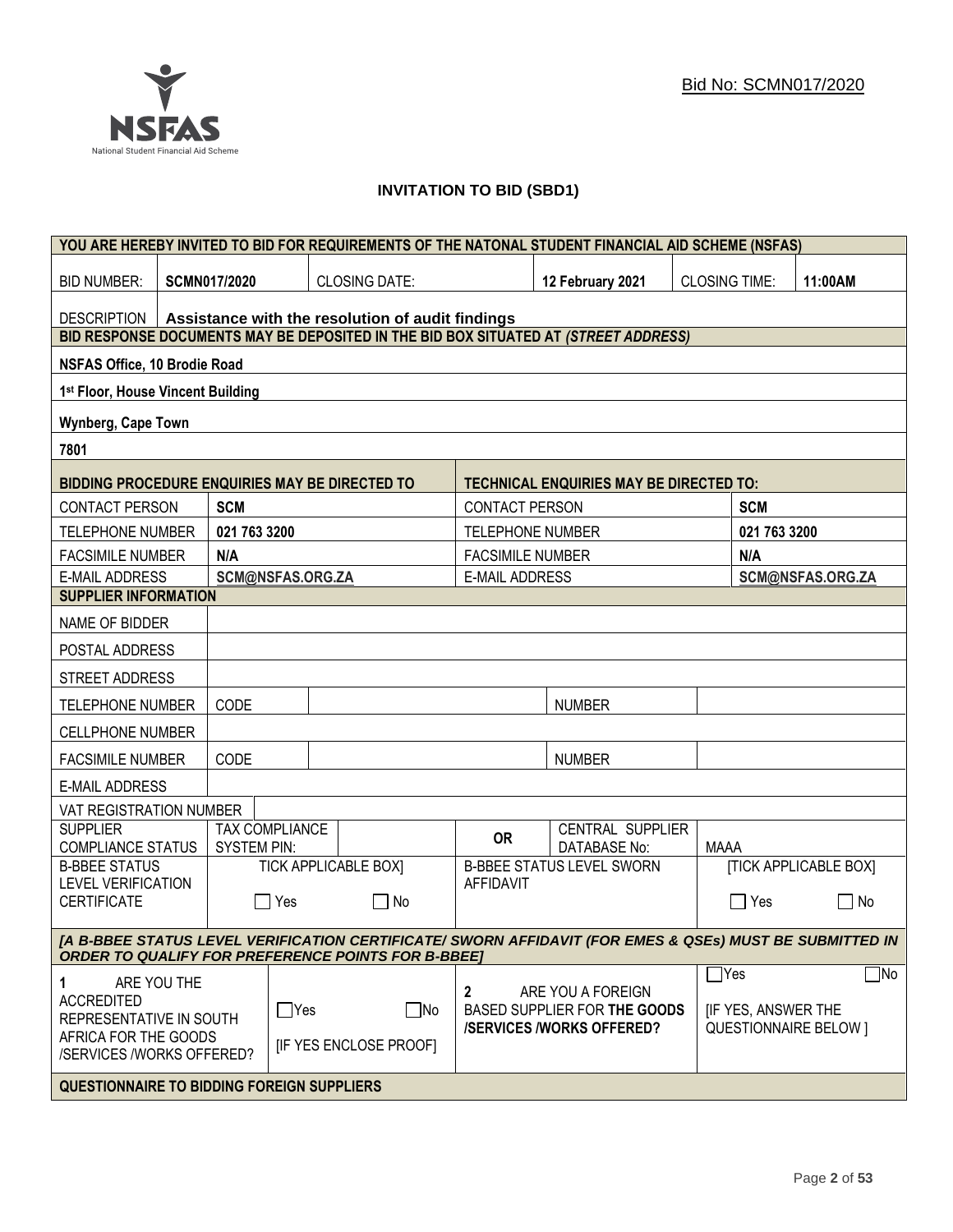

| IS THE ENTITY A RESIDENT OF THE REPUBLIC OF SOUTH AFRICA (RSA)?                                                                                                                                                                                                                     | $\Box$ YES $\Box$ NO |
|-------------------------------------------------------------------------------------------------------------------------------------------------------------------------------------------------------------------------------------------------------------------------------------|----------------------|
| DOES THE ENTITY HAVE A BRANCH IN THE RSA?                                                                                                                                                                                                                                           | $\Box$ YES $\Box$ NO |
| DOES THE ENTITY HAVE A PERMANENT ESTABLISHMENT IN THE RSA?                                                                                                                                                                                                                          | $\Box$ YES $\Box$ NO |
| DOES THE ENTITY HAVE ANY SOURCE OF INCOME IN THE RSA?                                                                                                                                                                                                                               | $\Box$ YES $\Box$ NO |
| IS THE ENTITY LIABLE IN THE RSA FOR ANY FORM OF TAXATION?<br>IF THE ANSWER IS "NO" TO ALL OF THE ABOVE, THEN IT IS NOT A REQUIREMENT TO REGISTER FOR A TAX COMPLIANCE STATUS<br>SYSTEM PIN CODE FROM THE SOUTH AFRICAN REVENUE SERVICE (SARS) AND IF NOT REGISTER AS PER 2.3 BELOW. | $\Box$ YES $\Box$ NO |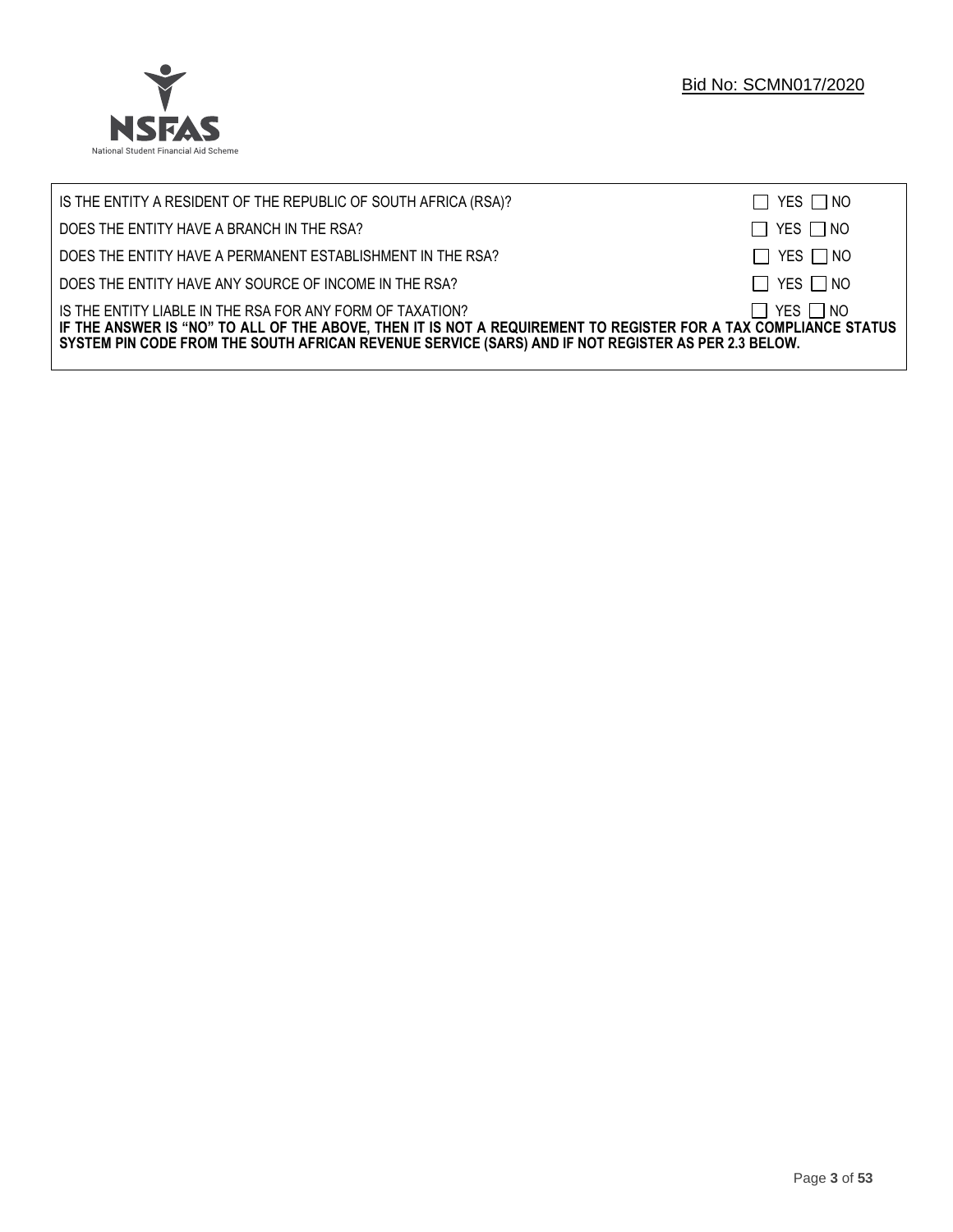

## **TERMS AND CONDITIONS FOR BIDDING**

| $\overline{1}$ . | <b>BID SUBMISSION:</b>                                                                                    |
|------------------|-----------------------------------------------------------------------------------------------------------|
|                  | 1.1. BIDS MUST BE DELIVERED BY THE STIPULATED TIME TO THE CORRECT ADDRESS. LATE BIDS WILL NOT BE ACCEPTED |
|                  | FOR CONSIDERATION.                                                                                        |
|                  | 1.2. ALL BIDS MUST BE SUBMITTED ON THE OFFICIAL FORMS PROVIDED-(NOT TO BE RE-TYPED) OR IN THE MANNER      |
|                  | PRESCRIBED IN THE BID DOCUMENT.                                                                           |
|                  | 1.3. THIS BID IS SUBJECT TO THE PREFERENTIAL PROCUREMENT POLICY FRAMEWORK ACT, 2000 AND THE PREFERENTIAL  |
|                  | PROCUREMENT REGULATIONS, 2017, THE GENERAL CONDITIONS OF CONTRACT (GCC) AND, IF APPLICABLE, ANY           |
|                  | OTHER SPECIAL CONDITIONS OF CONTRACT.                                                                     |
|                  | 1.4. THE SUCCESSFUL BIDDER WILL BE REQUIRED TO FILL IN AND SIGN A WRITTEN CONTRACT FORM (SBD7).           |
|                  |                                                                                                           |
| 2.               | <b>TAX COMPLIANCE REQUIREMENTS</b>                                                                        |
| 2.1              | BIDDERS MUST ENSURE COMPLIANCE WITH THEIR TAX OBLIGATIONS.                                                |
| $2.2^{\circ}$    | BIDDERS ARE REQUIRED TO SUBMIT THEIR UNIQUE PERSONAL IDENTIFICATION NUMBER (PIN) ISSUED BY SARS TO        |
|                  | ENABLE THE ORGAN OF STATE TO VERIFY THE TAXPAYER'S PROFILE AND TAX STATUS.                                |
| 2.3              | APPLICATION FOR TAX COMPLIANCE STATUS (TCS) PIN MAY BE MADE VIA E-FILING THROUGH THE SARS WEBSITE         |
|                  | WWW.SARS.GOV.ZA.                                                                                          |
| 2.4              | BIDDERS MAY ALSO SUBMIT A PRINTED TCS CERTIFICATE TOGETHER WITH THE BID.                                  |
| 2.5              | IN BIDS WHERE CONSORTIA / JOINT VENTURES / SUB-CONTRACTORS ARE INVOLVED, EACH PARTY MUST SUBMIT A         |
|                  | SEPARATE TCS CERTIFICATE / PIN / CSD NUMBER.                                                              |
| 2.6              | WHERE NO TCS PIN IS AVAILABLE BUT THE BIDDER IS REGISTERED ON THE CENTRAL SUPPLIER DATABASE (CSD), A      |
|                  | CSD NUMBER MUST BE PROVIDED.                                                                              |
| 2.7              | NO BIDS WILL BE CONSIDERED FROM PERSONS IN THE SERVICE OF THE STATE, COMPANIES WITH DIRECTORS WHO         |
|                  | ARE PERSONS IN THE SERVICE OF THE STATE, OR CLOSE CORPORATIONS WITH MEMBERS PERSONS IN THE SERVICE        |
|                  | OF THE STATE."                                                                                            |
|                  | ND: EAII HDE TO DDOVINE I OD COMDI V WITH ANY OE THE ADOVE DADTICHI ADG MAY DENNED THE DIN INVALIN        |

### **NB: FAILURE TO PROVIDE / OR COMPLY WITH ANY OF THE ABOVE PARTICULARS MAY RENDER THE BID INVALID**.

|  | SIGNATURE OF BIDDER: |
|--|----------------------|
|--|----------------------|

SIGNATURE OF BIDDER: ……………………………………………

CAPACITY UNDER WHICH THIS BID IS SIGNED: …………………………………………… (Proof of authority must be submitted e.g. company resolution)

DATE: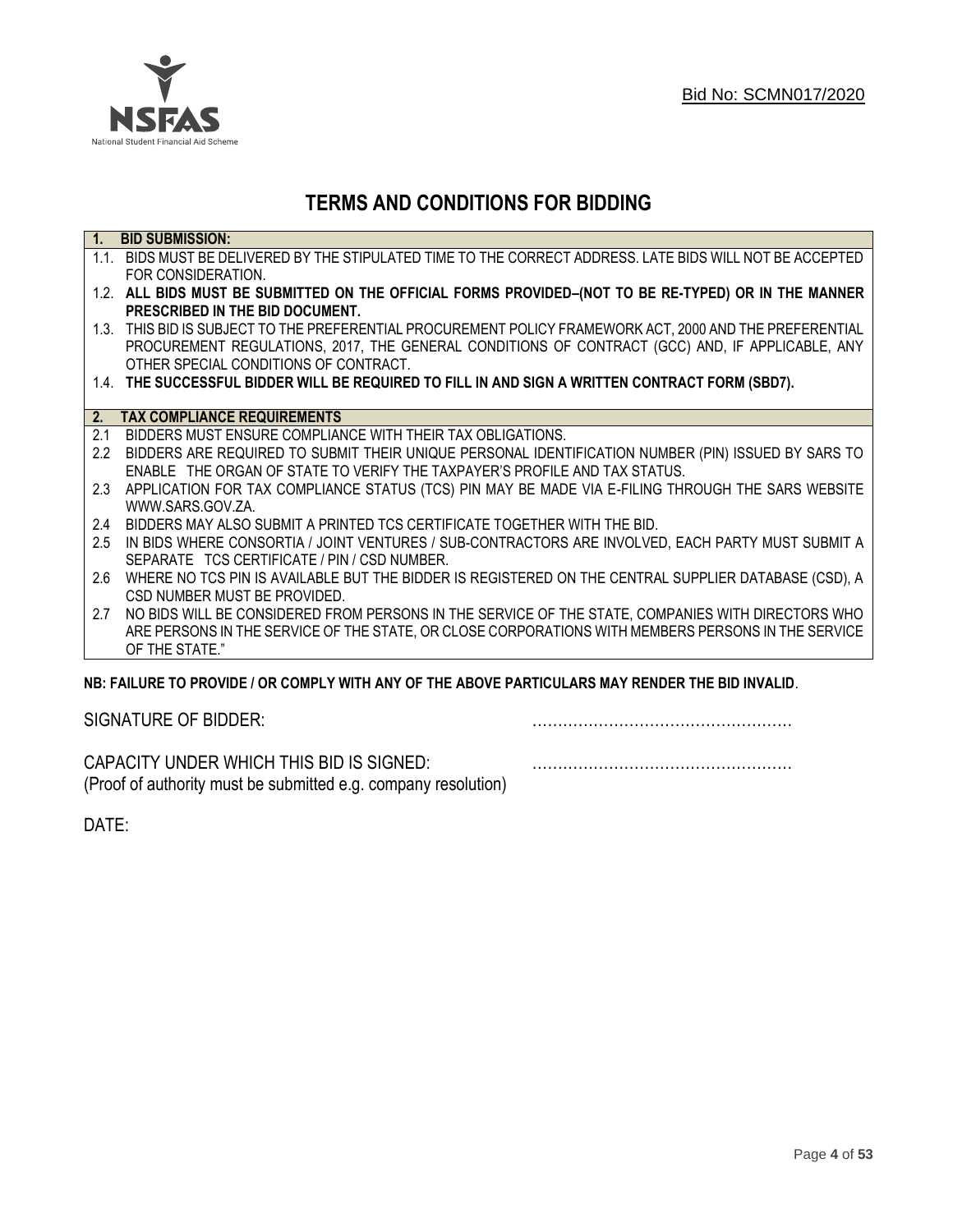

### **NSFAS overview**

The National Student Financial Aid Scheme (NSFAS) is a statutory body providing financial aid to eligible students who wish to study at public universities and Technical Vocational Education and Training (TVET) colleges. NSFAS is mandated to manage and distribute funds in accordance with the provisions of the NSFAS Act (Act 56 of 1999).

### **Fraud and Corruption**

All providers are to take note of the implications of contravening the Prevention and Combating of Corrupt Activities Act, Act No 12 of 2004 and any other Act applicable.

The National Student Financial Aid Scheme is committed to conducting business ethically and is constantly introducing proactive measures to ensure that we identify and appropriately respond to any unlawful and unethical business practices. All NSFAS tenders are subject to certain audit processes and limited due diligence checks with the intend to identify any possible unlawful or unethical practices.

### **Reporting of any unlawful or unethical incidents to NSFAS**

Should any bidder, potential or current supplier of NSFAS or any other third party:

- receive any irregular contact or correspondence from anyone presenting themselves as an employee or representative of NSFAS
- receive any contact or correspondence from anyone soliciting any bribe of any form
- become aware of any irregular or illegal conduct by any party who has a relationship with NSFAS or any NSFAS official

you are requested to immediately report it to NSFAS's Governance, Risk and Compliance (GRC) Department. All information provided to the NSFAS GRC department will be treated with utmost confidentiality and in terms of the Protected Disclosures Act, Act 26 of 2000.

Please forward any information or direct any queries to the following NSFAS GRC staff members:

- Ms Amanda Basson: [amandab@nsfas.org.za](mailto:amandab@nsfas.org.za)
- Mr Corné Mellet : [corneme@nsfas.org.za](mailto:corneme@nsfas.org.za)

### **Reporting of any unlawful or unethical incidents to the South African Police**

Bidders, current or potential NSFAS suppliers or any other third party who become aware of any unlawful and unethical conduct are encouraged to report the matter to the South African Police. NSFAS request that details of such reports made to the SAP be shared with NSFAS official listed above so as to enable consolidation of possible related investigations.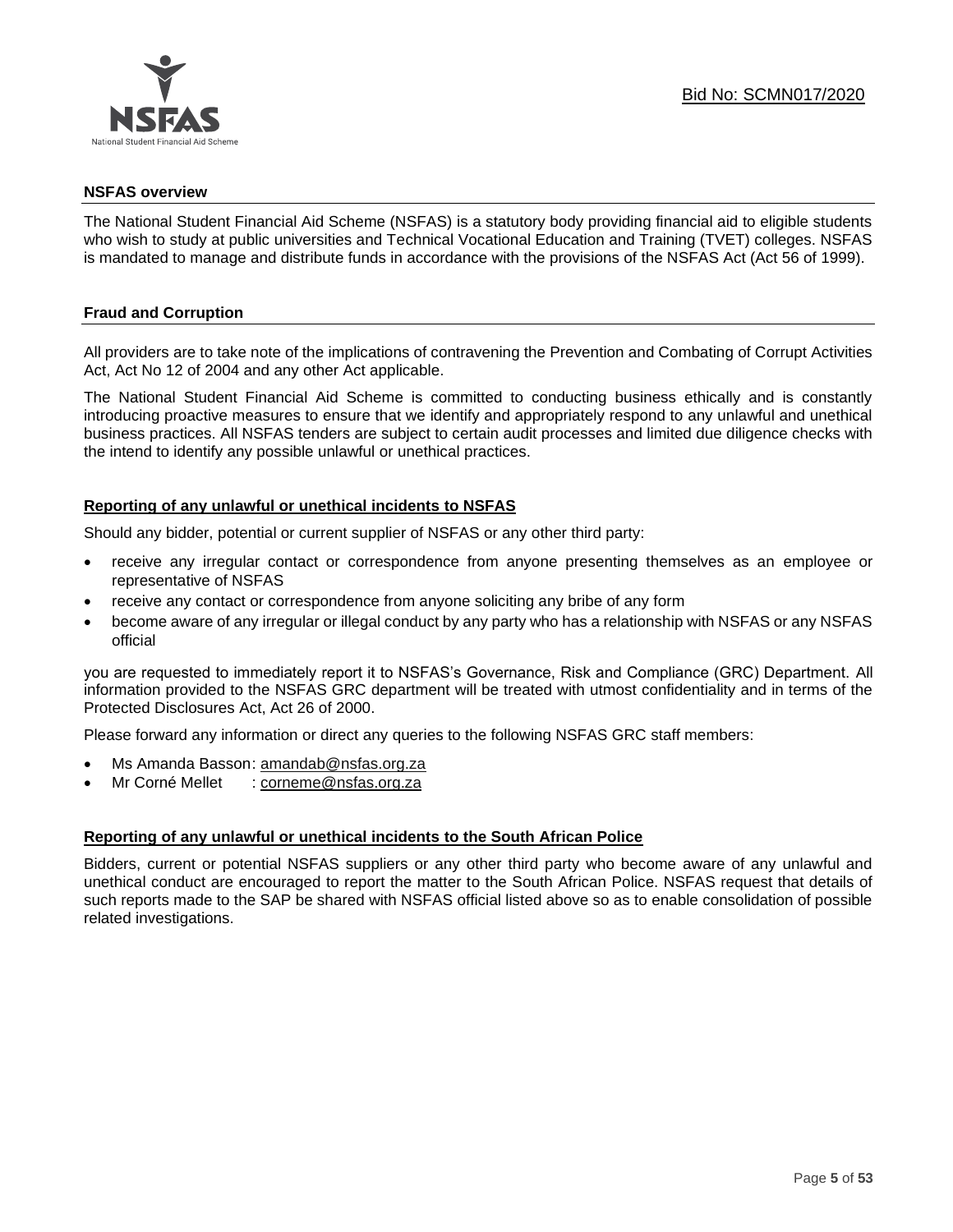

### **Clarifications / Additional information / Rights**

### **Clarification**

Any clarification required by a bidder regarding the meaning or interpretation of the bid specifications, or any other aspect concerning the bid, are to be requested in writing by email from scm@nsfas.org.za. The bid number should be mentioned in all correspondence. Telephonic requests for clarification will not be accepted. Bidder are reminded that NSFAS SCM officials will never contact bidders telephonically or by other method other that through the official SCM email address listed above.

### **Additional Information**

During the evaluation of the bids, additional information may be requested in writing from bidders, for clarity. Replies to such requests must be submitted, within 5 (five) working days from the date of request, or as otherwise indicated. Failure to comply, may lead to your bid being disregarded.

### **Rights**

NSFAS reserves the right to appoint more than one (1) service provider. NSFAS further reserves the right to engage with the short-listed bidders for price negotiation and a site inspection where necessary. NSFAS in addition reserves the right to invite the shortlisted for a presentation as part of the bid process. NFAS reserves the right to not select the lowest price. In addition, NSFAS reserves the right to not award the tender to the shortlisted bidder should any risk arise from any NSFAS due diligence assessment performed. NSFAS reserves the right to award the contract in whole or in parts.

### **Consent**

By responding to this tender, both the entity and its directors provide consent to NSFAS to perform background checks which would include amongst others, the relevant Transunion checks, should it wish to do so.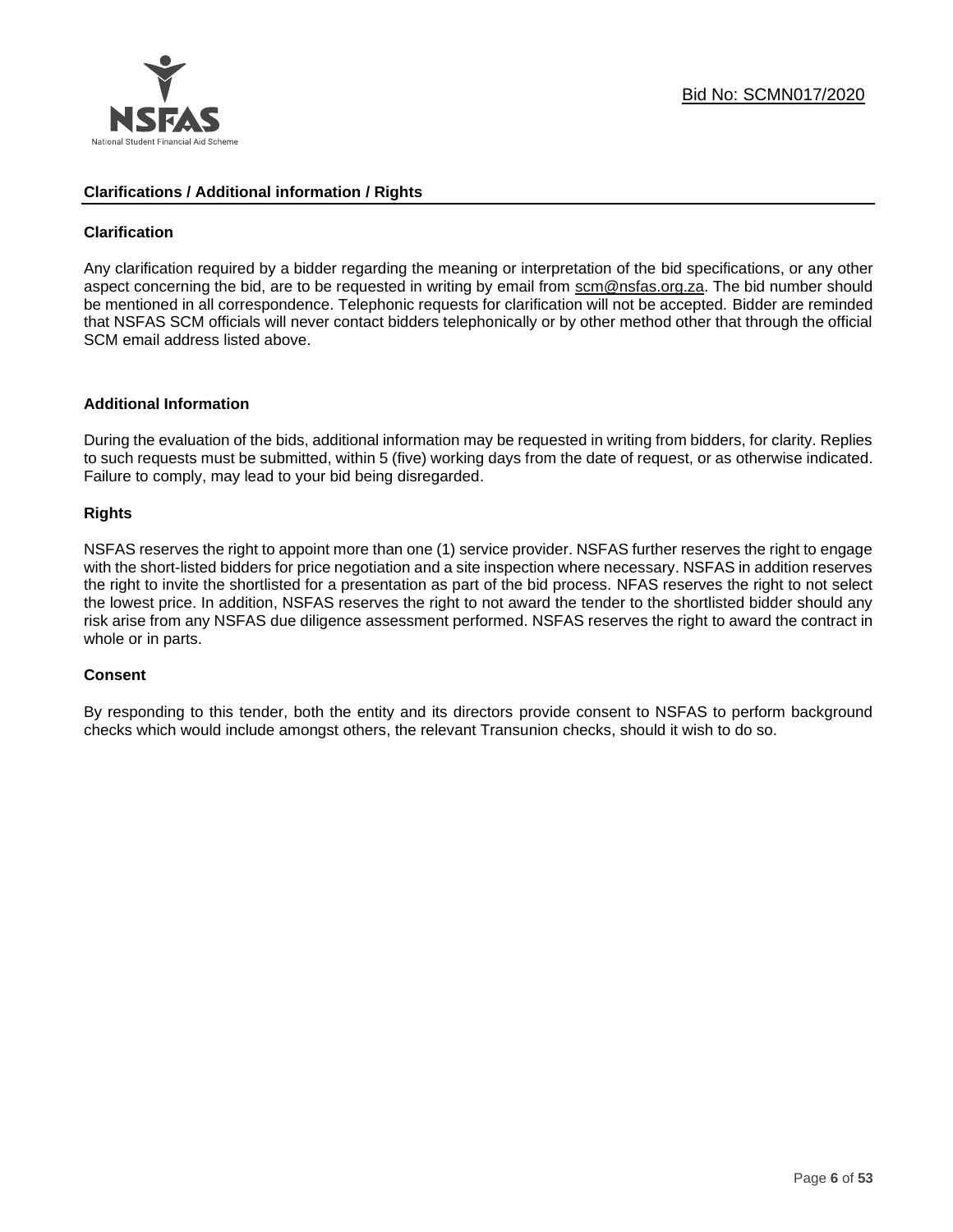### **Bid submission**

**One (1) physical bid proposal** must be handed in/delivered to:

The deposit box situated at: 1st Floor, House Vincent Brodie Road Wynberg 7801

Tenders can be delivered and deposited into the tender box between 08:30 and 16:00, Mondays to Fridays prior to the closing date, and between 08:30 and 11:00 on the closing date.

No faxed or e-mailed bid proposals will be accepted. The bidders are encouraged to index and paginate the bid proposal.

Respondents should ensure that tender documents are delivered to NSFAS in the tender box before the closing date and time of the tender. If the tender document is late, it will not be accepted and will be disregarded. Bid proposals submitted on time shall not be returned to the bidder.

Any tender submitted shall remain valid, irrevocable and open for written acceptance by NSFAS for a period of 120 (one hundred and twenty) days. A tender submitted shall further be deemed to remain valid after the expiry of the above mentioned 120-day period until formal acceptance by NSFAS, unless NSFAS is notified in writing by the tenderer of anything to the contrary (including any further conditions the tender may introduce). Any further conditions that the tenderer may introduce will be considered at the sole discretion of NSFAS.

Bidders should indicate on the cover of the bid proposal (in a sealed envelope/box), the following information:

- Bid number SCMN017/2020
- Closing date and time **12 February 2021 at 11:00**
- The name and address of the bidder

### **Late bids**

Bids received late will not be considered for evaluation purposes. A bid will be considered late if it arrived even one second after 11:00 am or any time thereafter. The tender (bid) box shall be locked at exactly 11:00 am and bids arriving late will not be considered under any circumstances. Bidders are therefore strongly advised to ensure that bids be dispatched allowing enough time for any unforeseen events that may delay the delivery of the bid.

Bids sent to NSFAS via courier shall be deemed to be received at the date and time of arrival at the NSFAS premises (tender box) Bids received in the tender box after the closing date and time of the bid, shall therefore be deemed to be received late. Bidders should allow time to access the premises due to security arrangements that need to be observed.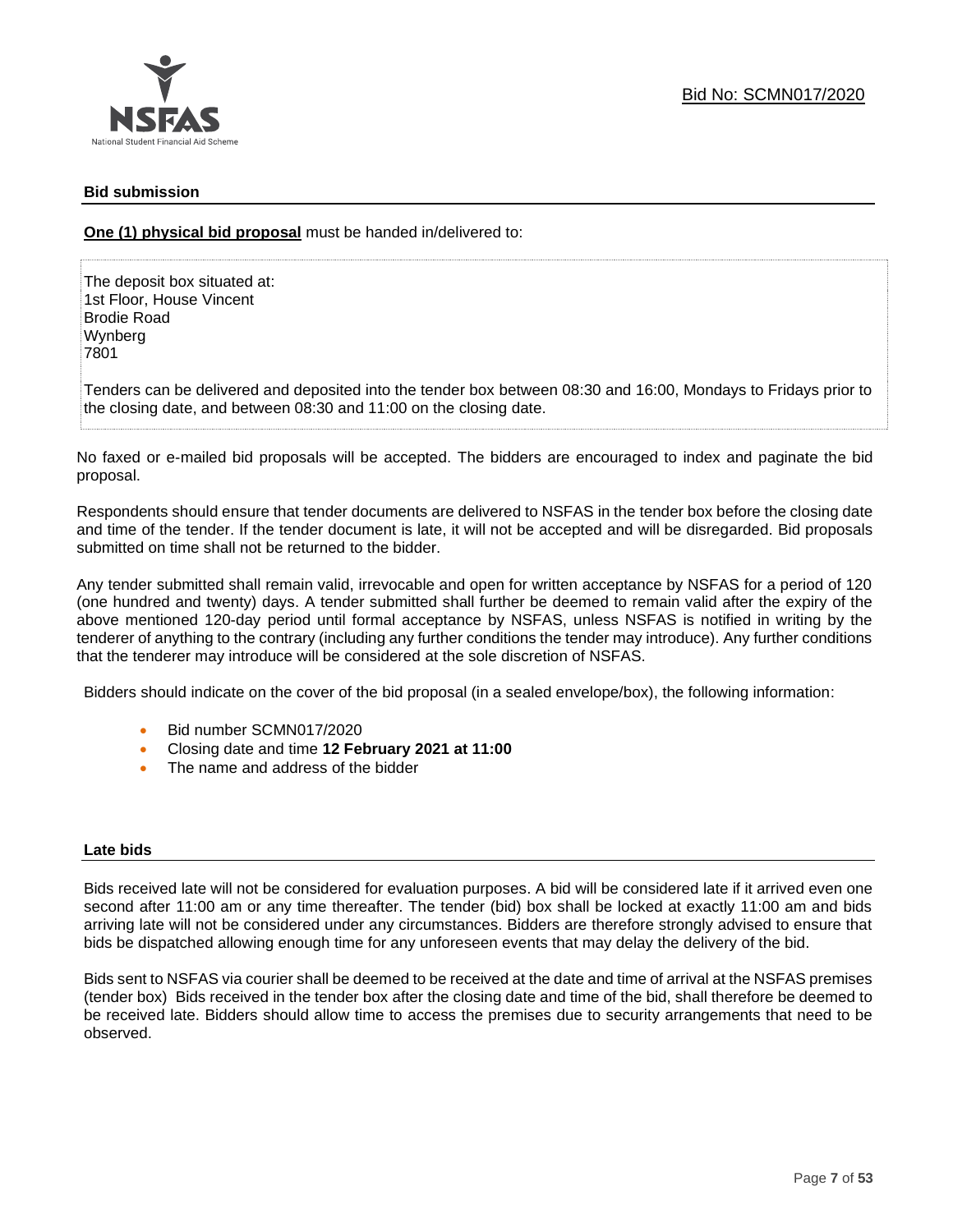

### **Response Structure:**

The contents of the bid document must be as follows, and numbering below, with each schedule punched, placed in a file and separated from the next schedule with a file divider.

Please complete the checklist below to verify your submission of the relevant documents:

| <b>Schedules</b>  | Description                                                                                                                                                                                                               |     | Submitted<br>(tick box below): |  |
|-------------------|---------------------------------------------------------------------------------------------------------------------------------------------------------------------------------------------------------------------------|-----|--------------------------------|--|
|                   |                                                                                                                                                                                                                           | Yes | <b>No</b>                      |  |
| <b>Schedule 1</b> | Entity registration documentation                                                                                                                                                                                         |     |                                |  |
| <b>Schedule 2</b> | Consent by the entity and its directors to perform the necessary background<br>checks which includes amongst others, the TransUnion checks.                                                                               |     |                                |  |
| Schedule 3        | Original Valid Tax Clearance Certificate/tax pin                                                                                                                                                                          |     |                                |  |
| <b>Schedule 4</b> | BBB-EE Certificate, or,<br>BBBEE Sworn Affidavit for EME/QSE signed and stamped by Commissioner<br>of Oaths.                                                                                                              |     |                                |  |
| Schedule 5        | National Treasury Central Supplier Database proof of registration -please<br>provide the latest full report.                                                                                                              |     |                                |  |
| Schedule 6        | Letter from Bank confirming banking details (not older than 3 months from<br>date of closing date of tender)                                                                                                              |     |                                |  |
| Schedule 7        | Completed and signed Tender Documents: including the following;<br>SBD <sub>1</sub><br>SBD <sub>4</sub><br>SBD 6.1<br>SBD <sub>8</sub><br>SBD <sub>9</sub><br>General Conditions of Contracts (with every page initiated) |     |                                |  |
| <b>Schedule 7</b> | Detailed Bid proposal in response to bid specification requirements                                                                                                                                                       |     |                                |  |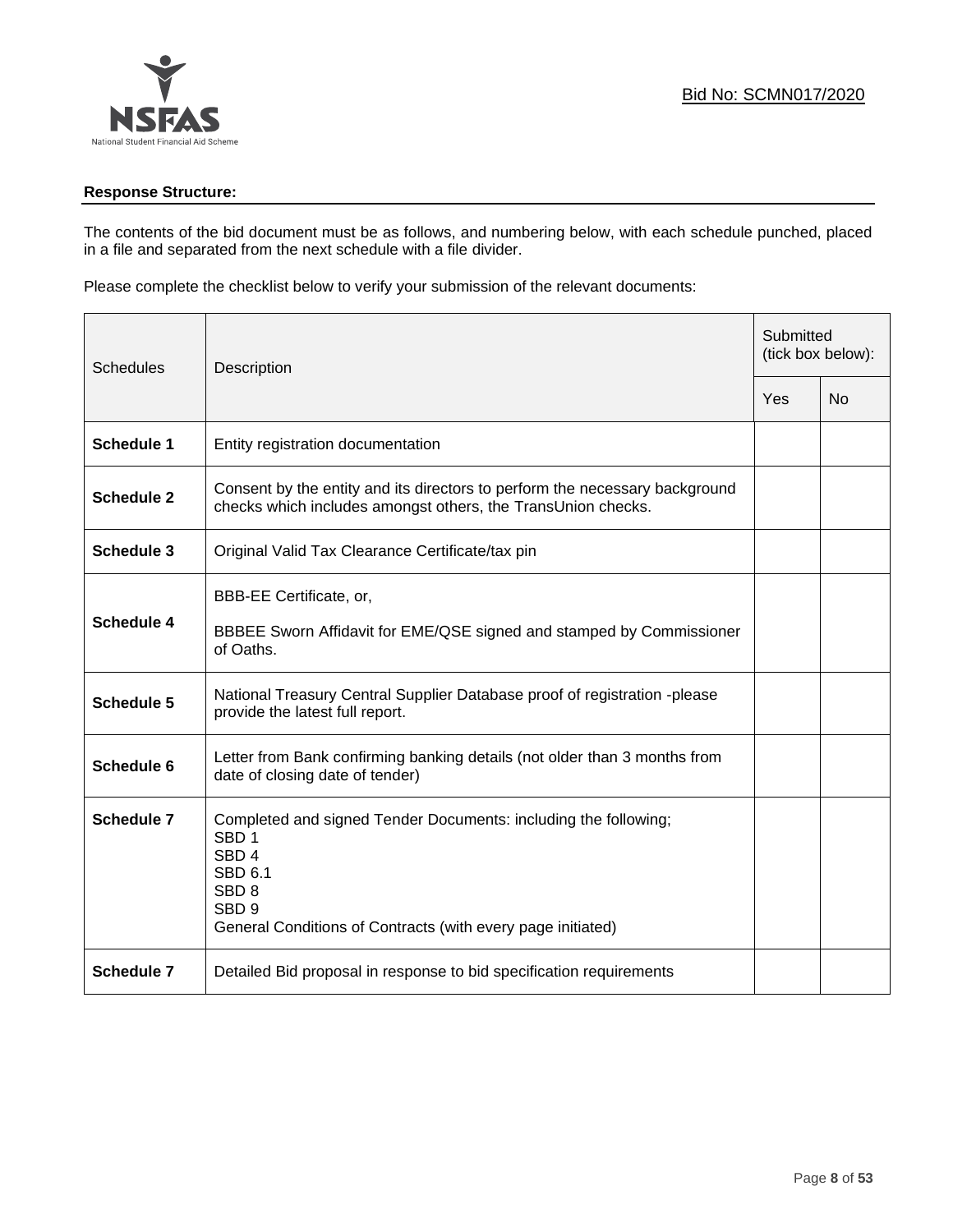### **Contract Negotiations**

The successful bidder (s) will be required to enter into a written contract/SLA with NSFAS. The final terms and conditions will be negotiated between NSFAS and the successful bidders (s). Should the awarded bidder fail to sign the SLA within a reasonable timeframe deemed by NSFAS, NSFAS reserves the right to cancel the award/contract and award the tender to the 2<sup>nd</sup> placed bidder.

### **Payments**

By responding to this bid document, the service provider agrees to the following

NSFAS will pay the successful bidder (s) the fees set out in the final contract according to the table of deliverables. No additional amounts will be payable by NSFAS to the successful bidder (s).

The successful bidder (s) shall invoice NSFAS for the services rendered in a reasonable timeframe. The invoices billed to NSFAS must be in relation to the original scope of work/terms of reference.

The invoice must be accompanied by supporting source document(s) containing detailed information, as NSFAS may reasonably require, for the purposes of establishing the specific nature, extent and quality of the services which were undertaken by the successful bidder (s).

No payment will be made to the successful bidder (s) unless an original tax invoice complying with section 20 of the VAT Act, 1991 (Act No 89 of 1991), as amended, has been submitted to NSFAS.

Payment shall be made by bank transfer into the successful bidder (s) back account normally 30 days after receipt of an acceptable, original, valid tax invoice.

Payments will only be made to the bidder in accordance with the purchase order issued to the awarded bidder. Any services delivered by the bidder outside of the original bid specifications and over and above the purchase order value will not be paid for as NSFAS is not liable for these payments. Should the service provider perform any additional work outside of the tender award and its requirements, NSFAS will not be held liable for such payment to the service provider. Should you receive any instruction from NSFAS that does not come from the SCM unit to perform any work outside of the original bid specification, NSFAS will not be held liable for this payment.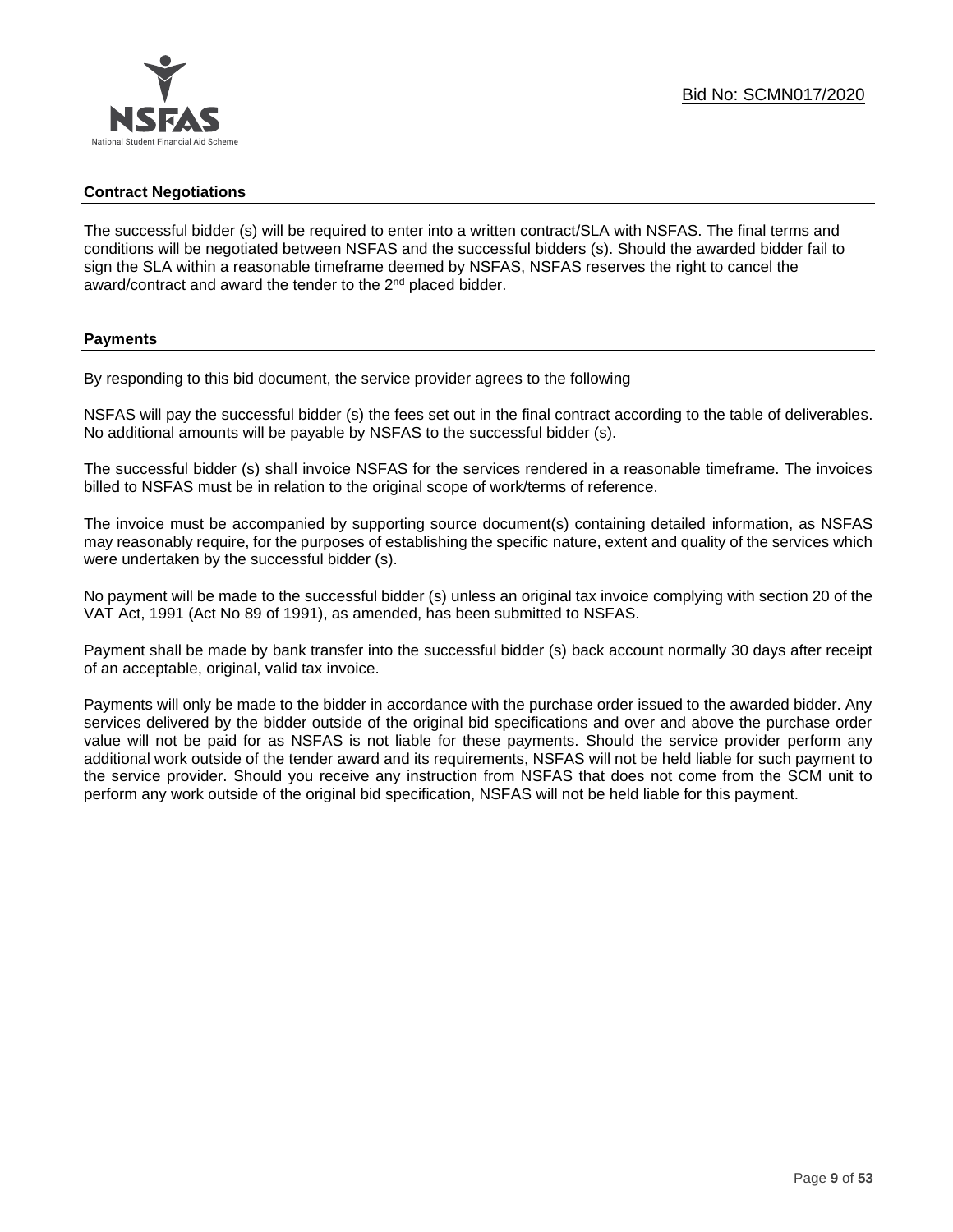

### **1. Purpose**

The National Student Financial Aid Scheme requires assistance with the resolution of certain audit items.

### **2. Background**

The National Student Financial Aid Scheme (NSFAS) provides financial assistance to eligible students at public universities and at Technical Vocational Education and Training (TVET) colleges throughout South Africa.

NSFAS received a qualified audit opinion in the 2019/ 2020 financial year and requires assistance in the resolution of certain audit findings in order to clear these qualifications.

### **3. Mandatory requirements**

*All bids must comply with the mandatory requirements and failure to comply with any of these requirements will immediately disqualify the bid.*

| <b>Mandatory requirements</b>                                                                                                                                                                                                                                                  | Page reference per<br>bidder proposal |
|--------------------------------------------------------------------------------------------------------------------------------------------------------------------------------------------------------------------------------------------------------------------------------|---------------------------------------|
| The firm must be registered with the South African Institute of Chartered<br>Accountants (SAICA) or the South African Institute of Professional Accountants<br>(SAIPA). This can be evidenced by providing the valid proof of registration of the<br>firm with SAICA or SAIPA. |                                       |

### **4. Functional specifications**

The objective of the project is to perform the tasks necessary such that that qualification areas are cleared.

Specifically, this includes qualifications in relation to:

#### **Amounts paid above contract value:**

This matter arose during the 2017 academic year when the system generated incorrect loan values in contracts sent to students. NSFAS, however, disbursed loans according to the loan award values resulting in apparent over-disbursements.

In addition to the above, there are also cases where NSFAS disbursed above the contracted value where the loan amount was generated incorrectly in the loan agreement due to an internal control failure.

The service provider is required to:

1. Quantify the full value of the over-disbursement. This will require that 450,000 loan agreements be inspected in order to determine the loan value in the incorrect loan agreement. This value will then need to be compared to the actual loan award and disbursement for each student. NSFAS estimates that at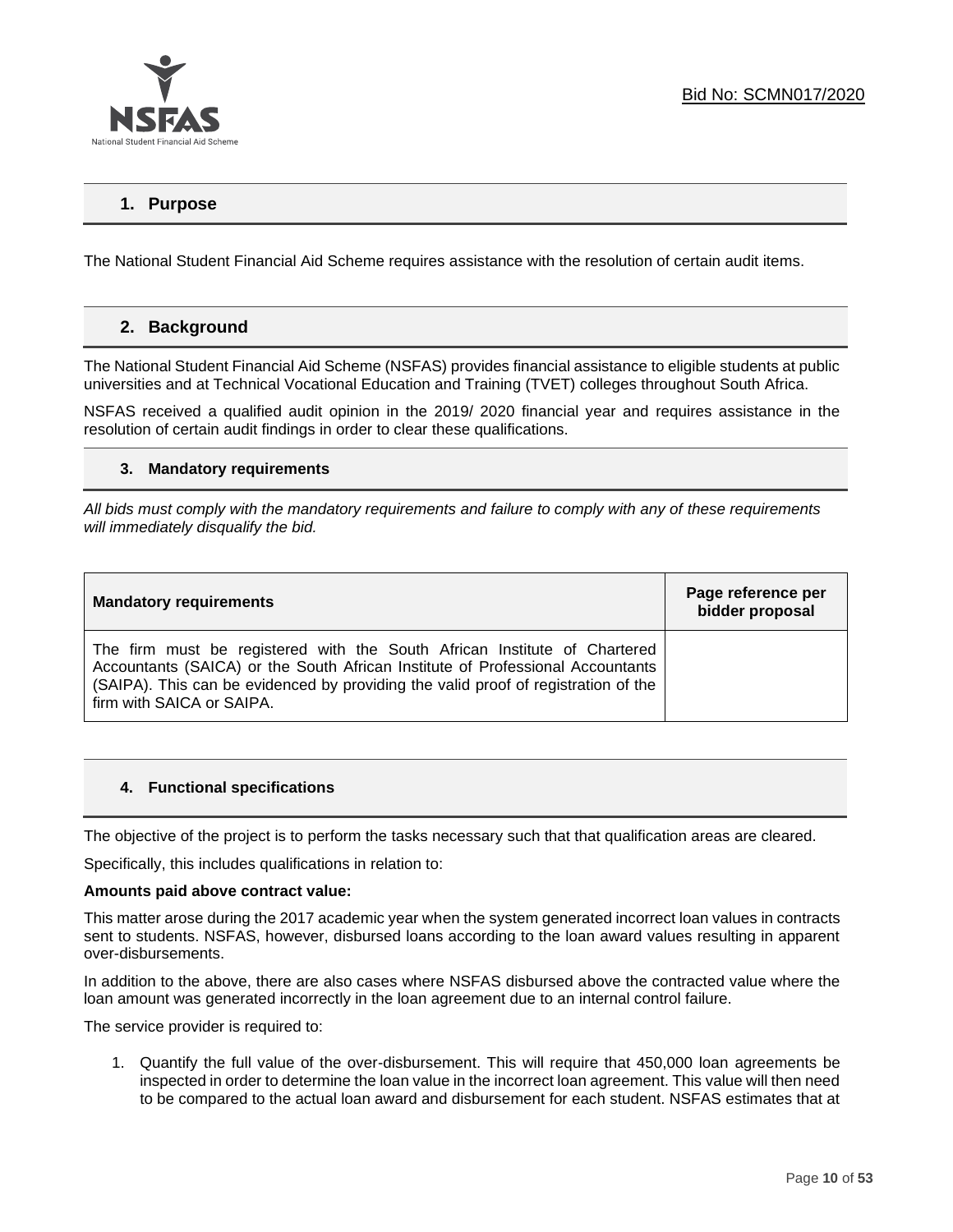

least 15 resources are required for this aspect of the project to be completed in two (2) months. Additional resources will be required to complete the exercise sooner.

- 2. Collate the data in a SQL database, or any other appropriate database as agreed with NSFAS, that must be handed over to NSFAS at the end of the project.
- 3. Issue the corrected loan agreements to students, who will need to agree to the corrected loan agreements. The loan agreements must be corrected in terms of the National Credit Act (NCA).
- 4. The service provider is expected to assist with obtaining student consents to the corrected agreements in terms of the NCA.
- 5. The service provider is expected to provide a digital solution (separate to the NSFAS systems) to enable the above, that is handed over to NSFAS as the end of the project.

### **Areas of possible irregular expenditure due to missing/ incomplete documents:**

There are several areas where resources are required in order to assist with the tracking and tracing of missing/ incomplete documents:

### *TVET colleges*

In 2019, TVET colleges assisted with the application funding process for TVET students and were required to maintain mandatory documents in order to support each application. However, during the audit, many of these documents proved to be missing. Our document storage service provider is collating the supporting documents from all 50 TVET colleges, for scanning and indexing per student. Approximately 130,000 student records would need to be assessed.

The service provider is required to:

- 1. Determine the extent of missing mandatory documents. Our document storage service provider is able to provide an analysis of all documents per student, once scanned and indexed.
- 2. Obtain the missing documents from institutions, even if this means that the student would need to be contacted.
- 3. Ensure that all documents are stored such that they are available to NSFAS for future audit refence with ease.

### *Funding students with disability:*

During the 2019/ 2020 audit, the AGSA found that the supporting evidence for the funding of students with disabilities were not complete.

The service provider is required to:

- 1. Determine and obtain a listing of the total number of students funded in terms of the DHET Disability bursary for both the 2019 and 2020 academic years.
- 2. Ensure that all students who should be funded in terms of the DHET Disability bursary is indeed funded correctly, and vice versa.
- 3. Compile a complete file of all mandatory supporting evidence for each student funded in this way, building on the documentation that exists on the NSFAS data management system for each student. This may require liaising with universities in order to obtain the necessary document. NSFAS funds approximately 2,000 students in terms of the DHET Disability bursary per academic year.

### **Loan conversion:**

During the 2019/ 2020-year end audit, the AGSA found that, while loan conversions were performed in according with stated policy, it was not done in terms of the loan terms and conditions of business. NSFAS estimates that this affects all loans since at least 2011 to 2017 but may date back earlier.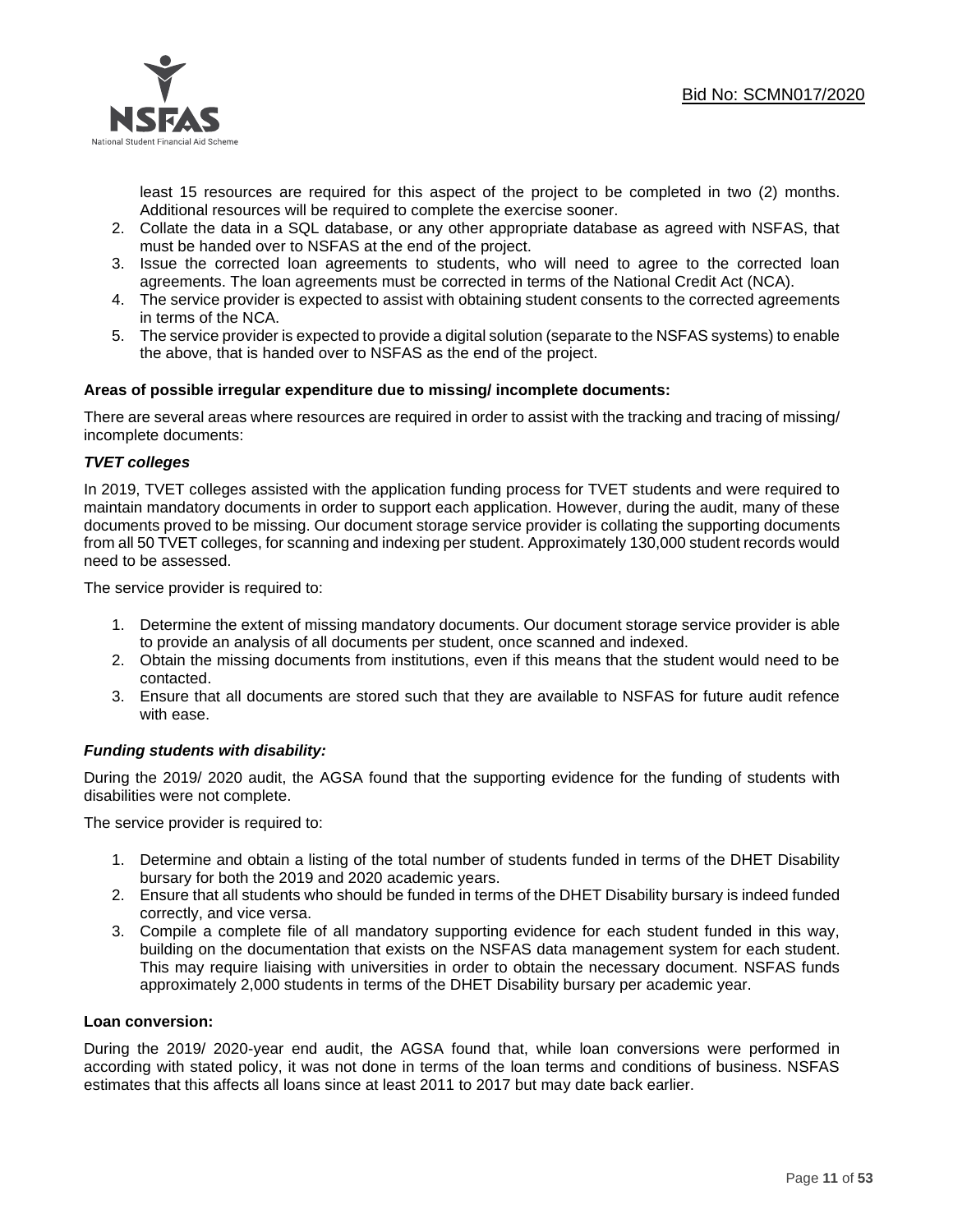

The service provider is required to:

- 1. Determine the extent of the error.
- 2. Confirm that the actual loan conversion was done in terms of policy.
- 3. Calculate the error in the loan conversion calculations, going back as far as practicably possible, such that these values can be condoned for audit purposes.

### **Incorrect interest calculation:**

During the 2019/2020-year end, the AGSA found that the Phoenix (NSFAS loan and bursary management system) system was accruing interest on loans incorrectly. The error is believed to have arisen due to the following scenarios:

- During the 2013 academic year and the 2014 financial year, the previous loan management system (LMS) was retired in favour of the Phoenix Loan Management system. From implementation date in October 2013, all active accounts had to be migrated to the Phoenix system. From inspection of a list of accounts not currently accruing interest, management identified a significant amount of accounts that relates to pre implementation of the Phoenix system and therefore is of the view that these accounts were incorrectly migrated to Phoenix.
- In terms of the NSFAS policies, where a student is registered at a public tertiary institution and can provide such proof, even though not currently funded by NSFAS, the student can request that their accounts do not accrue interest at this time. The NSFAS systems do not have workflow, or similarly, times prompts, and therefore the interest accrual flag needs to be controlled manually. Due to accounts where interest was previously accrued and subsequently not accruing, these accounts were identified as the manually controlled interest accrual which was not subsequently turned on.
- In cases where accounts were previously closed, either erroneously or due to transfers being done, it was discovered that these accounts had not been created with the interest automatically accruing from the date of creation.

The service provider is required to:

- 1. Perform an independent root cause analysis of the issue and determine whether the NSFAS root cause analysis is correct and complete.
- 2. Based on the root cause analysis, determine the full extent of the calculation error such that it can be presented to the AGSA during the next audit (i.e. 2020/ 2021-year end).
- 3. Make the necessary system and accounting adjustments in order to correct the issue in the system and reflect the correct interest value in the financial accounts.
- 4. Assist with the rectification of debtor statements and ensure that these are sent out to all affected students.

### **Key reconciliations**

There are several reconciliations that are not performed, or not performed according to audit standards.

The service provider is required to:

- Reconcile actual disbursement payments to the disbursements as reflected in the loan management system and resolve any reconciling items.
- Perform the reconciliation between the CellBux transactions and those on Phoenix for the 2019 and 2020 academic years and assist with the resolution of reconciling items.
- NSFAS has identified a number of payments to mobile numbers that do not reconcile back to Phoenix accounts with ease. The service provider is required to trace the mobile numbers to valid students and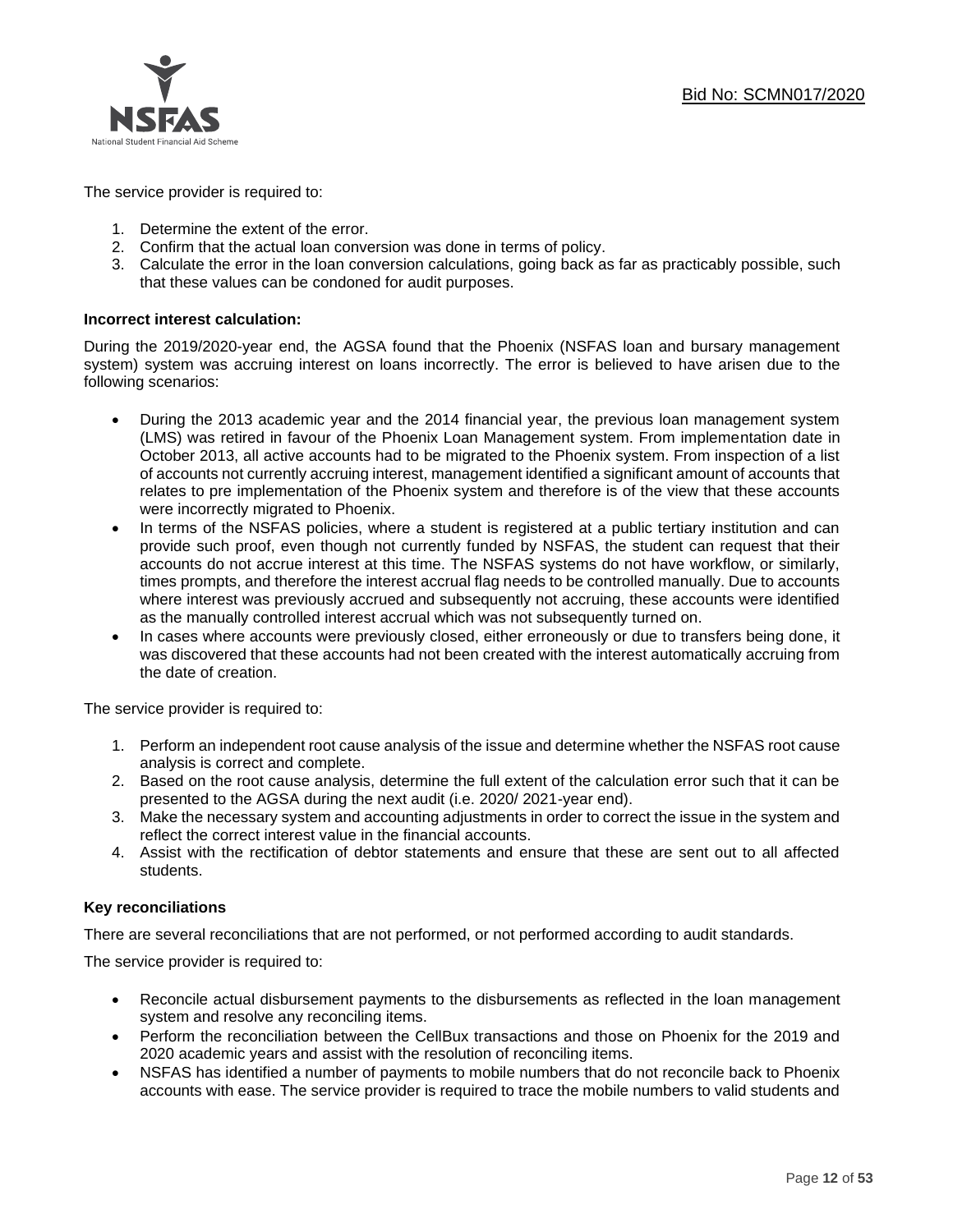

where this is not possible, to ensure that these mobile numbers are appropriately blocked and flagged against any future disbursements.

• Perform any other reconciliation that may be identified.

### **Assistance during the 2020/ 2021-year end audit**

The service provider will be required to assist with any queries relating to the above during the 2020/ 2021-year end audit.

The service provider may be called upon to assist with additional audit matters not listed specifically above, including any matters that may arise during the 2020/ 2021-year end.

The service provider is expected to ensure that there is adequate training and handover to the NSFAS officials on any new processes and solutions in order sustain solutions in the organization going forward.

### **On site**

The service provider team is expected to be on site in Cape Town at the NSFAS Head Office in Wynberg for the full duration of the project, COVID regulation permitting, as and when required. Should any team member not be able to deliver due to COVID or any other reason, the service provider must provide a suitable replacement, that NSFAS agrees to, within 48 hours.

### **5. Contract Period**

All rectification and disclosure related matters must be completed by the 1 May 2021 so that the annual financial statements can be submitted with the correct accounting values.

The project must complete all remaining deliverables by the end of the audit, which at this stage is set for 31 July 2021.

### **6. Pricing Schedule**

Please consider the inevitable Consumer Price Index (CPI) increases year on year on the pricing upon the duration of the contract period being in excess of a 12-month period. **The pricing must be inclusive of all costs including disbursements (travel, accommodation etc) where applicable.** 

The pricing must be inclusive of all costs including disbursements (travel, accommodation etc) where applicable. The bidder must not provide travel/accommodation rates separately as this must be built into the rate per hour in the table below.

| No.           | <b>Resource</b>       | Quantity | Rate per hour (VAT<br>and disbursements<br>included) | <b>Number of</b><br>hours<br>allocated to<br>the delivery of<br>the full scope<br>of work for<br>the full period | <b>Total fee (VAT and</b><br>disbursements<br>included) |
|---------------|-----------------------|----------|------------------------------------------------------|------------------------------------------------------------------------------------------------------------------|---------------------------------------------------------|
| $\mathbf 1$ . | Lead Director/        |          |                                                      |                                                                                                                  |                                                         |
|               | <b>Partner</b>        |          |                                                      |                                                                                                                  |                                                         |
| 2.            | <b>Senior Manager</b> |          |                                                      |                                                                                                                  |                                                         |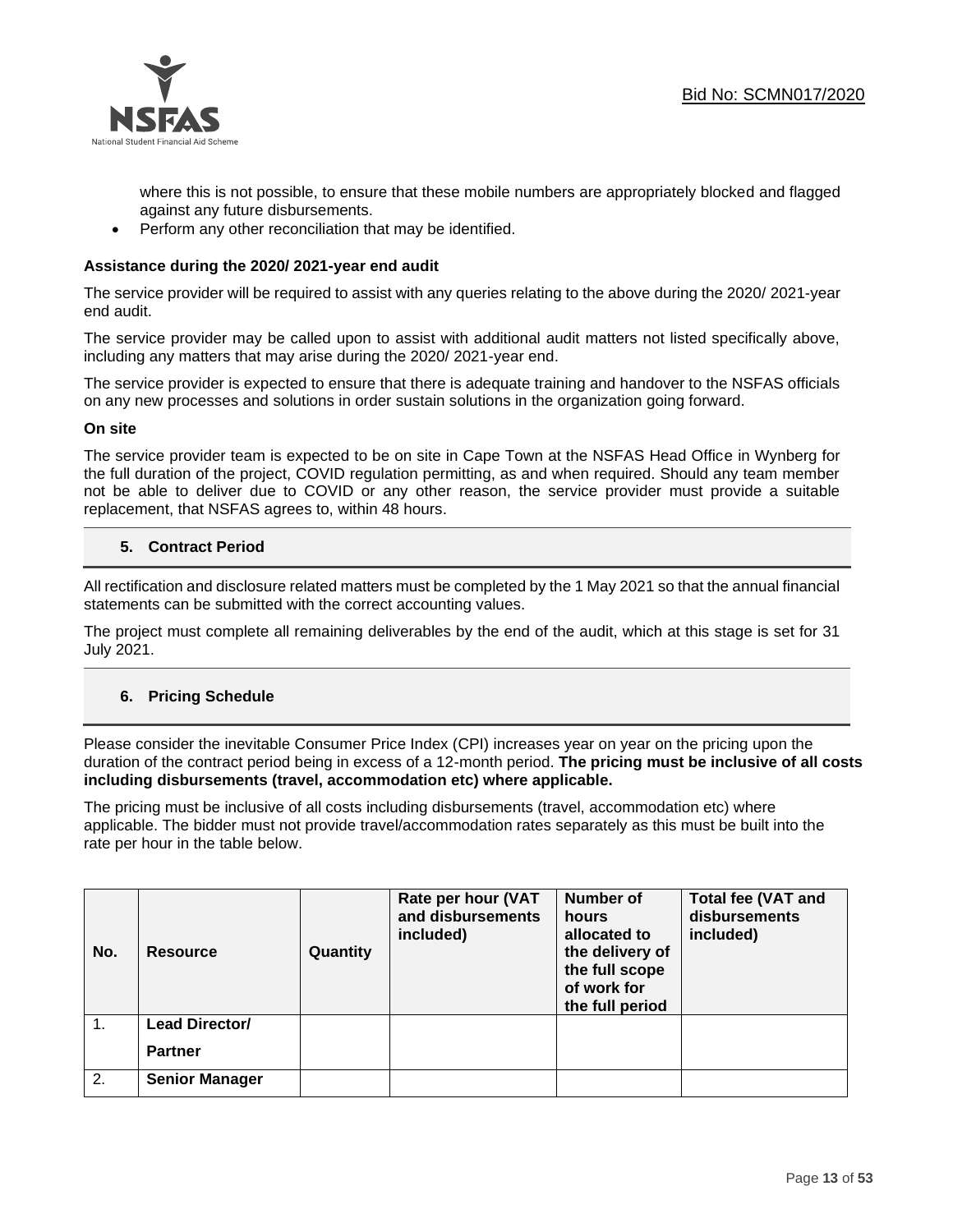

| No. | <b>Resource</b>                               | Quantity | Rate per hour (VAT<br>and disbursements<br>included) | <b>Number of</b><br>hours<br>allocated to<br>the delivery of<br>the full scope<br>of work for<br>the full period | <b>Total fee (VAT and</b><br>disbursements<br>included) |
|-----|-----------------------------------------------|----------|------------------------------------------------------|------------------------------------------------------------------------------------------------------------------|---------------------------------------------------------|
| 3.  | Lead data analyst                             |          |                                                      |                                                                                                                  |                                                         |
| 4.  | <b>Technical leads</b>                        |          |                                                      |                                                                                                                  |                                                         |
| 5.  | Data analyst                                  |          |                                                      |                                                                                                                  |                                                         |
| 6.  | Accountant/                                   |          |                                                      |                                                                                                                  |                                                         |
|     | <b>Auditor</b>                                |          |                                                      |                                                                                                                  |                                                         |
| 7.  | <b>Administrative</b>                         |          |                                                      |                                                                                                                  |                                                         |
|     | clerks                                        |          |                                                      |                                                                                                                  |                                                         |
| 8.  | Any other skill                               |          |                                                      |                                                                                                                  |                                                         |
|     | <b>Total (VAT and disbursements included)</b> |          |                                                      |                                                                                                                  |                                                         |

**The bidder must also complete the below table:**

| Average rate per hour for the full team (which includes VAT and<br>disbursements) that will be allocated to this project (NSFAS reserves<br>the right for the evaluation purposes) |  |
|------------------------------------------------------------------------------------------------------------------------------------------------------------------------------------|--|
| Total hours allocated to this project (must agree to the table above)                                                                                                              |  |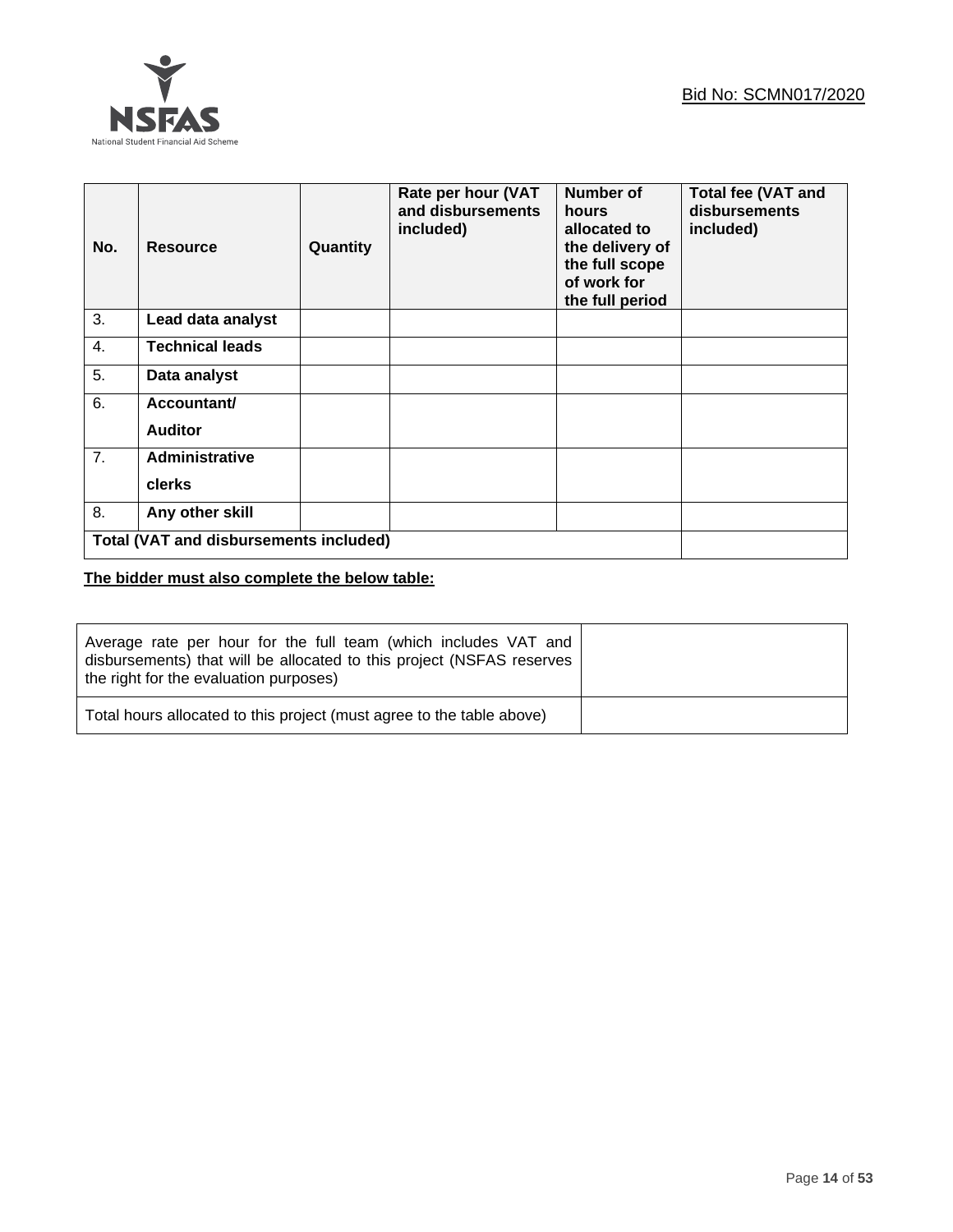

### **7. Evaluation Criteria**

### Technical evaluation criteria element:

| <b>Element</b>           | Weight |
|--------------------------|--------|
| Resource experience      | 35%    |
| Reference letters        | 15%    |
| Project plan             | 25%    |
| Methodology and approach | 25%    |
| <b>TOTAL</b>             | 100%   |

### Criteria and Weighting:

*Bidders need to score a minimum of 75% for functionality. Bidders who score less than 75% minimum for functionality will not be considered further for price and BBBEE. Bids will be evaluated in accordance with the following technical criteria:*

| Resource experience                                                                           | Points available- max 35                                                                                           | <b>Bidder scoring</b> | <b>Points scored</b> |
|-----------------------------------------------------------------------------------------------|--------------------------------------------------------------------------------------------------------------------|-----------------------|----------------------|
|                                                                                               | Lead Partner/ Director:<br>CA (SA) with a minimum<br>of 5 years' experience as<br>a Partner/Director =<br>5 points |                       |                      |
| Resource team must be<br>appropriately qualified<br>and experienced in<br>financial statement | Senior Manager: CA (SA)<br>with a minimum of 5<br>years post articles<br>$experience: =$<br>6 points               |                       |                      |
| preparation process.                                                                          | Technical lead: CA (SA)<br>or SAIPA with a minimum<br>of 3-year post articles<br>$experience: =$<br>7 points       |                       |                      |
|                                                                                               | Lead data analyst with 5<br>years' experience in<br>advanced SQL skills                                            |                       |                      |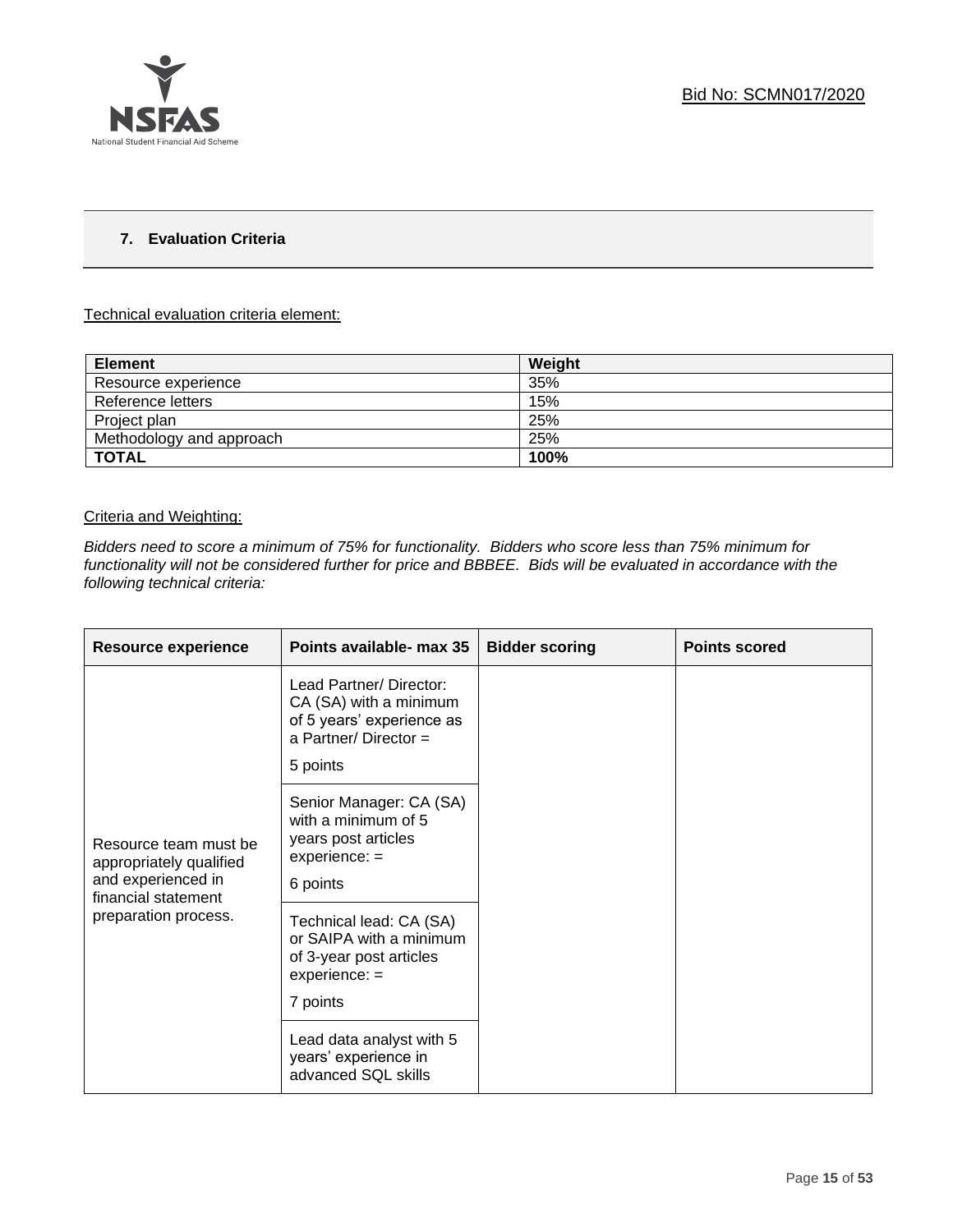

| <b>Resource experience</b> | Points available- max 35                                                                       | <b>Bidder scoring</b> | <b>Points scored</b> |
|----------------------------|------------------------------------------------------------------------------------------------|-----------------------|----------------------|
|                            | 7 points                                                                                       |                       |                      |
|                            | Data analysts with at<br>least 3 years' experience<br>5 points                                 |                       |                      |
|                            | Accountants or financial<br>auditors with a minimum<br>of 1 years' experience: $=$<br>5 points |                       |                      |

| <b>Reference letters</b>                              | Points available- max 15 | <b>Bidder scoring</b> | <b>Points scored</b> |
|-------------------------------------------------------|--------------------------|-----------------------|----------------------|
| Reference letters on a                                | 3 or more= 15 points     |                       |                      |
| letterhead of previous<br>clients of similar work     | $2 = 5$ points           |                       |                      |
| performed must be<br>submitted in the last 5<br>years | Less than $2=0$ points   |                       |                      |

| Project plan                                                                                                        | Points available- max 25                                                                                          | <b>Bidder scoring</b> | <b>Points scored</b> |
|---------------------------------------------------------------------------------------------------------------------|-------------------------------------------------------------------------------------------------------------------|-----------------------|----------------------|
|                                                                                                                     | Project plan submitted<br>which indicates that work<br>will be completed within 2<br>$months =$<br>25 points      |                       |                      |
| The bidder must submit a<br>project plan which<br>indicates the timeline for<br>completion of the scope<br>of work. | Project plan submitted<br>which indicates that work<br>will be completed<br>between 2 to 4 months $=$<br>5 points |                       |                      |
|                                                                                                                     | Project plan submitted<br>which indicates that work<br>will be completed $> 4$<br>$months =$<br>0 points          |                       |                      |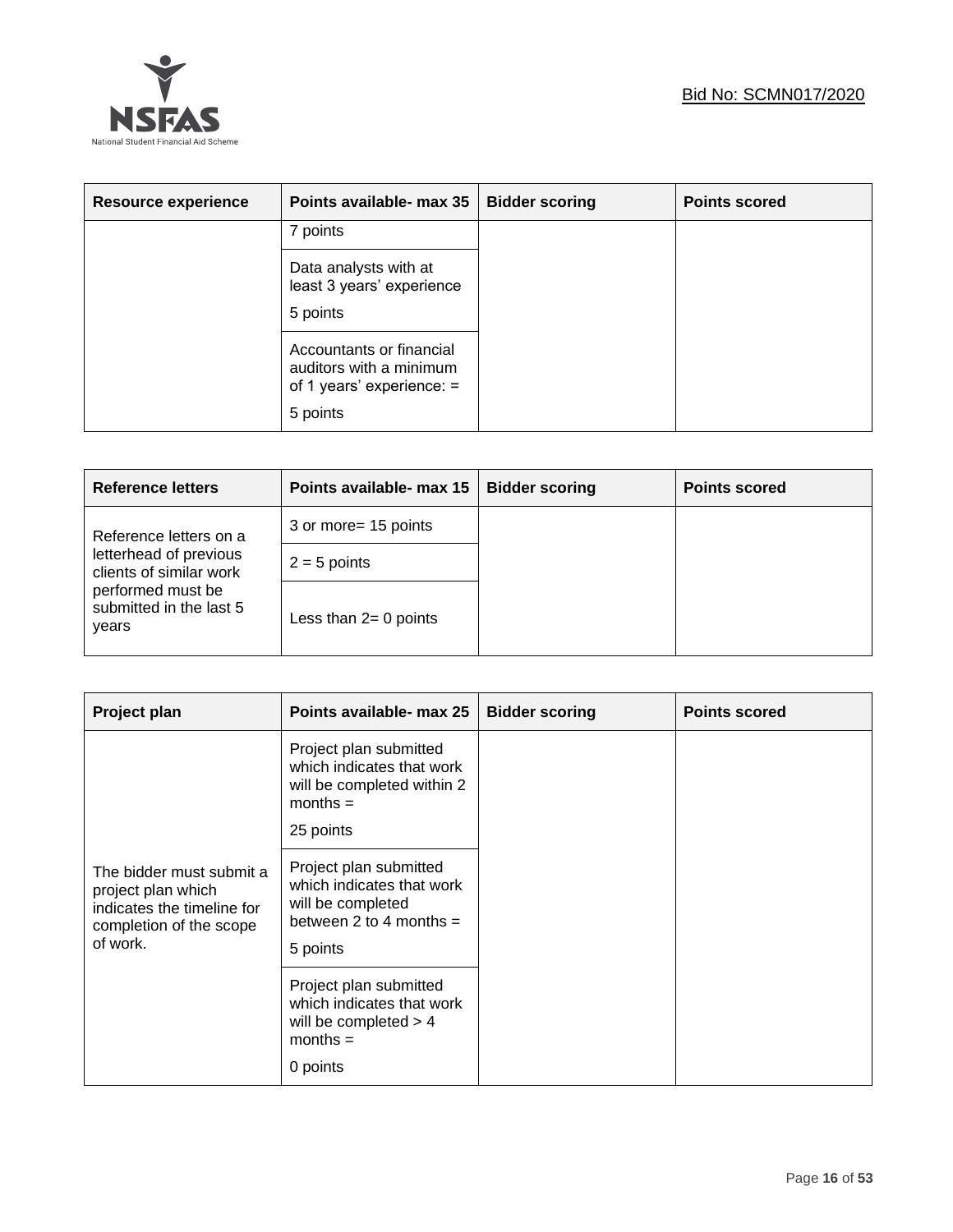

| Methodology and<br>approach                                                                           | Points available- max 25                                                                                                                                                   | <b>Bidder scoring</b> | <b>Points scored</b> |
|-------------------------------------------------------------------------------------------------------|----------------------------------------------------------------------------------------------------------------------------------------------------------------------------|-----------------------|----------------------|
|                                                                                                       | Methodology and<br>approach demonstrate<br>ability to achieve<br>objectives of the project<br>$=$<br>10 points                                                             |                       |                      |
| The bidder must provide<br>a methodology and<br>approach that is divided<br>in to work streams and is | Allocation of work into<br>work streams which is<br>logical, complete and<br>aligns to the methodology<br>and approach and aligns<br>to the scope of work. $=$<br>5 points |                       |                      |
| in accordance with best<br>practice guidelines.                                                       | Demonstrating knowledge<br>and experience of<br>resolving audit matters<br>involving large data<br>$volumes =$<br>5 points                                                 |                       |                      |
|                                                                                                       | Demonstrated ability to<br>deliver solutions digitally<br>that can be handed over<br>to NSFAS at the end of<br>the project $=$<br>5                                        |                       |                      |

| Total points scored by bidder for the evaluation<br>criteria: |  |
|---------------------------------------------------------------|--|
| Percentage scored by bidder for evaluation<br>criteria:       |  |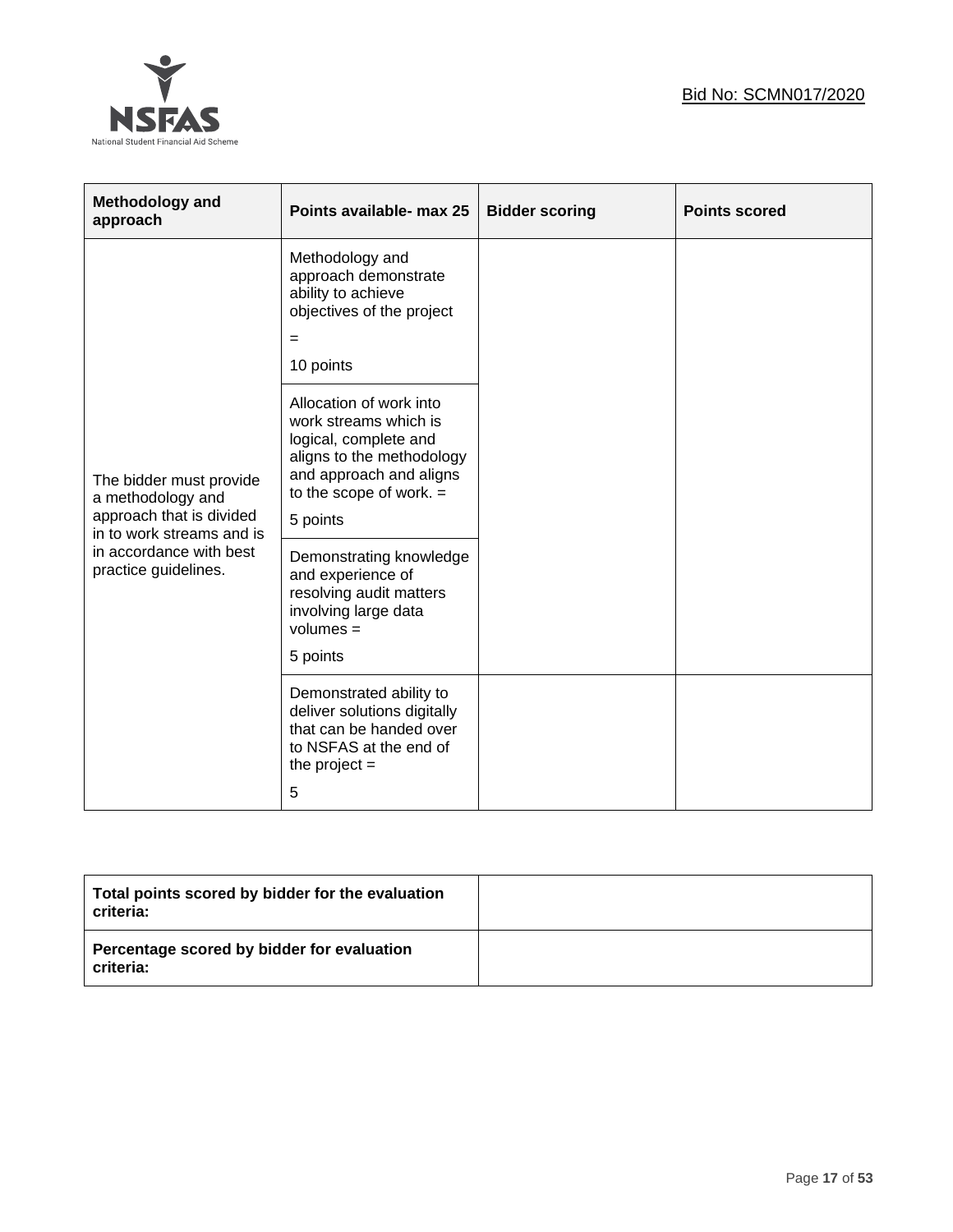

### **8. Preference Point System**

All proposals that will achieve the minimum qualifying score (acceptable tenders) will be evaluated further in terms of the preference point system as follows: A maximum of 80 points is allocated for price on the following basis:

**80/20**

$$
Ps = 80 \left( 1 - \frac{Pt - P \min}{P \min} \right)
$$

Where

Ps = Points scored for comparative price of proposal under consideration

Pt = Comparative price of bid under consideration

Pmin = Comparative price of lowest acceptable proposal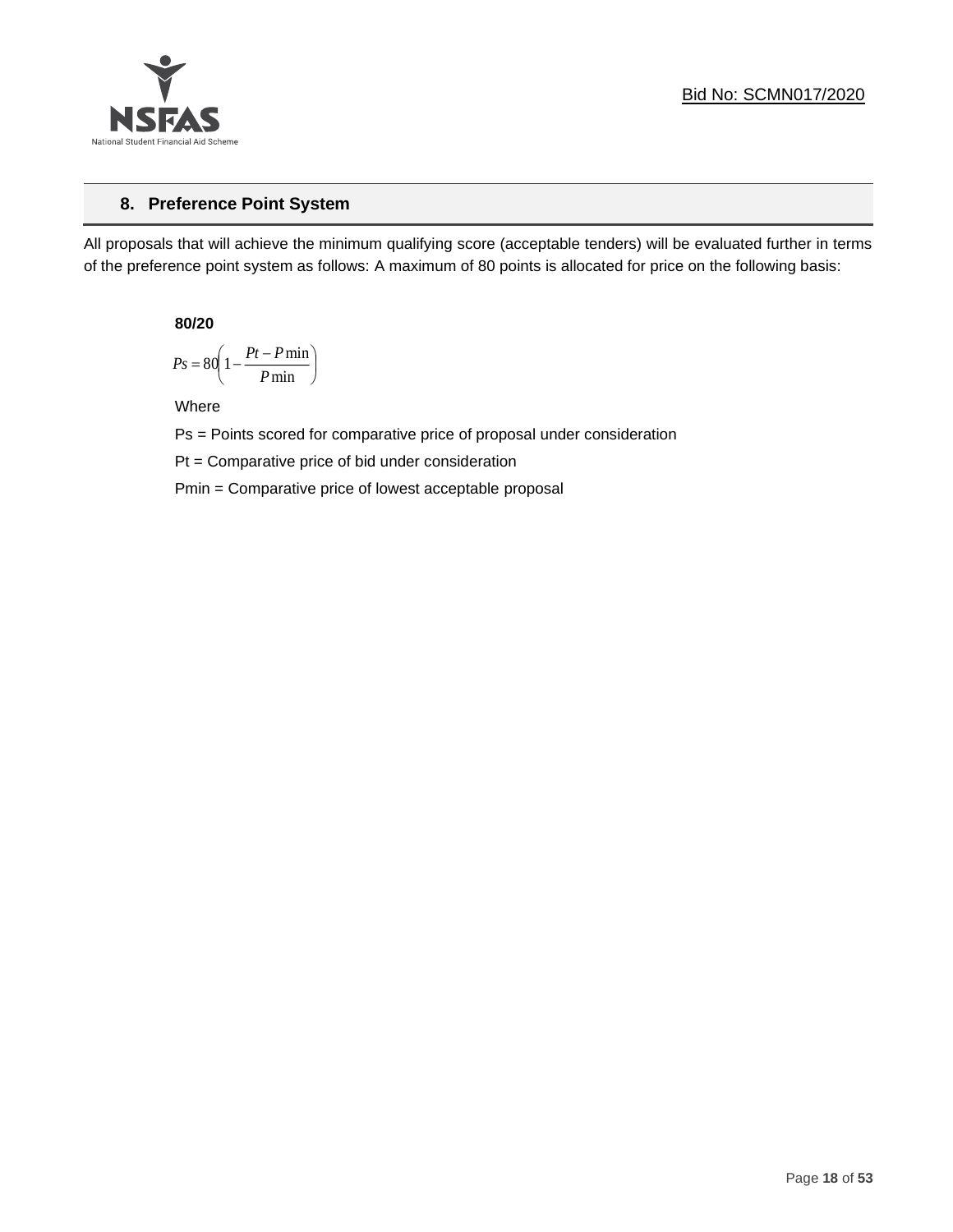

### **1. Declaration of Interest**

This declaration will be used by institutions to ensure that when goods and services are being procured, all reasonable steps are taken to combat the abuse of the supply chain management system.

The bid of any bidder may be disregarded if that bidder, or any of its directors have:

- A. abused the NSFAS's supply chain management system;
- B. committed fraud or any other improper conduct in relation to such system; or
- C. failed to perform on any previous contract.

**In order to give effect to the above, the following questionnaire must be completed and submitted with the bid**.

| The following particulars must be furnished: |                                                                                          |  |
|----------------------------------------------|------------------------------------------------------------------------------------------|--|
| 2.1                                          | Full Name of bidder or his or her representative:                                        |  |
|                                              |                                                                                          |  |
| 2.2                                          | <b>Identity Number:</b>                                                                  |  |
|                                              |                                                                                          |  |
| 2.3                                          | Position occupied in the Company (director, trustee, shareholder <sup>2</sup> , member): |  |
|                                              |                                                                                          |  |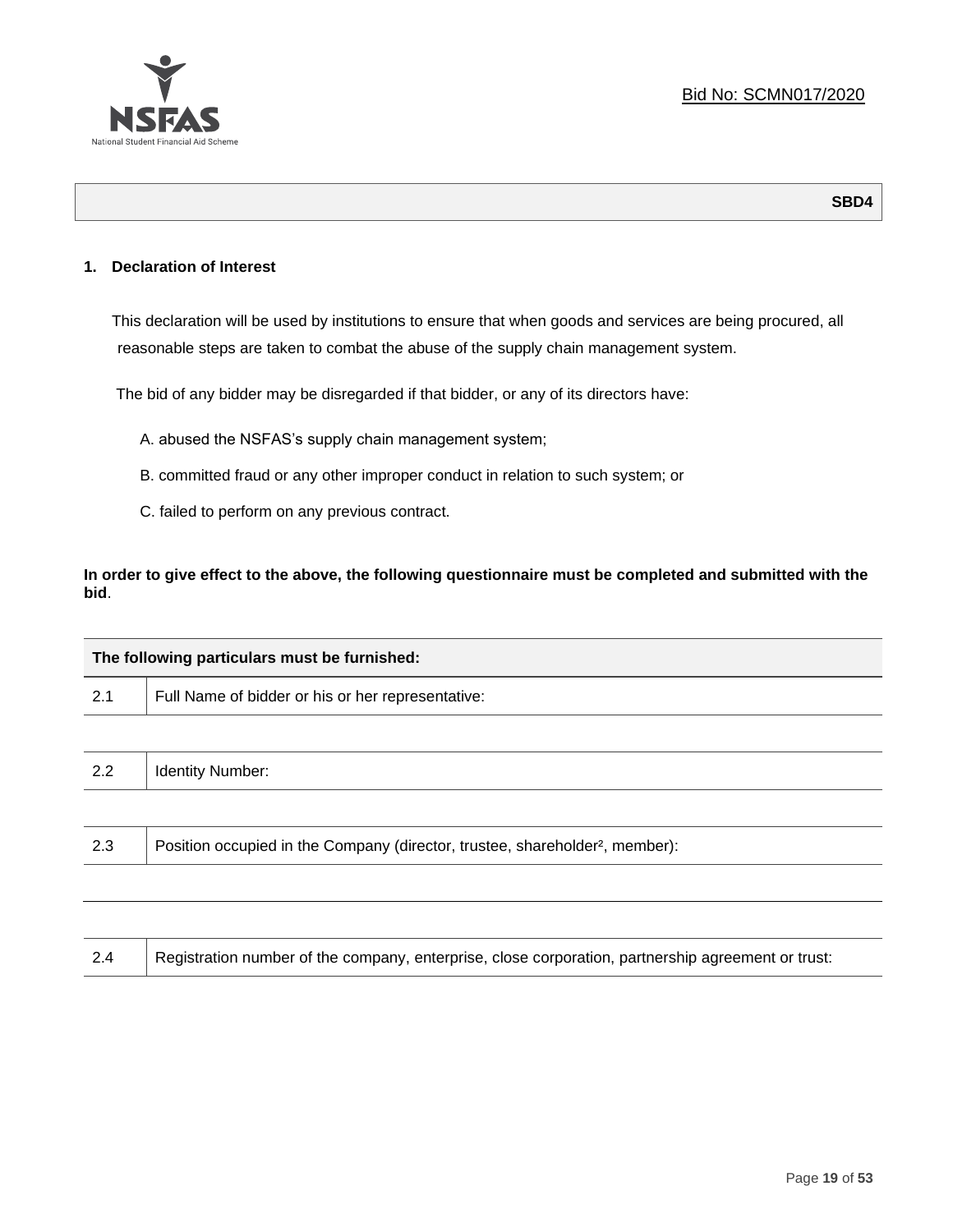

| っょ  |                       |
|-----|-----------------------|
| ن ک | Tax Reference Number: |
|     |                       |

| 2.6 | VAT Registration Number: |
|-----|--------------------------|
|-----|--------------------------|

| 2.6.1  | The names of all directors / trustees / shareholders / members, their individual identity numbers, tax<br>reference numbers and, if applicable, employee / PESAL numbers must be indicated in paragraph 3<br>below. |     |  |
|--------|---------------------------------------------------------------------------------------------------------------------------------------------------------------------------------------------------------------------|-----|--|
| 2.7    | Are you or any person connected with the bidder presently employed by the state?                                                                                                                                    |     |  |
|        | Yes                                                                                                                                                                                                                 | No. |  |
| 2.7.2. | If yes, furnish the following particulars:                                                                                                                                                                          |     |  |
|        | Name of person / director / trustee / shareholder/ member:                                                                                                                                                          |     |  |

| Name of state institution at which you or the person connected to the bidder is employed: |
|-------------------------------------------------------------------------------------------|
|                                                                                           |

Position occupied in the state institution:

### "State" means

┱

- (a) Any national or provincial department, national or provincial public entity or constitutional institution within the meaning of the Public Finance Management Act, 1999 (Act No 1 of 1999);
- (b) Any municipality or municipal entity;
- (c) Provincial legislature;
- (d) National Assembly or the National Council of Provinces;
- (e) Parliament.

"Shareholder" means a person who owns shares in the company and is actively involved in the management of the enterprise or business and exercises control over the enterprise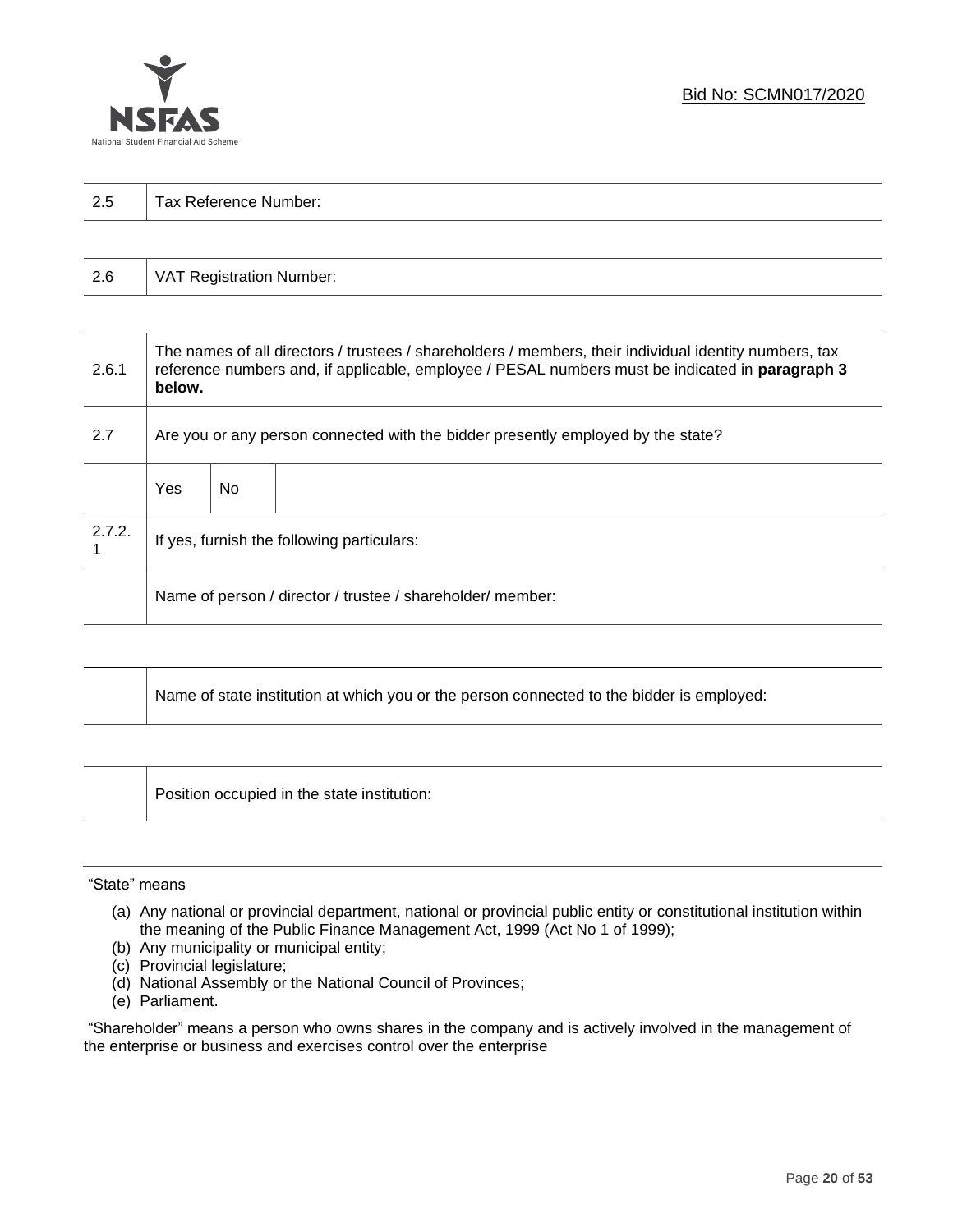

|                          |                                                                                                                                                                                                                                                  | Any other particulars:      |                                                                                                                                                                 |
|--------------------------|--------------------------------------------------------------------------------------------------------------------------------------------------------------------------------------------------------------------------------------------------|-----------------------------|-----------------------------------------------------------------------------------------------------------------------------------------------------------------|
| 2.7.2                    |                                                                                                                                                                                                                                                  |                             | If you are presently employed by the state, did you obtain the appropriate authority to undertake<br>remunerative work outside employment in the public sector? |
|                          | Yes                                                                                                                                                                                                                                              | No                          |                                                                                                                                                                 |
|                          |                                                                                                                                                                                                                                                  |                             | If yes, did you attach proof of such authority to the bid document?                                                                                             |
| 2.7.2.<br>1              | bid.                                                                                                                                                                                                                                             |                             | Note: Failure to submit proof of such authority, where applicable, may result in the disqualification of the                                                    |
|                          | Yes                                                                                                                                                                                                                                              | No                          |                                                                                                                                                                 |
| 2.7.2.<br>$\overline{2}$ | If no, furnish reasons for non-submission of such proof:                                                                                                                                                                                         |                             |                                                                                                                                                                 |
| 2.8                      | Did you or your spouse, or any of the company's directors / trustees / shareholders / members or their<br>spouses conduct business with the state in the previous twelve months?                                                                 |                             |                                                                                                                                                                 |
|                          | Yes                                                                                                                                                                                                                                              | No                          |                                                                                                                                                                 |
| 2.8.1                    |                                                                                                                                                                                                                                                  | If so, furnish particulars: |                                                                                                                                                                 |
| 2.9                      | Do you, or any person connected with the bidder, have any relationship (family, friend, other) with a<br>person employed by the state and who may be involved with the evaluation and or adjudication of this<br>bid?                            |                             |                                                                                                                                                                 |
|                          | Yes                                                                                                                                                                                                                                              | No                          |                                                                                                                                                                 |
| 2.9.1                    | If so, furnish particulars:                                                                                                                                                                                                                      |                             |                                                                                                                                                                 |
| 2.10                     | Are you, or any person connected with the bidder, aware of any relationship (family, friend, other)<br>between any other bidder and any person employed by the state who may be involved with the<br>evaluation and or adjudication of this bid? |                             |                                                                                                                                                                 |
|                          | Yes                                                                                                                                                                                                                                              | No                          |                                                                                                                                                                 |
| 2.10.1                   | If so, furnish particulars:                                                                                                                                                                                                                      |                             |                                                                                                                                                                 |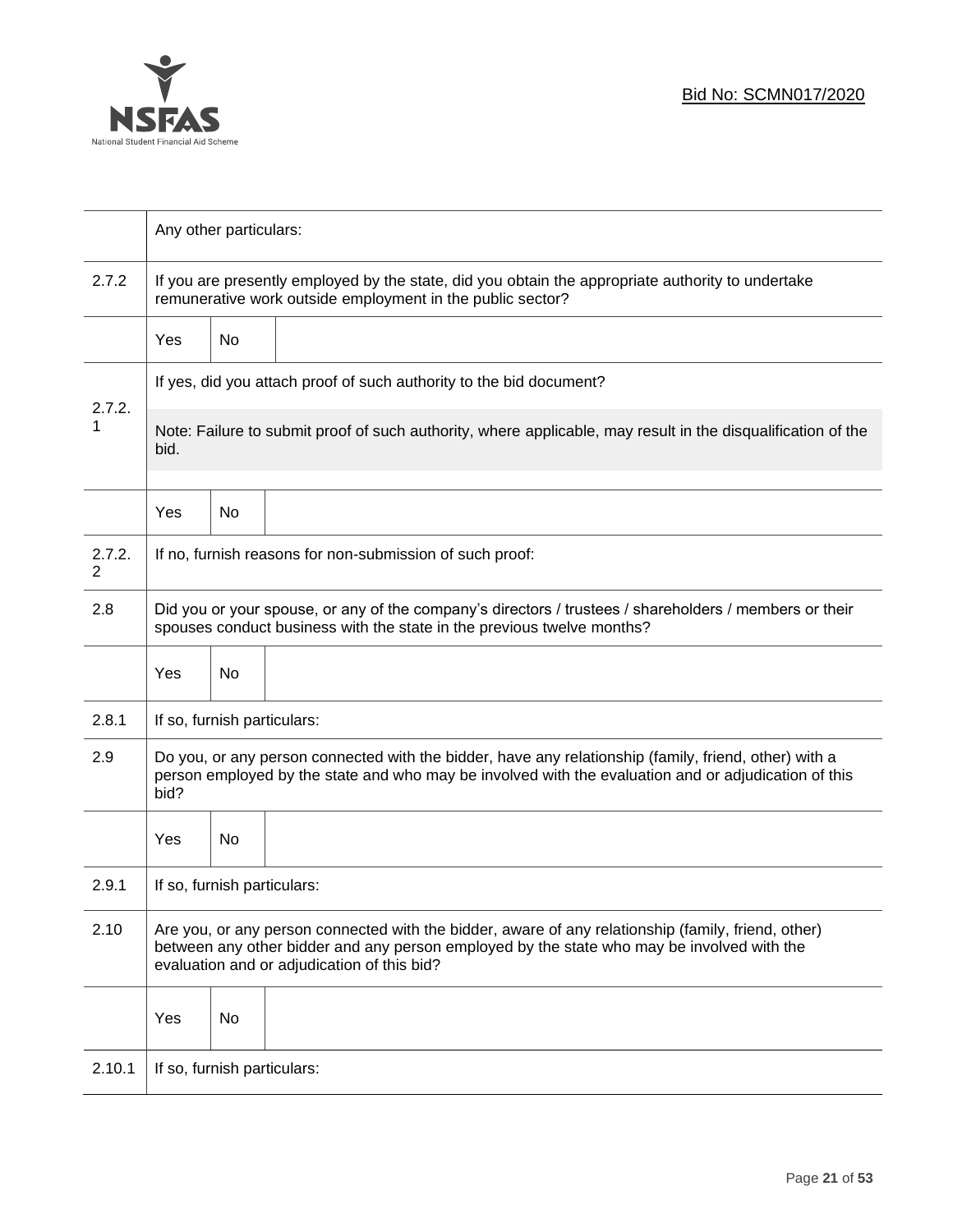

| 2.11   | Do you or any of the directors / trustees / shareholders / members of the company have any interest in<br>any other related companies whether or not they are bidding for this contract? |    |  |
|--------|------------------------------------------------------------------------------------------------------------------------------------------------------------------------------------------|----|--|
|        | Yes                                                                                                                                                                                      | No |  |
| 2.11.1 | If so, furnish particulars:                                                                                                                                                              |    |  |

### **Full details of directors / trustees / members / shareholders**.

| <b>Full Name</b> | <b>Identity Number</b> | Personal Income Tax<br>Reference Number | State Employee Number /<br>PERSEL Number |
|------------------|------------------------|-----------------------------------------|------------------------------------------|
|                  |                        |                                         |                                          |
|                  |                        |                                         |                                          |
|                  |                        |                                         |                                          |
|                  |                        |                                         |                                          |
|                  |                        |                                         |                                          |
|                  |                        |                                         |                                          |
|                  |                        |                                         |                                          |
|                  |                        |                                         |                                          |
|                  |                        |                                         |                                          |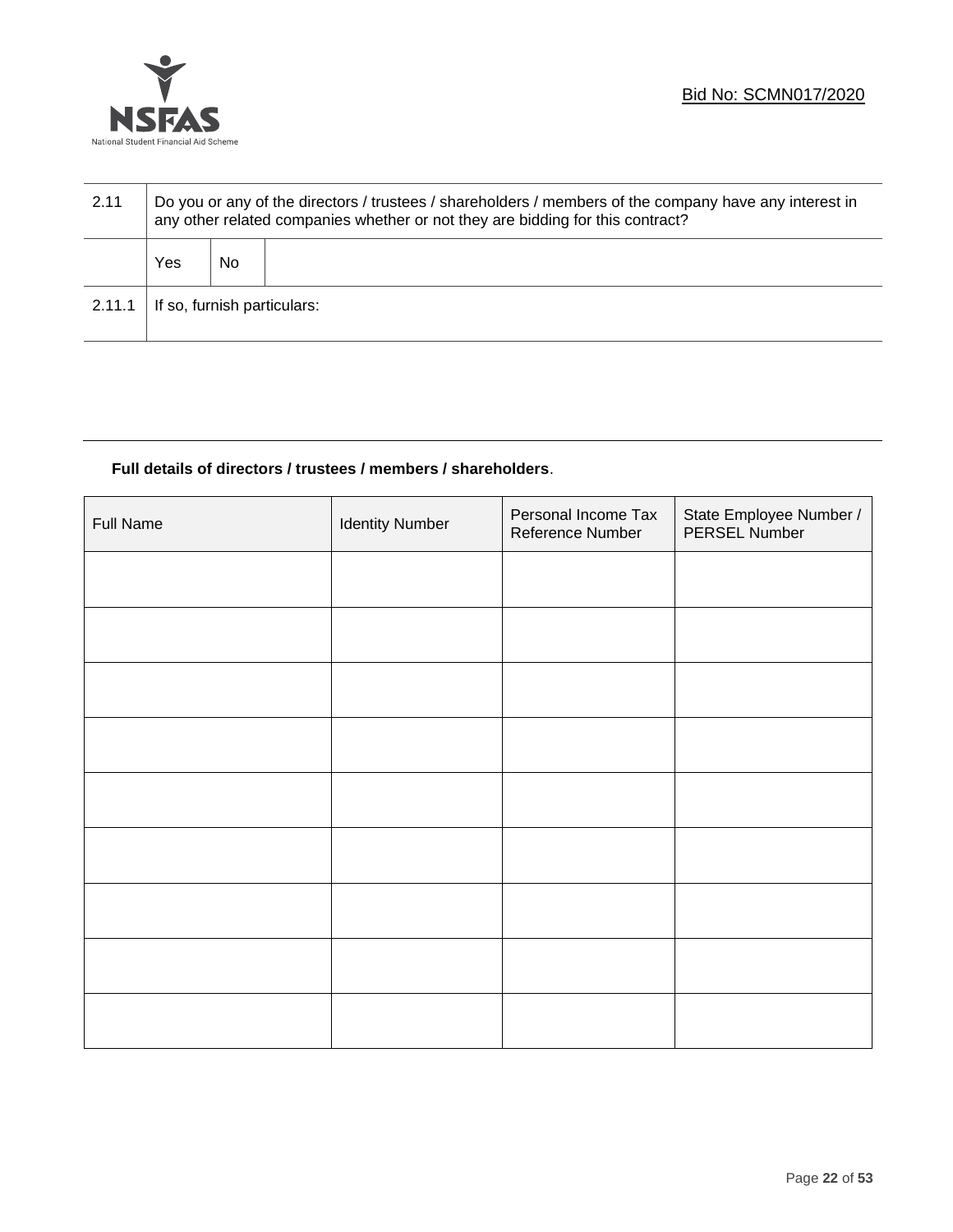

### **Declaration**

I, the undersigned (NAME)………………………………………………………………………

Certify that the information furnished in paragraphs 2 and 3 above is correct. I accept that the state may reject the bid or act against me should this declaration prove to be false.

| <b>Signature</b> | <b>Date</b>    |
|------------------|----------------|
|                  |                |
| <b>Position</b>  | Name of bidder |
|                  |                |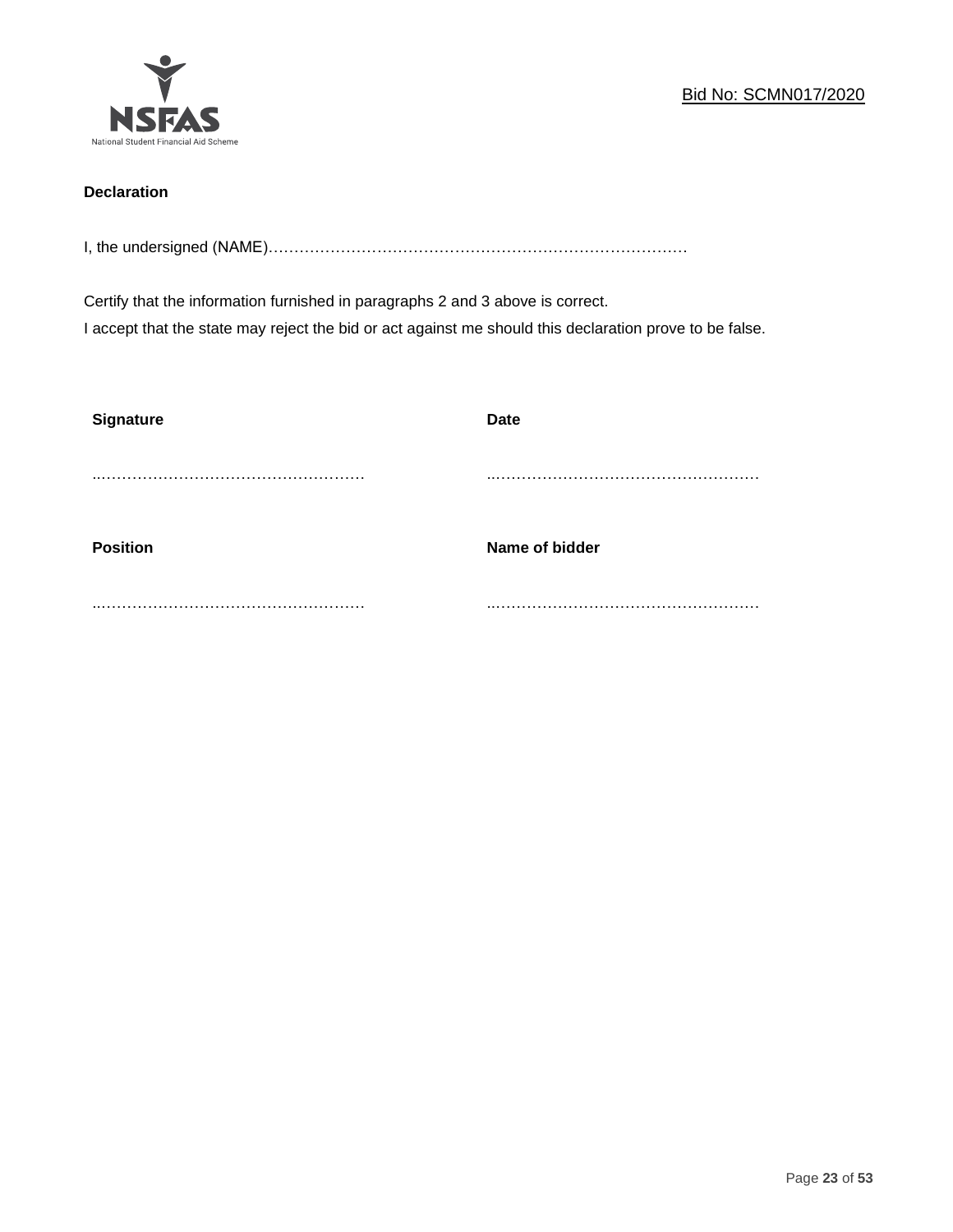

### **Declaration of bidder's past Supply Chain Management practices**

**SBD 8**

This declaration will be used by institutions to ensure that when goods and services are being procured, all reasonable steps are taken to combat the abuse of the supply chain management system.

The bid of any bidder may be disregarded if that bidder, or any of its directors have -

- (a) abused the institution's supply chain management system.
- (b) committed fraud or any other improper conduct in relation to such system; or
- (c) failed to perform on any previous contract.

In order to give effect to the above, **the following questionnaire must be completed and submitted with the bid.**

**The following particulars must be furnished:**

|      | Is the bidder or any of its directors listed on the National Treasury's Database of Restricted Suppliers as<br>companies or persons prohibited from doing business with the public sector?                                                                                                                                                                                                                |                             |                                                                                                                                                                                                |  |
|------|-----------------------------------------------------------------------------------------------------------------------------------------------------------------------------------------------------------------------------------------------------------------------------------------------------------------------------------------------------------------------------------------------------------|-----------------------------|------------------------------------------------------------------------------------------------------------------------------------------------------------------------------------------------|--|
| 1.1. | (Companies or persons who are listed on this Database were informed in writing of this restriction by the<br>Accounting Officer/Authority of the institution that imposed the restriction after the audi alteram partem<br>rule was applied).                                                                                                                                                             |                             |                                                                                                                                                                                                |  |
|      | The                                                                                                                                                                                                                                                                                                                                                                                                       |                             | Database of Restricted Suppliers now resides on the National<br>Treasury's website<br>(http://www.treasury.gov.za) and can be accessed by clicking on its link at the bottom of the home page. |  |
|      | Yes                                                                                                                                                                                                                                                                                                                                                                                                       | <b>No</b>                   |                                                                                                                                                                                                |  |
| 1.2. |                                                                                                                                                                                                                                                                                                                                                                                                           | If so, furnish particulars: |                                                                                                                                                                                                |  |
| 1.3. | Is the bidder or any of its directors listed on the Register for Tender Defaulters in terms of section 29 of<br>Prevention<br>Activities<br>(No<br>Combating<br>of<br>Corrupt<br>12<br>2004)?<br>the<br>and<br>Act<br>of<br>The Register for Tender Defaulters can be accessed on the National Treasury's website<br>(http://www.treasury.gov.za) by clicking on its link at the bottom of the home page. |                             |                                                                                                                                                                                                |  |
|      | Yes                                                                                                                                                                                                                                                                                                                                                                                                       | No                          |                                                                                                                                                                                                |  |
| 1.4. |                                                                                                                                                                                                                                                                                                                                                                                                           | If so, furnish particulars: |                                                                                                                                                                                                |  |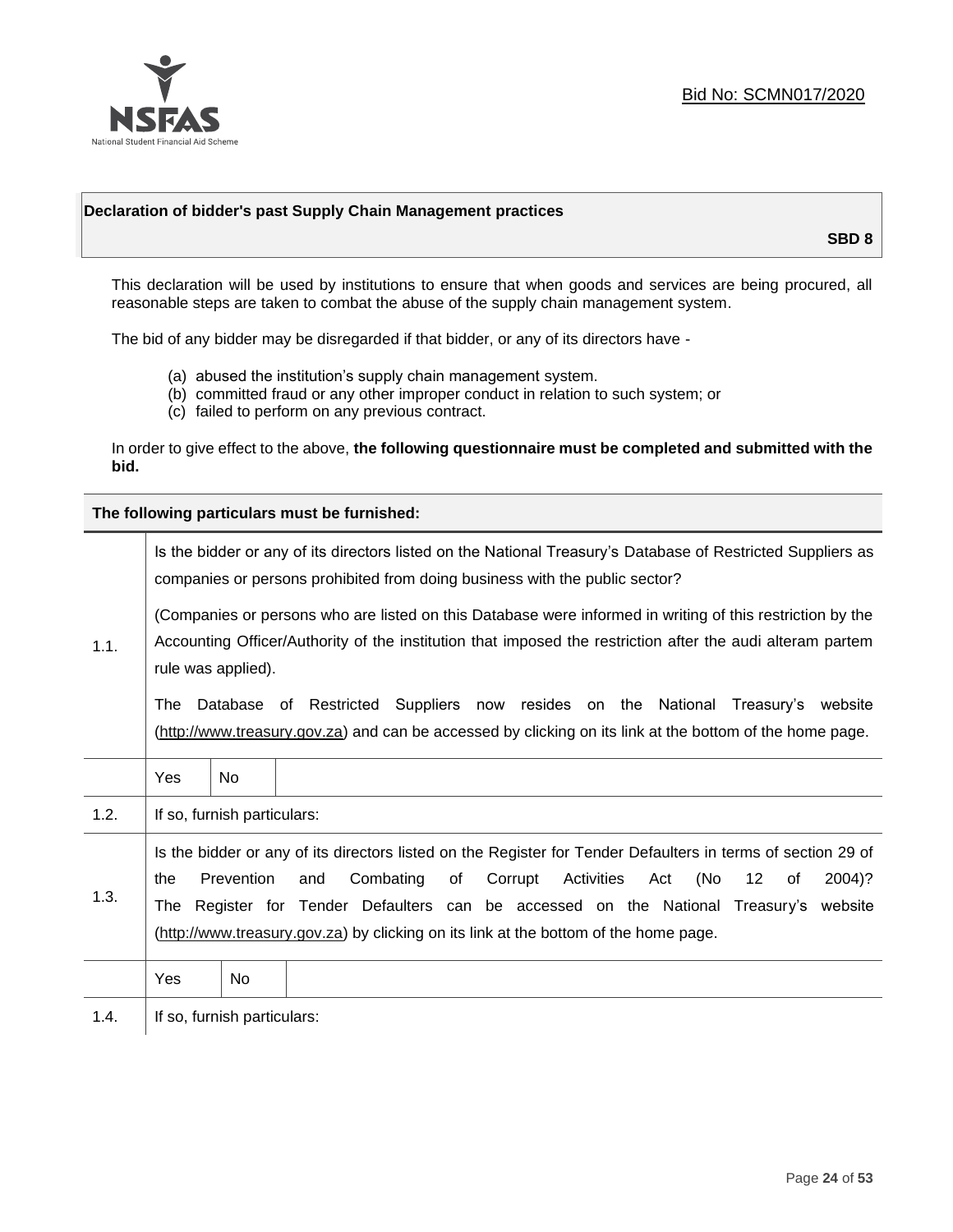

Τ

| 1.5. | Was the bidder or any of its directors convicted by a court of law (including a court outside of the<br>Republic of South Africa) for fraud or corruption during the past five years? |    |  |  |
|------|---------------------------------------------------------------------------------------------------------------------------------------------------------------------------------------|----|--|--|
|      | Yes                                                                                                                                                                                   | No |  |  |
| 1.6. | If so, furnish particulars:                                                                                                                                                           |    |  |  |
| 1.7. | Was any contract between the bidder and any organ of state terminated during the past five years on<br>account of failure to perform on or comply with the contract?                  |    |  |  |
|      | Yes                                                                                                                                                                                   | No |  |  |
| 1.8. | If so, furnish particulars:                                                                                                                                                           |    |  |  |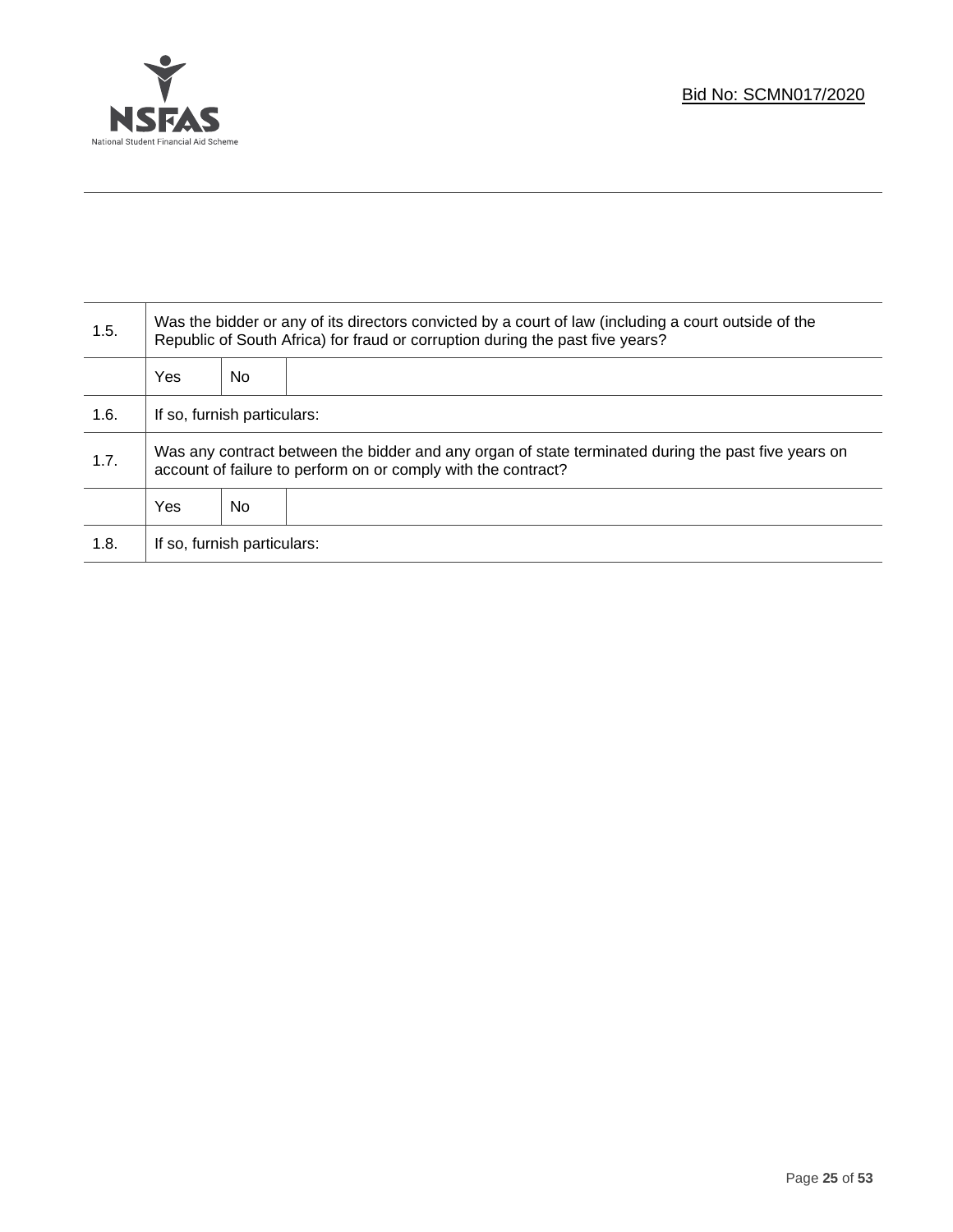

### **Declaration**

I, the undersigned (NAME)………………………………………………………………………

Certify that the information furnished on the declaration from is true and correct.

I accept that, in addition to cancellation of a contract, action may be taken against me should this declaration provide to be false.

| Signature       | <b>Date</b>    |
|-----------------|----------------|
|                 |                |
|                 |                |
| <b>Position</b> | Name of bidder |
|                 |                |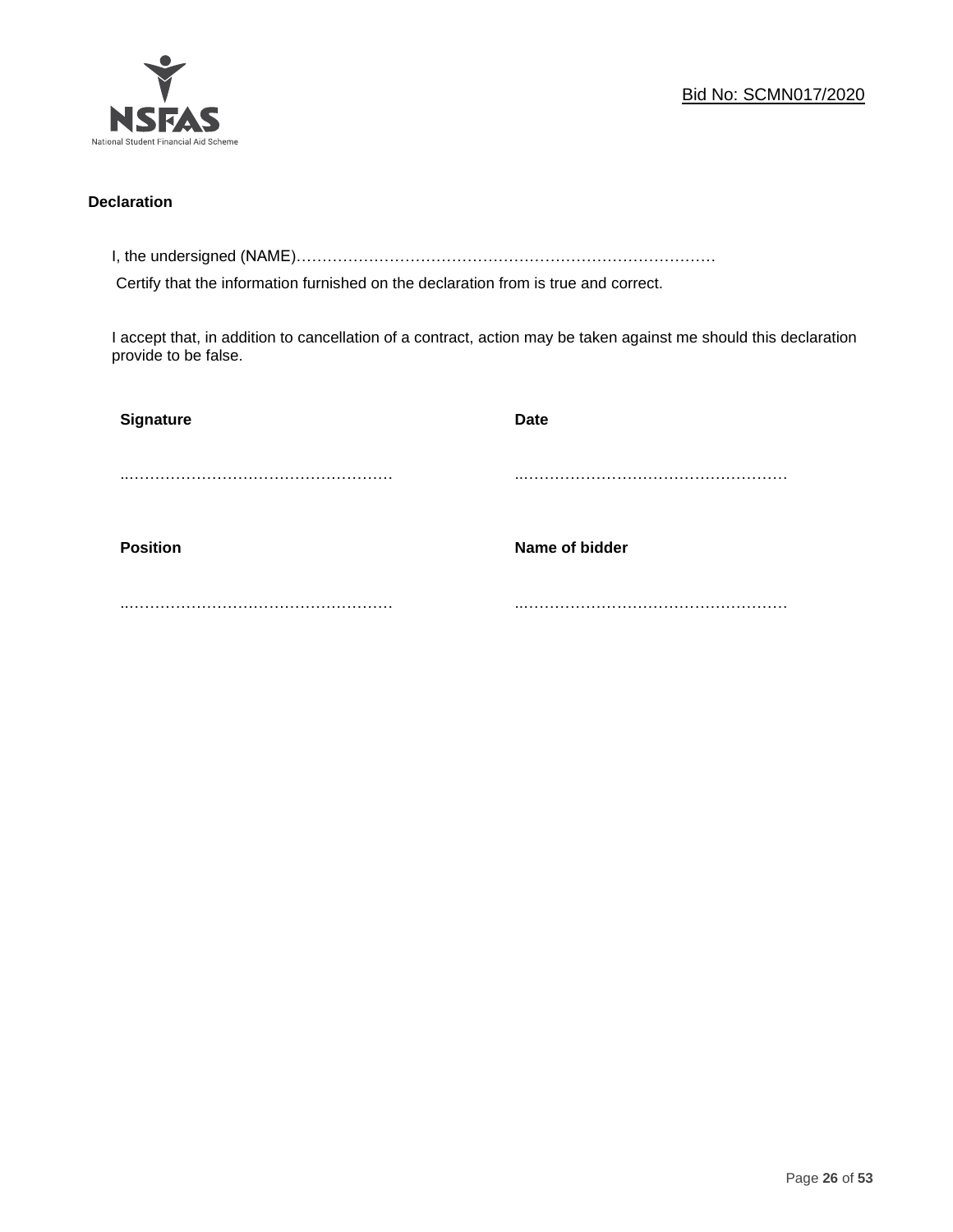

### **SBD 9**

### **CERTIFICATE OF INDEPENDENT BID DETERMINATION**

I, the undersigned, in submitting the accompanying bid in response to the invitation for the bid made by: NSFAS

(Name of Institution)

Do hereby make the following statements that I certify to be true and complete in every respect:

| I certify, on behalf of: |  |
|--------------------------|--|
| (Name of Bidder)         |  |

- 1. I have read, and I understand the contents of this Certificate.
- 6.1.I understand that the accompanying bid will be disqualified if this Certificate is found not to be true and complete in every respect.
- 6.2.I am authorized by the bidder to sign this Certificate, and to submit the accompanying bid, on behalf of the bidder.
- 6.3.Each person whose signature appears on the accompanying bid has been authorized by the bidder to determine the terms of, and to sign the bid, on behalf of the bidder.
- 6.4.For the purposes of this Certificate and the accompanying bid, I understand that the word "competitor" shall include any individual or organization, other than the bidder, whether or not affiliated with the bidder, who:
	- 6.4.1.1.1. has been requested to submit a bid in response to this bid invitation.
	- 6.4.1.1.2. could potentially submit a bid in response to this bid invitation, based on their qualifications,
	- 6.4.1.1.3. Abilities or experience.
- 6.10. Provides the same goods and services as the bidder and/or is in the same line of business as the bidder.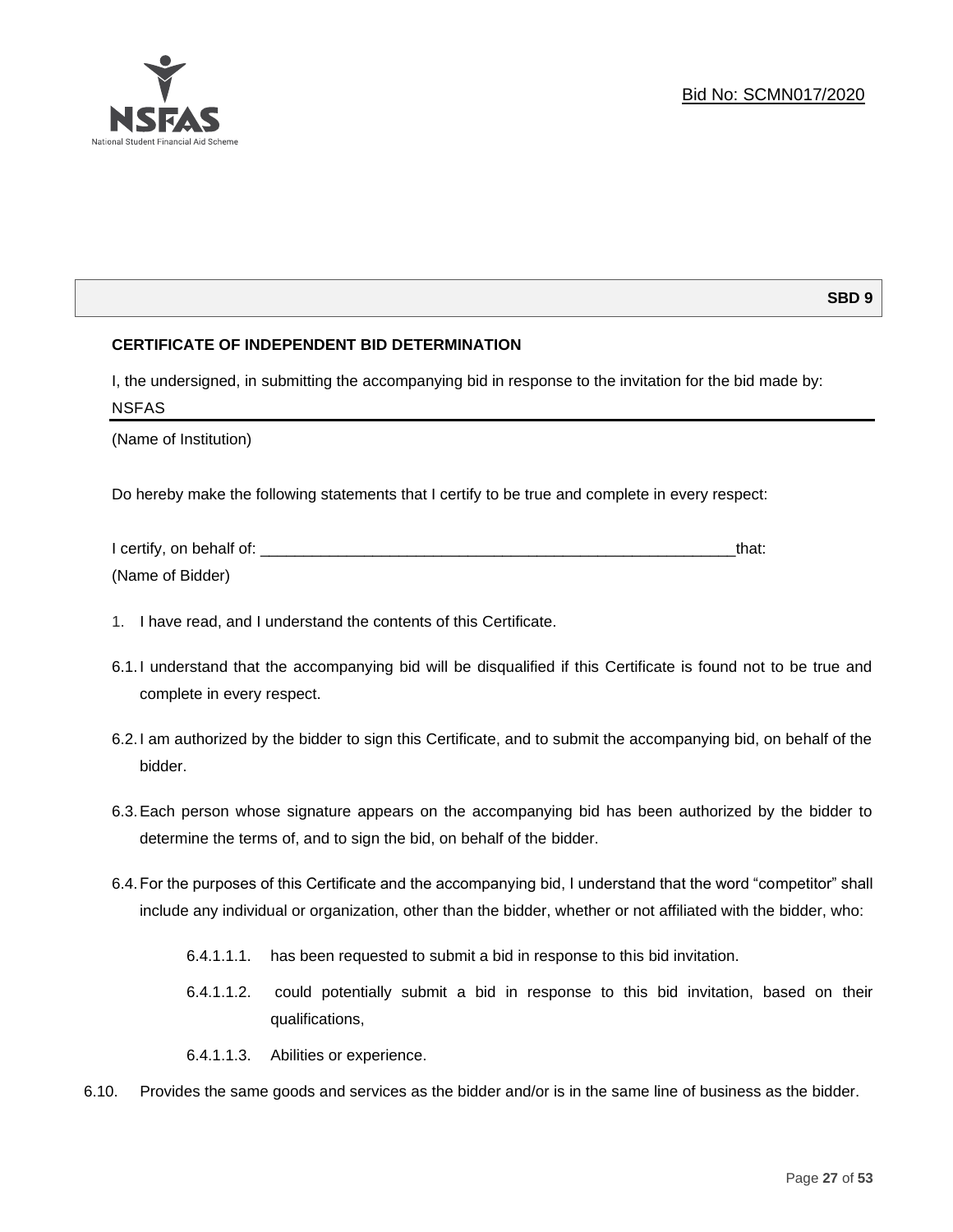

6.11. The bidder has arrived at the accompanying bid independently from, and without consultation, communication, agreement or arrangement with any competitor. However, communication between partners in a joint venture or consortium<sup>3</sup> will not be construed as collusive bidding.

<sup>3</sup> Joint venture or Consortium means an association of persons for the purpose of combining their expertise, property, capital, efforts, skill and knowledge in an activity for the execution of a contract.

- 6.12. In particular, without limiting the generality of paragraphs 6 above, there has been no consultation, communication, agreement or arrangement with any competitor regarding:
	- (a) prices
	- (b) geographical area where product or service will be rendered (market allocation)
	- (c) methods, factors or formulas used to calculate prices;
	- (d) the intention or decision to submit or not to submit, a bid;
	- (e) the submission of a bid which does not meet the specifications and conditions of the bid; or
	- (f) bidding with the intention not to win the bid.
- 6.13. In addition, there have been no consultations, communications, agreements or arrangements with any competitor regarding the quality, quantity, specifications and conditions or delivery particulars of the products or services to which this bid invitation relates.
- 6.14. The terms of the accompanying bid have not been, and will not be, disclosed by the bidder, directly or indirectly, to any competitor, prior to the date and time of the official bid opening or of the awarding of the contract.
- 6.15. I am aware that, in addition and without prejudice to any other remedy provided to combat any restrictive practices related to bids and contracts, bids that are suspicious will be reported to the Competition Commission for investigation and possible imposition of administrative penalties in terms of section 59 of the Competition Act No 89 of 1998 and or may be reported to the National Prosecuting Authority (NPA) for criminal investigation and or may be restricted from conducting business with the public sector for a period not exceeding ten (10) years in terms of the Prevention and Combating of Corrupt Activities Act No 12 of 2004 or any other applicable legislation.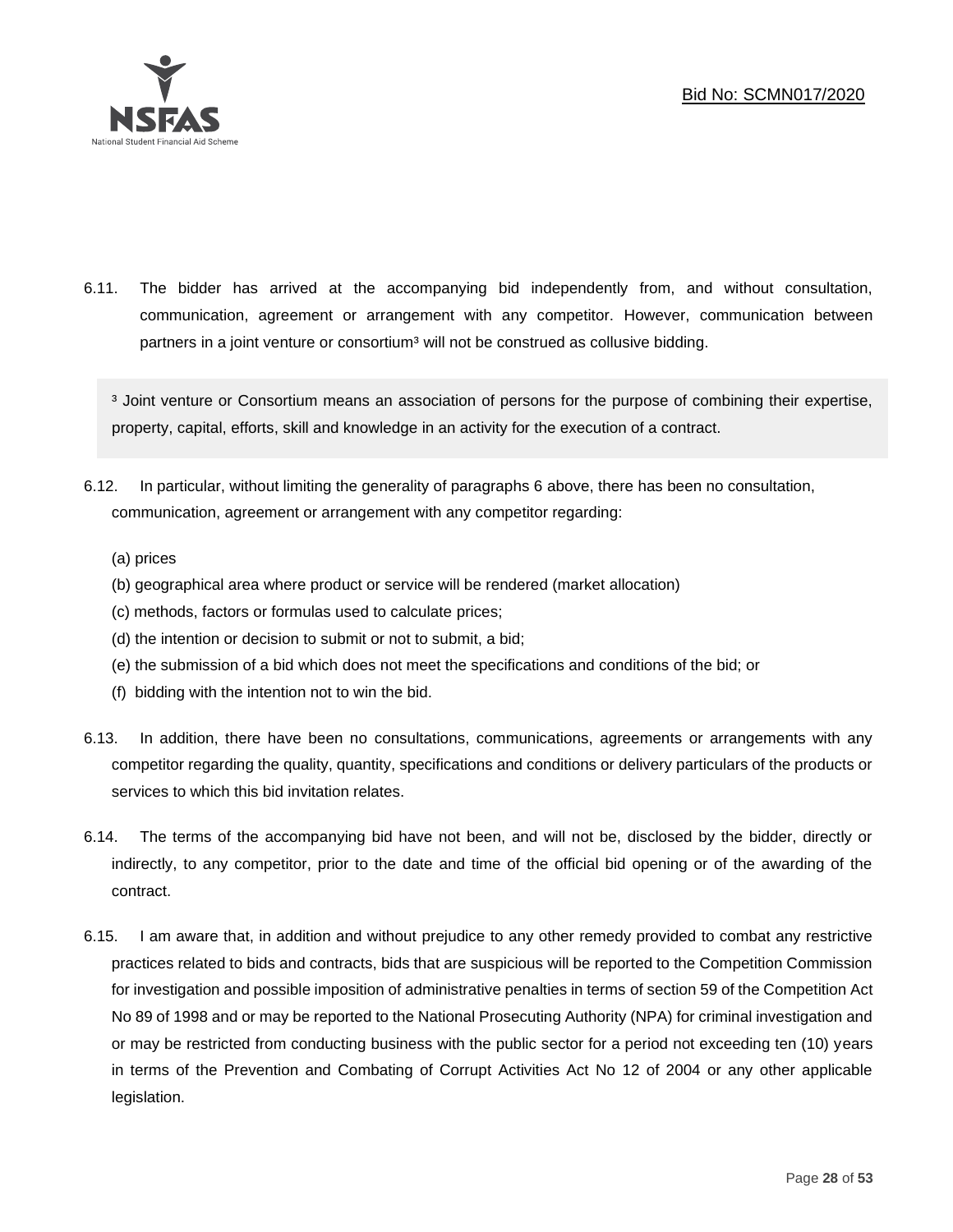

| Signature | Date           |
|-----------|----------------|
|           |                |
| Position  | Name of bidder |
|           |                |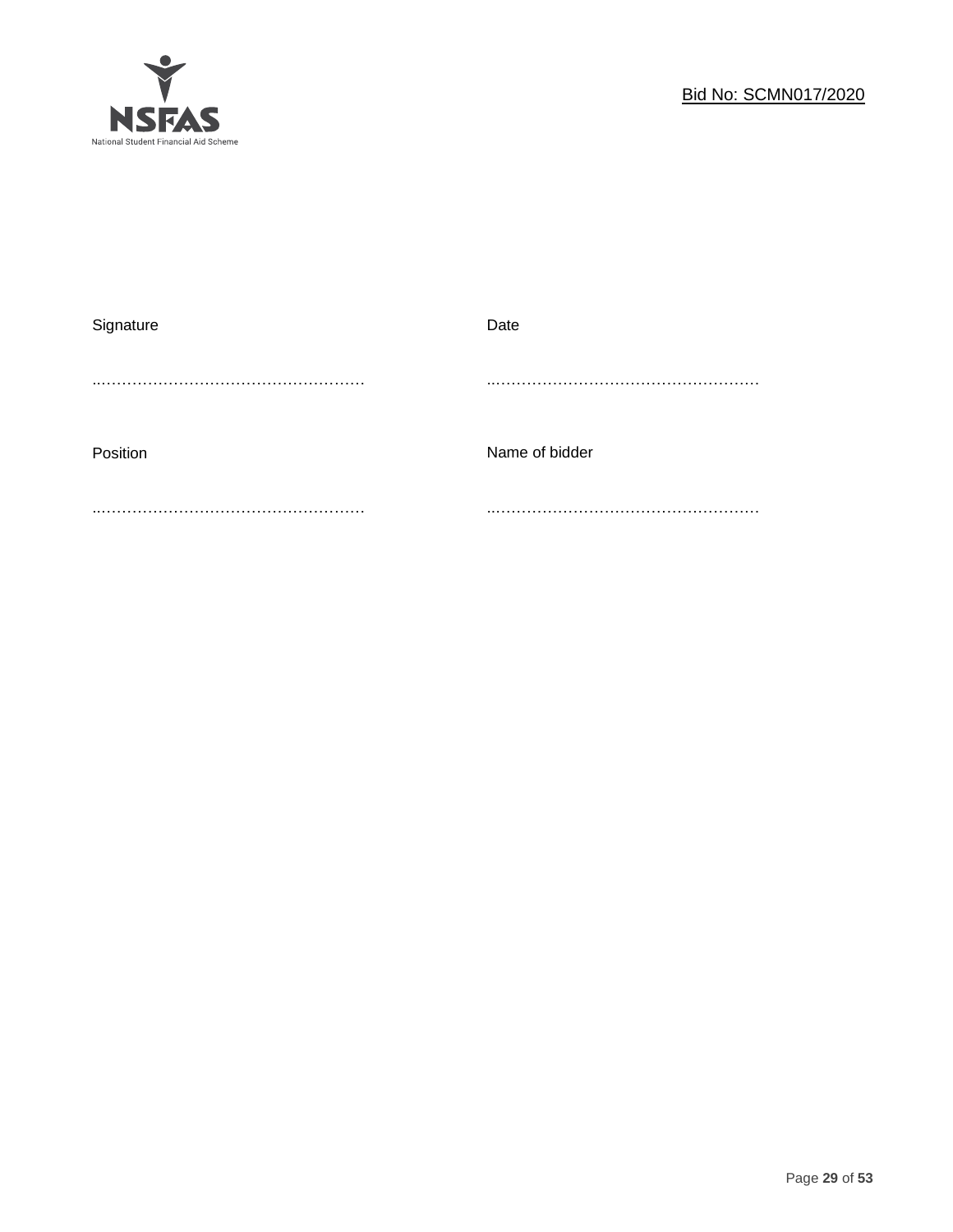

**SBD 6.1**

### **1. PREFERENCE POINTS CLAIM FORM IN TERMS OF THE PREFERENTIAL PROCUREMENT REGULATIONS 2017**

This preference form must form part of all bids invited. It contains general information and serves as a claim form for preference points for Broad-Based Black Economic Empowerment (B-BBEE) Status Level of Contribution

### **NB: BEFORE COMPLETING THIS FORM, BIDDERS MUST STUDY THE GENERAL CONDITIONS, DEFINITIONS AND DIRECTIVES APPLICABLE IN RESPECT OF B-BBEE, AS PRESCRIBED IN THE PREFERENTIAL PROCUREMENT REGULATIONS, 2017.**

### **1. GENERAL CONDITIONS**

- 1.1 The following preference point systems are applicable to all bid:
	- the 80/20 system for requirements with a Rand value of up to R50 000 000 (all applicable taxes included); and

1.2

a) The value of this bid is estimated not to exceed R50 000 000 (all applicable taxes included) and therefore the 80/20 Preference point system shall be applicable.

Points for this bid shall be awarded for:

- (a) Price; and
- (b) B-BBEE Status Level of Contributor.
- 1.3 The maximum points for this bid are allocated as follows:

|                                                   | <b>POINTS</b> |
|---------------------------------------------------|---------------|
| <b>PRICE</b>                                      | 80            |
| <b>B-BBEE STATUS LEVEL OF CONTRIBUTOR</b>         | 20            |
| Total points for Price and B-BBEE must not exceed | 100           |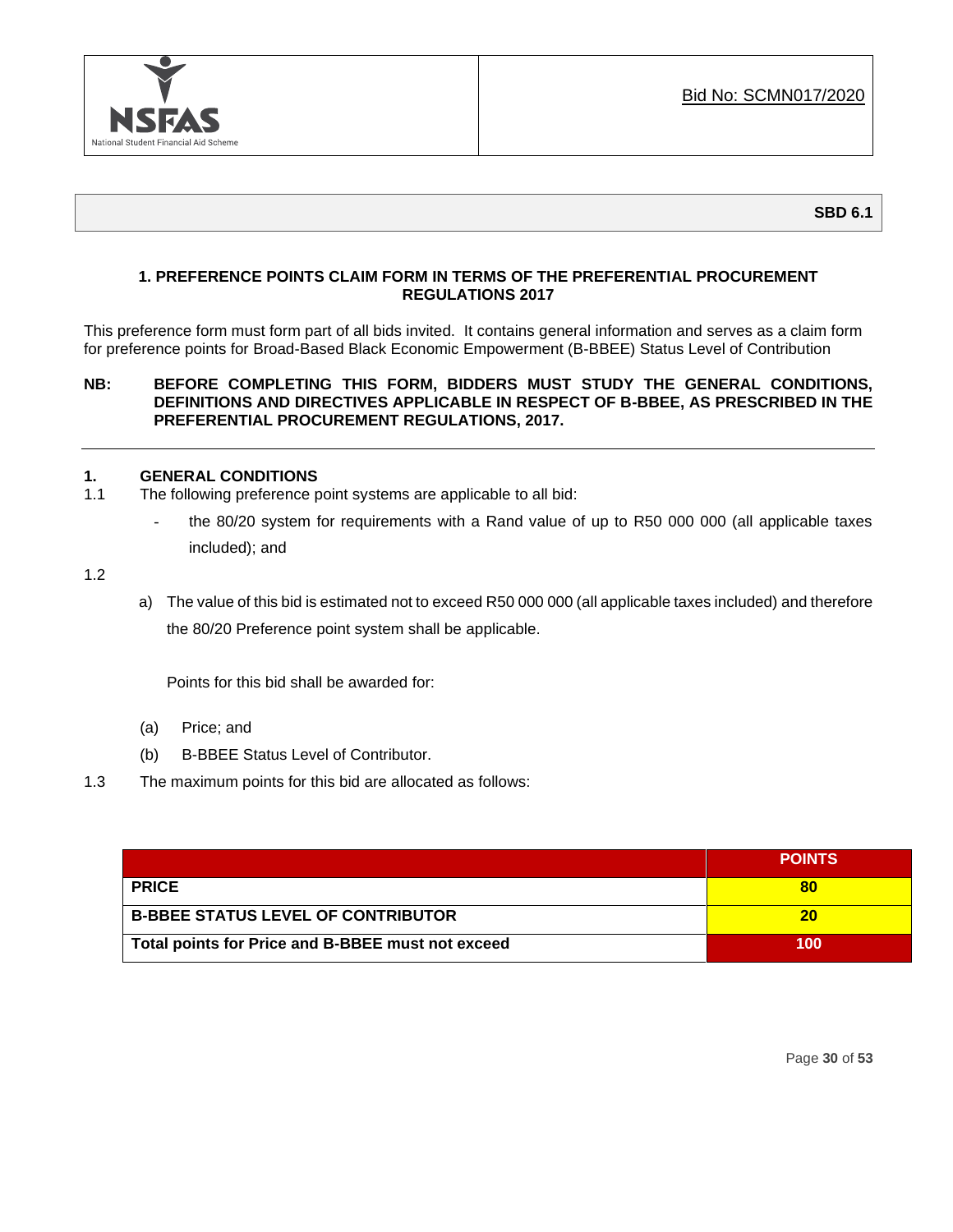

- 1.4 Failure on the part of a bidder to submit proof of B-BBEE Status level of contributor together with the bid, will be interpreted to mean that preference points for B-BBEE status level of contribution are not claimed.
- 1.5 The purchaser reserves the right to require of a bidder, either before a bid is adjudicated or at any time subsequently, to substantiate any claim in regard to preferences, in any manner required by the purchaser.

### **2. DEFINITIONS**

- (a) **"B-BBEE"** means broad-based black economic empowerment as defined in section 1 of the Broad-Based Black Economic Empowerment Act.
- (b) "**B-BBEE status level of contributor"** means the B-BBEE status of an entity in terms of a code of good practice on black economic empowerment, issued in terms of section 9(1) of the Broad-Based Black Economic Empowerment Act.
- (c) **"bid"** means a written offer in a prescribed or stipulated form in response to an invitation by an organ of state for the provision of goods or services, through price quotations, advertised competitive bidding processes or proposals.
- (d) **"Broad-Based Black Economic Empowerment Act"** means the Broad-Based Black Economic Empowerment Act, 2003 (Act No. 53 of 2003);
- **(e) "EME"** means an Exempted Micro Enterprise in terms of a code of good practice on black economic empowerment issued in terms of section 9 (1) of the Broad-Based Black Economic Empowerment Act.
- (f) **"functionality"** means the ability of a tenderer to provide goods or services in accordance with specifications as set out in the tender documents.
- (g) **"prices"** includes all applicable taxes less all unconditional discounts;
- (h) **"proof of B-BBEE status level of contributor"** means:
	- **1)** B-BBEE Status level certificate issued by an authorized body or person;
	- **2)** A sworn affidavit as prescribed by the B-BBEE Codes of Good Practice;
	- **3)** Any other requirement prescribed in terms of the B-BBEE Act;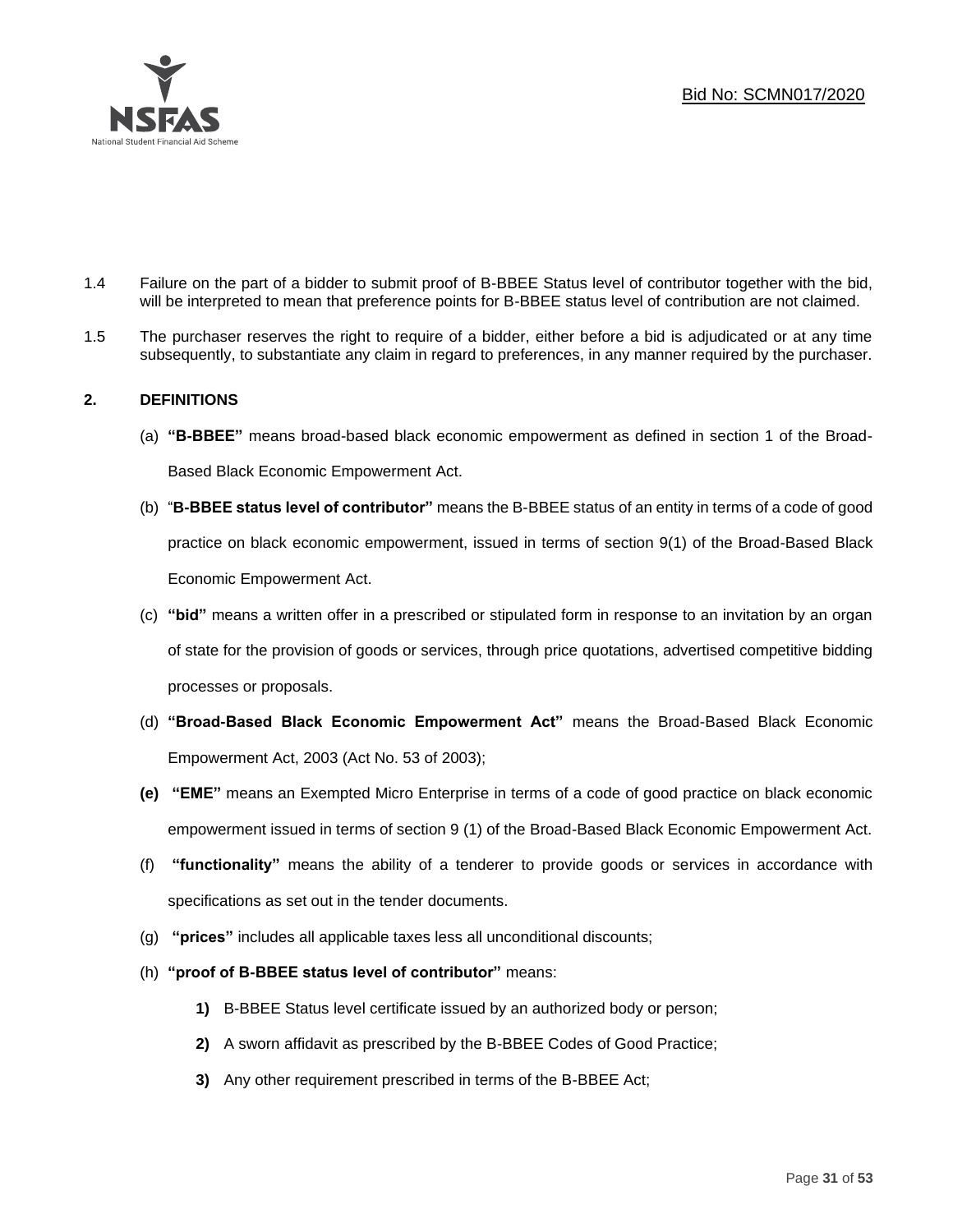

- (i) **"QSE"** means a qualifying small business enterprise in terms of a code of good practice on black economic empowerment issued in terms of section 9 (1) of the Broad-Based Black Economic Empowerment Act.
- *(j)* **"rand value"** means the total estimated value of a contract in Rand, calculated at the time of bid invitation, and includes all applicable taxes.

### **3. POINTS AWARDED FOR PRICE**

### 3.1 **THE 80/20 PREFERENCE POINT SYSTEMS**

A maximum of 80 points is allocated for price on the following basis:

**80/20**

$$
Ps = 80 \left( 1 - \frac{Pt - P \min}{P \min} \right)
$$

Where

Ps = Points scored for price of bid under consideration

l

 $Pt =$  Price of bid under consideration

Pmin = Price of lowest acceptable bid

### **4. POINTS AWARDED FOR B-BBEE STATUS LEVEL OF CONTRIBUTOR**

4.1 In terms of Regulation 6 (2) and 7 (2) of the Preferential Procurement Regulations, preference points must be awarded to a bidder for attaining the B-BBEE status level of contribution in accordance with the table below: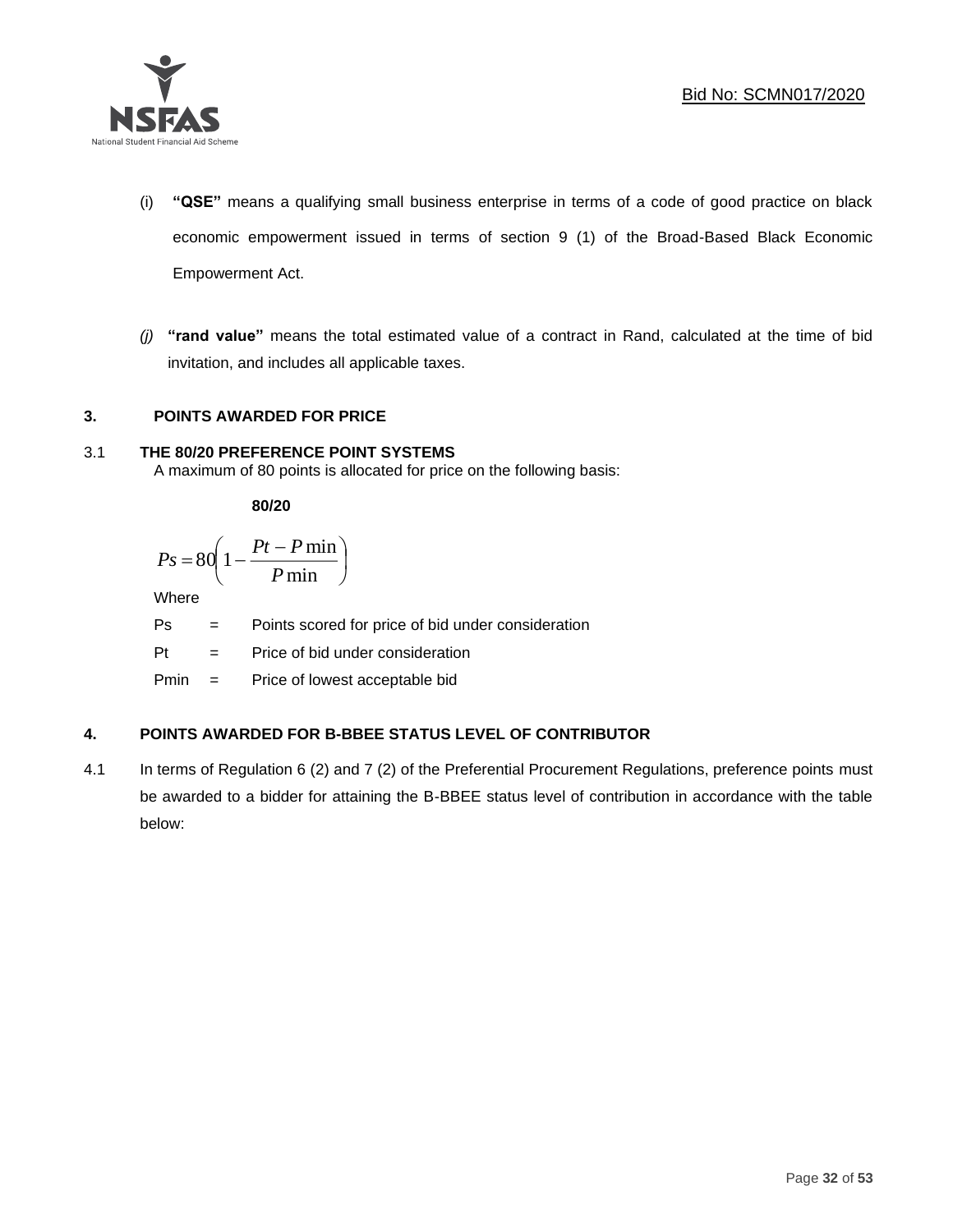

| <b>B-BBEE Status Level of</b><br><b>Contributor</b> | <b>Number of points</b><br>(90/10 system) | <b>Number of points</b><br>(80/20 system) |
|-----------------------------------------------------|-------------------------------------------|-------------------------------------------|
|                                                     | 10                                        | 20                                        |
| 2                                                   | 9                                         | 18                                        |
| 3                                                   | 6                                         | 14                                        |
|                                                     | 5                                         | 12                                        |
| 5                                                   |                                           | 8                                         |
| 6                                                   | 3                                         | 6                                         |
|                                                     |                                           |                                           |
| 8                                                   |                                           |                                           |
| Non-compliant contributor                           |                                           |                                           |

### **5. BID DECLARATION**

5.1 Bidders who claim points in respect of B-BBEE Status Level of Contribution must complete the following:

### **6. B-BBEE STATUS LEVEL OF CONTRIBUTOR CLAIMED IN TERMS OF PARAGRAPHS 1.4 AND 4.1**

6.1 B-BBEE Status Level of Contributor: = ……… (maximum of 20 points)

(Points claimed in respect of paragraph 7.1 must be in accordance with the table reflected in paragraph

4.1 and must be substantiated by relevant proof of B-BBEE status level of contributor.

### **7. SUB-CONTRACTING**

7.1 Will any portion of the contract be sub-contracted?

### (*Tick applicable box*)



7.1.1 If yes, indicate:

- i) What percentage of the contract will be subcontracted............…………….…………%
- ii) The name of the sub-contractor…………………………………………………………...
- iii) The B-BBEE status level of the sub-contractor......................................……………...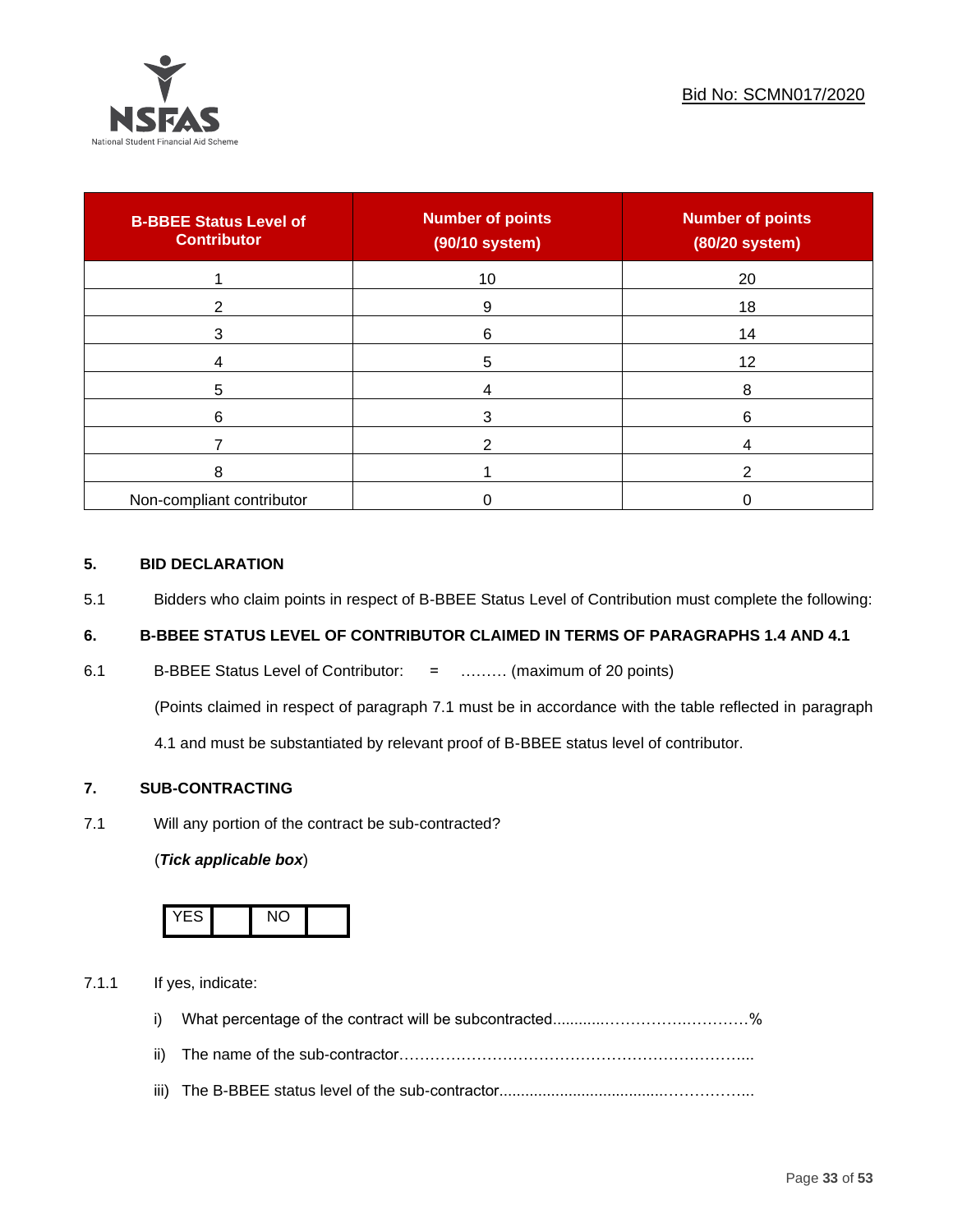

iv) Whether the sub-contractor is an EME or QSE

### *(Tick applicable box*)



v) Specify, by ticking the appropriate box, if subcontracting with an enterprise in terms of Preferential

Procurement Regulations,2017:

| Designated Group: An EME or QSE which is at last 51% owned by:    |            | <b>QSE</b> |
|-------------------------------------------------------------------|------------|------------|
|                                                                   | $\sqrt{ }$ | V          |
| <b>Black people</b>                                               |            |            |
| Black people who are youth                                        |            |            |
| Black people who are women                                        |            |            |
| Black people with disabilities                                    |            |            |
| Black people living in rural or underdeveloped areas or townships |            |            |
| Cooperative owned by black people                                 |            |            |
| Black people who are military veterans                            |            |            |
| <b>OR</b>                                                         |            |            |
| Any EME                                                           |            |            |
| Any QSE                                                           |            |            |

### 8. **DECLARATION WITH REGARD TO COMPANY/FIRM**

- 8.1 Name of company/firm………………………………………………………………………….
- 8.2 VAT registration number…………………………………….…………………………………
- 8.3 Company registration number…………….……………………….…………………………….

### 8.4 TYPE OF COMPANY/ FIRM

- D Partnership/Joint Venture / Consortium
- □ One-person business/sole propriety
- D Close corporation
- D Company
- (Pty) Limited

[TICK APPLICABLE BOX]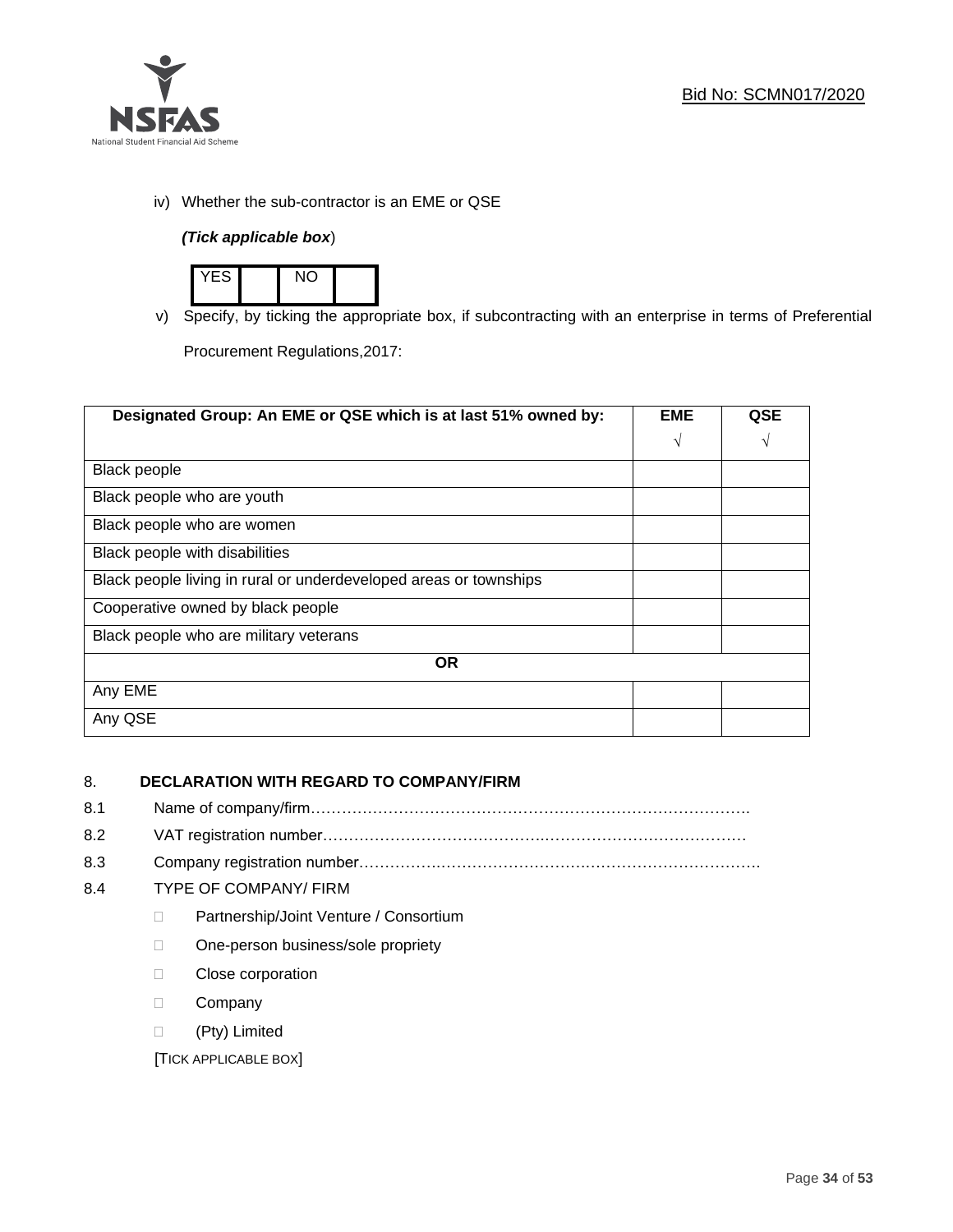

### Bid No: SCMN017/2020

| 8.5 | DESCRIBE PRINCIPAL BUSINESS ACTIVITIES                                                                          |  |  |
|-----|-----------------------------------------------------------------------------------------------------------------|--|--|
|     |                                                                                                                 |  |  |
|     |                                                                                                                 |  |  |
|     |                                                                                                                 |  |  |
| 8.6 | <b>COMPANY CLASSIFICATION</b>                                                                                   |  |  |
|     | Manufacturer<br>□                                                                                               |  |  |
|     | Supplier<br>$\Box$                                                                                              |  |  |
|     | Professional service provider<br>$\Box$                                                                         |  |  |
|     | Other service providers, e.g. transporter, etc.<br>□                                                            |  |  |
|     | [TICK APPLICABLE BOX]                                                                                           |  |  |
| 8.7 |                                                                                                                 |  |  |
| 8.8 | I/we, the undersigned, who is / are duly authorised to do so on behalf of the company/firm, certify that the    |  |  |
|     | points claimed, based on the B-BBE status level of contributor indicated in paragraphs 1.4 and 6.1 of the       |  |  |
|     | foregoing certificates, qualifies the company/ firm for the preference(s) shown and I / we acknowledge<br>that: |  |  |
|     |                                                                                                                 |  |  |
|     | The information furnished is true and correct.<br>i)                                                            |  |  |
|     | The preference points claimed are in accordance with the General Conditions as indicated in<br>ii)              |  |  |
|     | paragraph 1 of this form.                                                                                       |  |  |
|     | In the event of a contract being awarded as a result of points claimed as shown in paragraphs 1.4 and<br>iii)   |  |  |
|     | 6.1, the contractor may be required to furnish documentary proof to the satisfaction of the purchaser           |  |  |
|     | that the claims are correct.                                                                                    |  |  |
|     | If the B-BBEE status level of contributor has been claimed or obtained on a fraudulent basis or any of<br>IV)   |  |  |
|     | the conditions of contract have not been fulfilled, the purchaser may, in addition to any other remedy          |  |  |
|     | it may have -                                                                                                   |  |  |
|     |                                                                                                                 |  |  |
|     | disqualify the person from the bidding process.<br>(a)                                                          |  |  |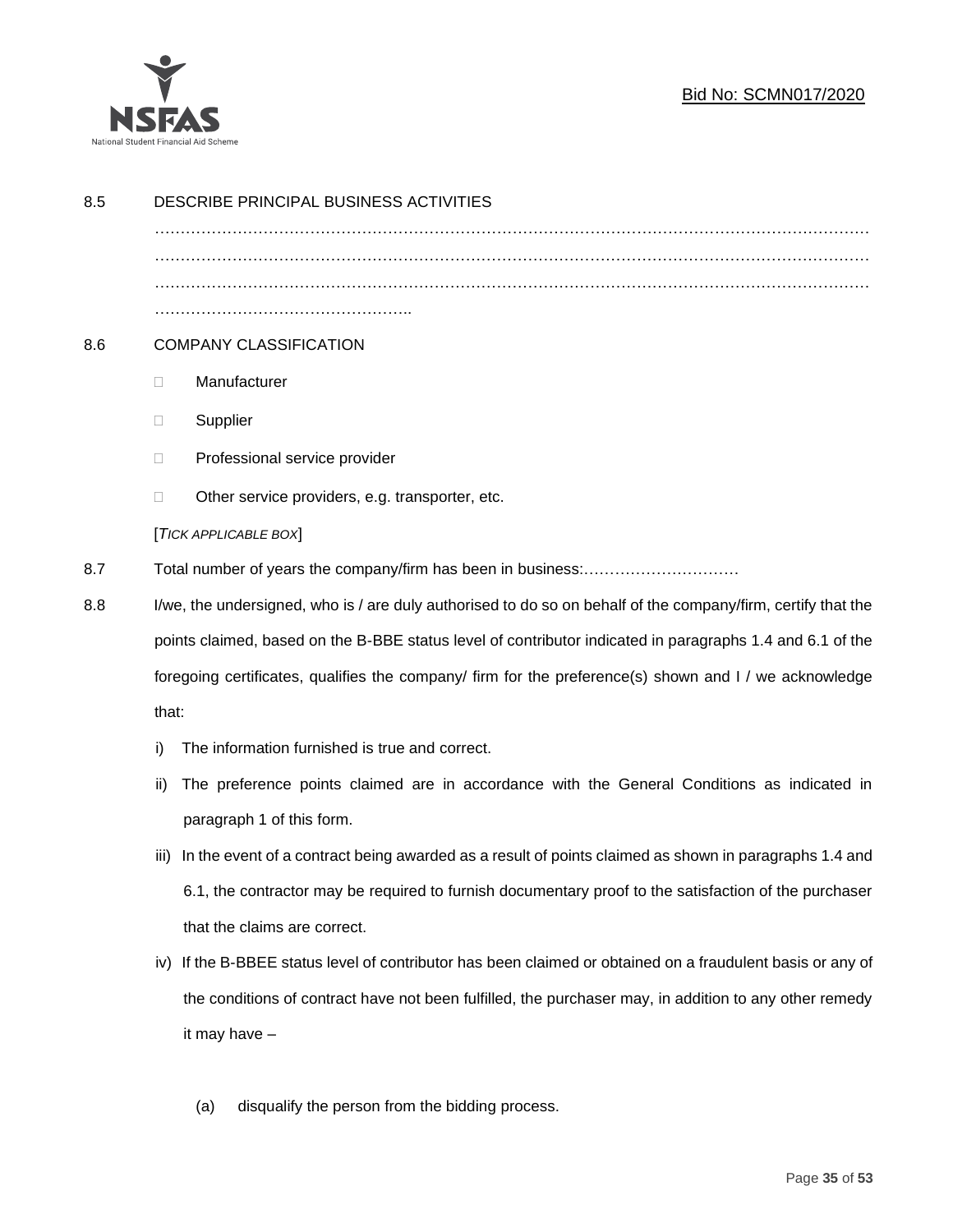

- (b) recover costs, losses or damages it has incurred or suffered as a result of that person's conduct.
- (c) cancel the contract and claim any damages which it has suffered as a result of having to make less favourable arrangements due to such cancellation.
- (d) recommend that the bidder or contractor, its shareholders and directors, or only the shareholders and directors who acted on a fraudulent basis, be restricted by the National Treasury from obtaining business from any organ of state for a period not exceeding 10 years, after the *audi alteram partem* (hear the other side) rule has been applied; and
- (e) forward the matter for criminal prosecution.

| <b>WITNESSES</b> |                            |
|------------------|----------------------------|
|                  | SIGNATURE(S) OF BIDDERS(S) |
|                  | DATE:<br>.<br>ADDRESS      |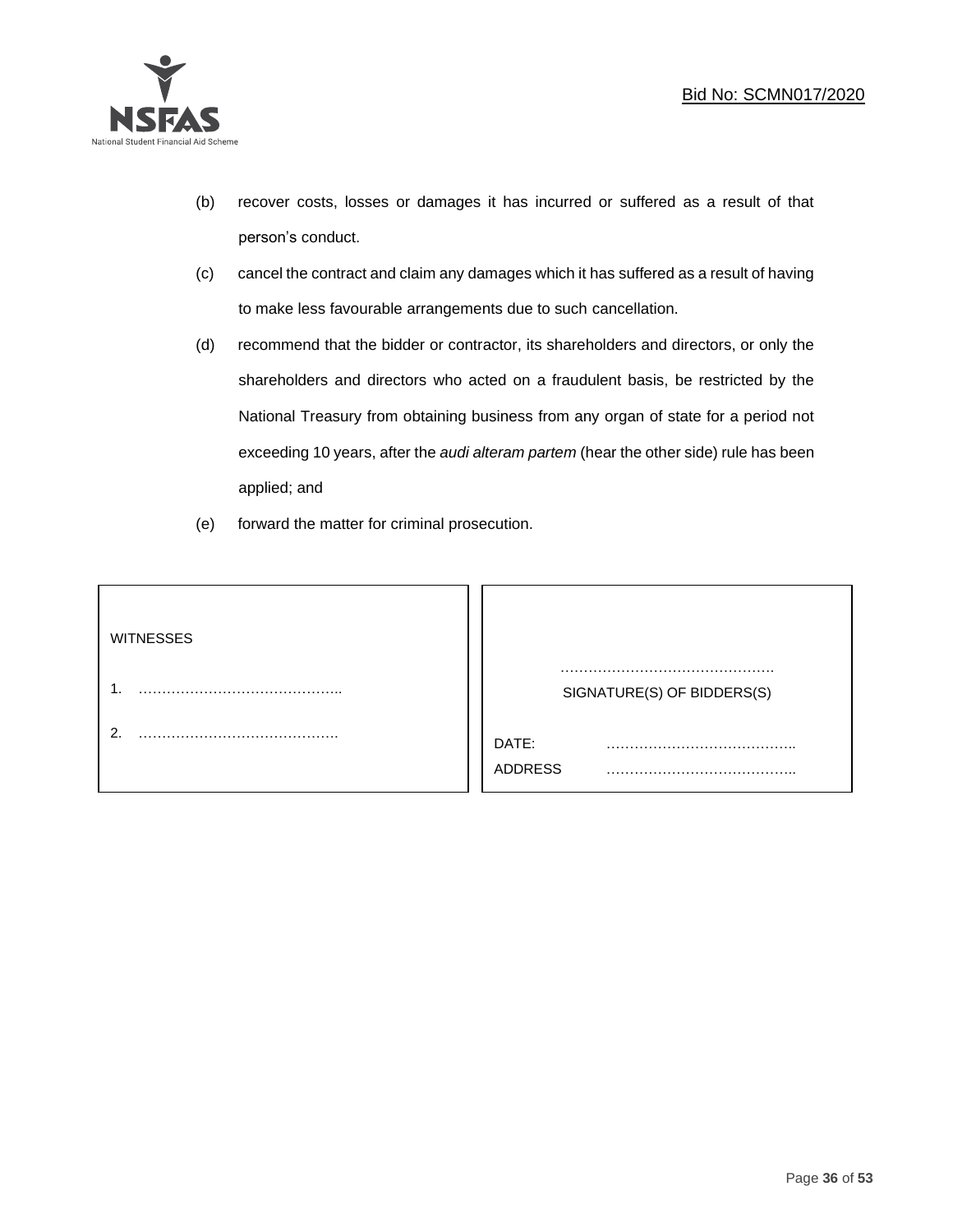

### GOVERNMENT PROCUREMENT

### **GENERAL CONDITIONS OF CONTRACT July 2010**

### **NOTES**

The purpose of this document is to:

(i) Draw special attention to certain general conditions applicable to government bids, contracts and orders; and

(ii) To ensure that clients be familiar with regard to the rights and obligations of all parties involved in doing business with government.

In this document words in the singular also mean in the plural and vice versa and words in the masculine also mean in the feminine and neuter.

• The General Conditions of Contract will form part of all bid documents and may not be amended.

Special Conditions of Contract (SCC) relevant to a specific bid, should be compiled separately for every bid (if applicable) and will supplement the General Conditions of Contract. Whenever there is a conflict, the provisions in the SCC shall prevail.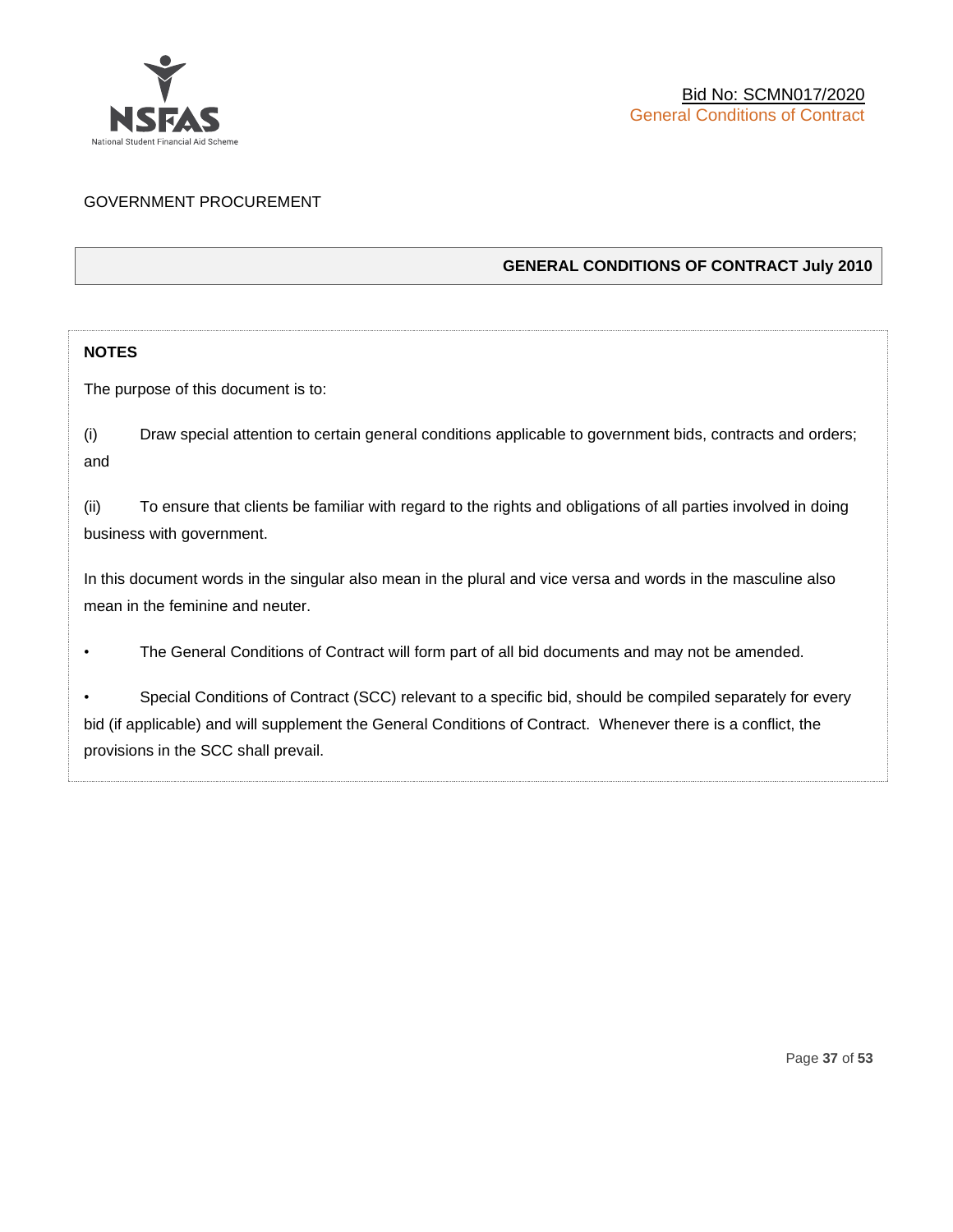

### TABLE OF CLAUSES

- 1. Definitions
- 2. Application
- 3. General
- 4. Standards
- 5. Use of contract documents and information; inspection
- 6. Patent rights
- 7. Performance security
- 8. Inspections, tests and analysis
- 9. Packing
- 10. Delivery and documents
- 11. Insurance
- 12. Transportation
- 13. Incidental services
- 14. Spare parts
- 15. Warranty
- 16. Payment
- 17. Prices
- 18. Contract amendments
- 19. Assignment
- 20. Subcontracts
- 21. Delays in the supplier's performance
- 22. Penalties
- 23. Termination for default
- 24. Dumping and countervailing duties
- 25. Force Majeure
- 26. Termination for insolvency
- 27. Settlement of disputes
- 28. Limitation of liability
- 29. Governing language
- 30. Applicable law
- 31. Notices
- 32. Taxes and duties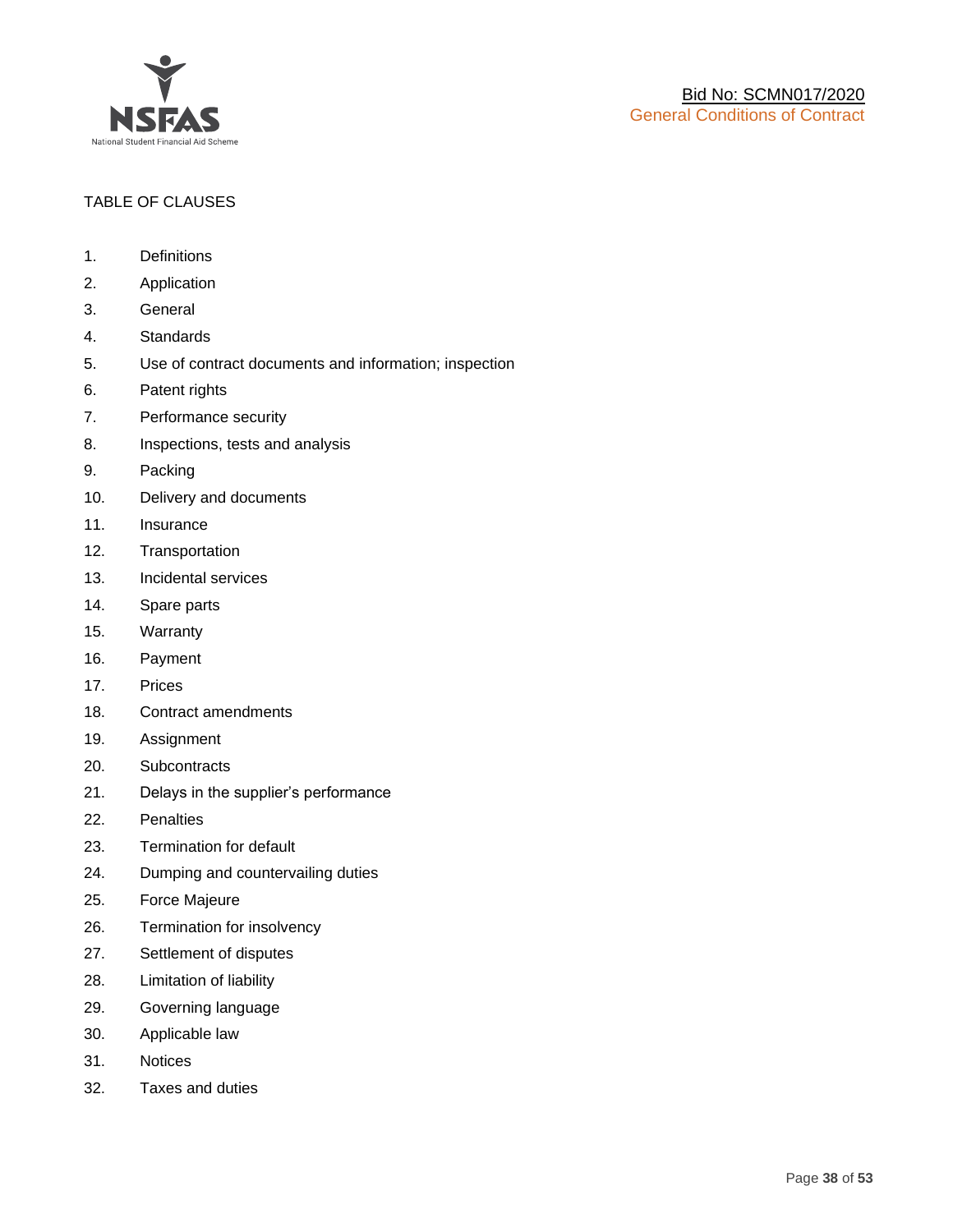

- 33. National Industrial Participation Programme (NIPP)
- 34. Prohibition of restrictive practices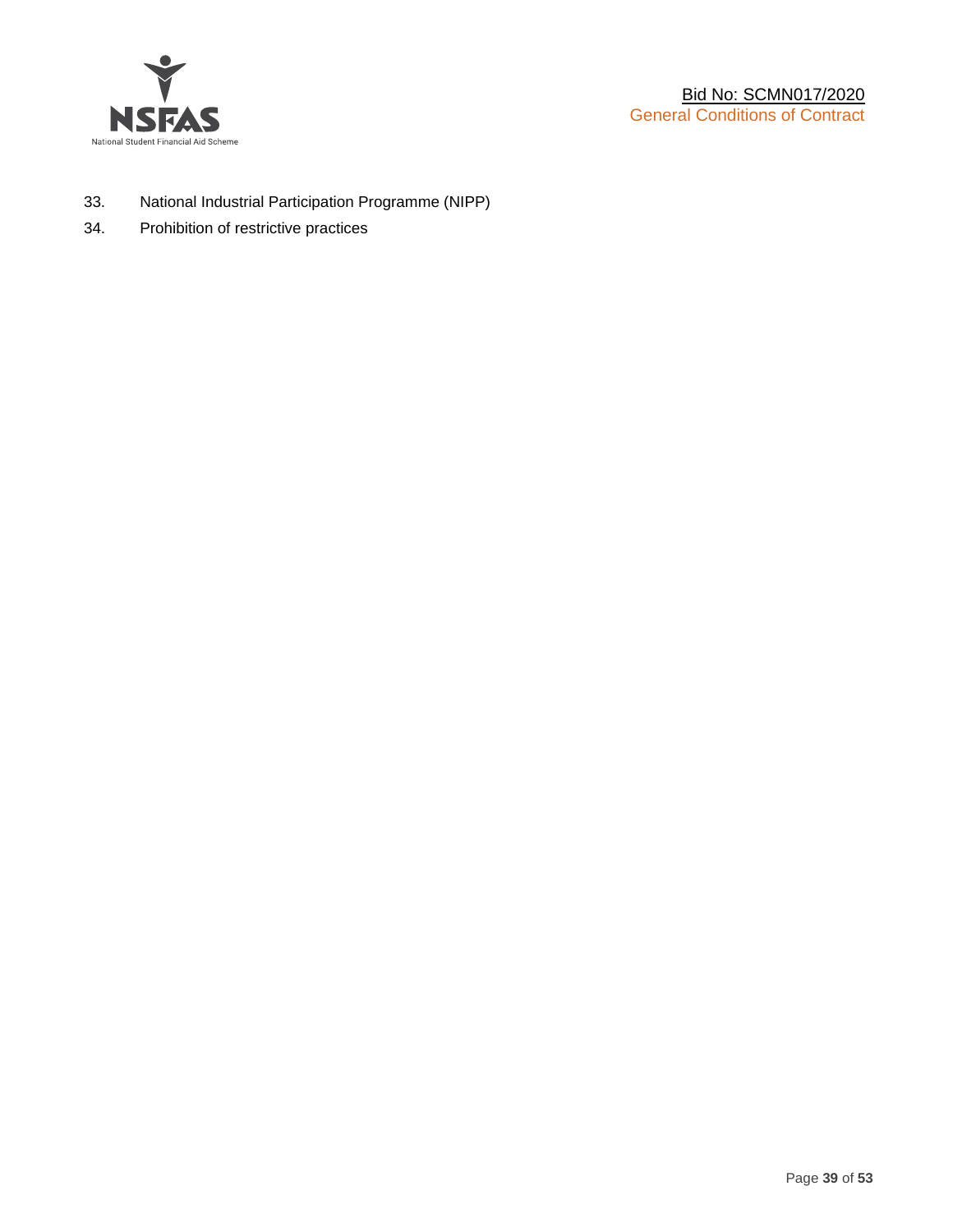

### **General Conditions of Contract**

### **1. Definitions**

- 1. The following terms shall be interpreted as indicated:
- 1.1 "Closing time" means the date and hour specified in the bidding documents for the receipt of bids.
- 1.2 "Contract" means the written agreement entered into between the purchaser and the supplier, as recorded in the contract form signed by the parties, including all attachments and appendices thereto and all documents incorporated by reference therein.
- 1.3 "Contract price" means the price payable to the supplier under the contract for the full and proper performance of his contractual obligations.
- 1.4 "Corrupt practice" means the offering, giving, receiving, or soliciting of anything of value to influence the action of a public official in the procurement process or in contract execution.
- 1.5 "Countervailing duties" are imposed in cases where an enterprise abroad is subsidized by its government and encouraged to market its products internationally.
- 1.6 "Country of origin" means the place where the goods were mined, grown or produced or from which the services are supplied. Goods are produced when, through manufacturing, processing or substantial and major assembly of components, a commercially recognized new product results that is substantially different in basic characteristics or in purpose or utility from its components.
- 1.7 "Day" means calendar day.
- 1.8 "Delivery" means delivery in compliance of the conditions of the contract or order.
- 1.9 "Delivery ex stock" means immediate delivery directly from stock actually on hand.
- 1.10 "Delivery into consignees store or to his site" means delivered and unloaded in the specified store or depot or on the specified site in compliance with the conditions of the contract or order, the supplier bearing all risks and charges involved until the supplies are so delivered and a valid receipt is obtained.
- 1.11 "Dumping" occurs when a private enterprise abroad market its goods on own initiative in the RSA at lower prices than that of the country of origin and which have the potential to harm the local industries in the RSA.
- 1.12 " Force majeure" means an event beyond the control of the supplier and not involving the supplier's fault or negligence and not foreseeable. Such events may include, but is not restricted to, acts of the purchaser in its sovereign capacity, wars or revolutions, fires, floods, epidemics, quarantine restrictions and freight embargoes.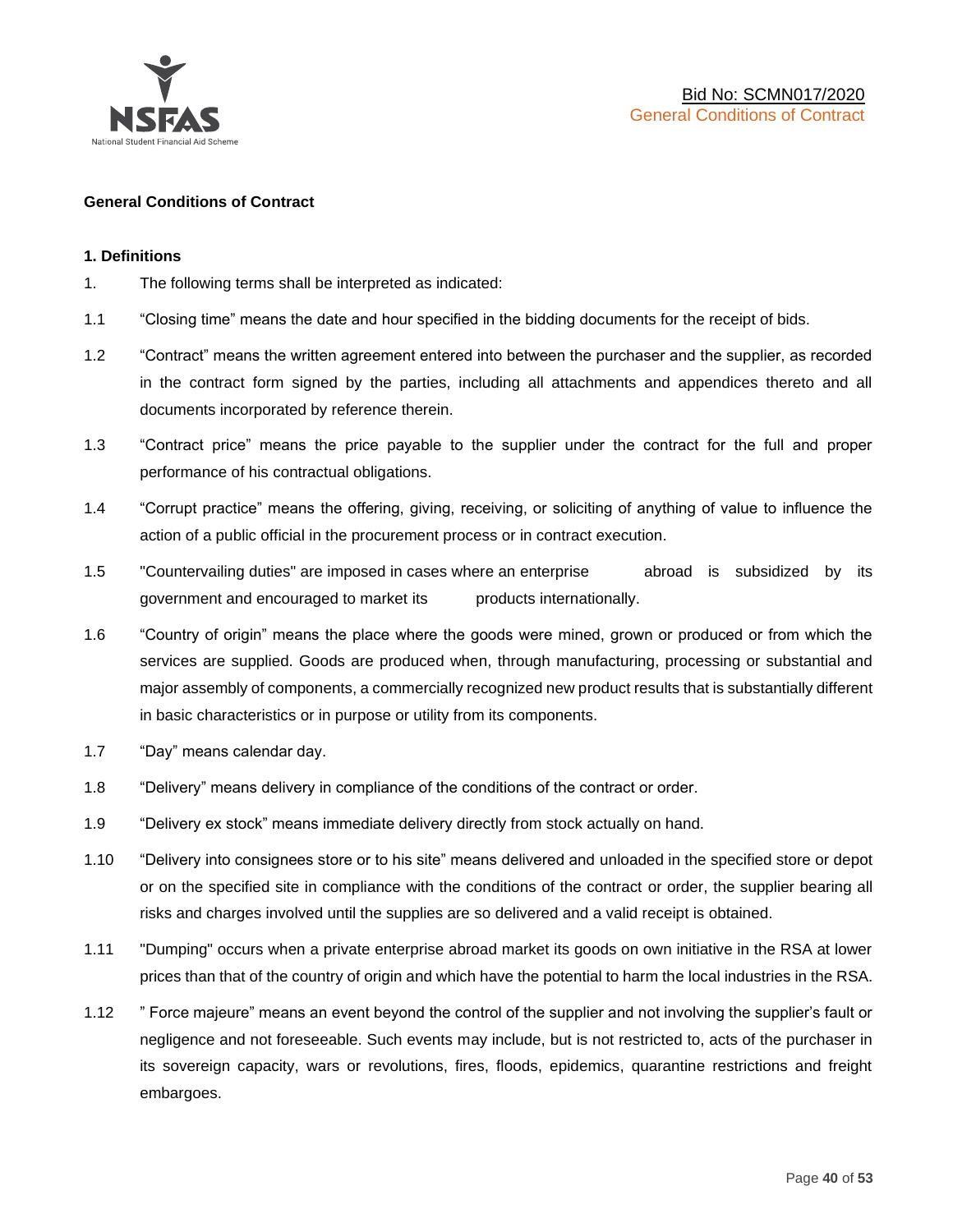

- 1.13 "Fraudulent practice" means a misrepresentation of facts in order to influence a procurement process or the execution of a contract to the detriment of any bidder and includes collusive practice among bidders (prior to or after bid submission) designed to establish bid prices at artificial non-competitive levels and to deprive the bidder of the benefits of free and open competition.
- 1.14 "GCC" means the General Conditions of Contract.
- 1.15 "Goods" means all of the equipment, machinery, and/or other materials that the supplier is required to supply to the purchaser under the contract.
- 1.16 "Imported content" means that portion of the bidding price represented by the cost of components, parts or materials which have been or are still to be imported (whether by the supplier or his subcontractors) and which costs are inclusive of the costs abroad, plus freight and other direct importation costs such as landing costs, dock dues, import duty, sales duty or other similar tax or duty at the South African place of entry as well as transportation and handling charges to the factory in the Republic where the supplies covered by the bid will be manufactured.
- 1.17 "Local content" means that portion of the bidding price which is not included in the imported content provided that local manufacture does take place.
- 1.18 "Manufacture" means the production of products in a factory using labour, materials, components and machinery and includes other related value-adding activities.
- 1.19 "Order" means an official written order issued for the supply of goods or works or the rendering of a service.
- 1.20 "Project site," where applicable, means the place indicated in bidding documents.
- 1.21 "Purchaser" means the organization purchasing the goods.
- 1.22 "Republic" means the Republic of South Africa.
- 1.23 "SCC" means the Special Conditions of Contract.
- 1.24 "Services" means those functional services ancillaries to the supply of the goods, such as transportation and any other incidental services, such as installation, commissioning, provision of technical assistance, training, catering, gardening, security, maintenance and other such obligations of the supplier covered under the contract.
- 1.25 "Written" or "in writing" means handwritten in ink or any form of electronic or mechanical writing.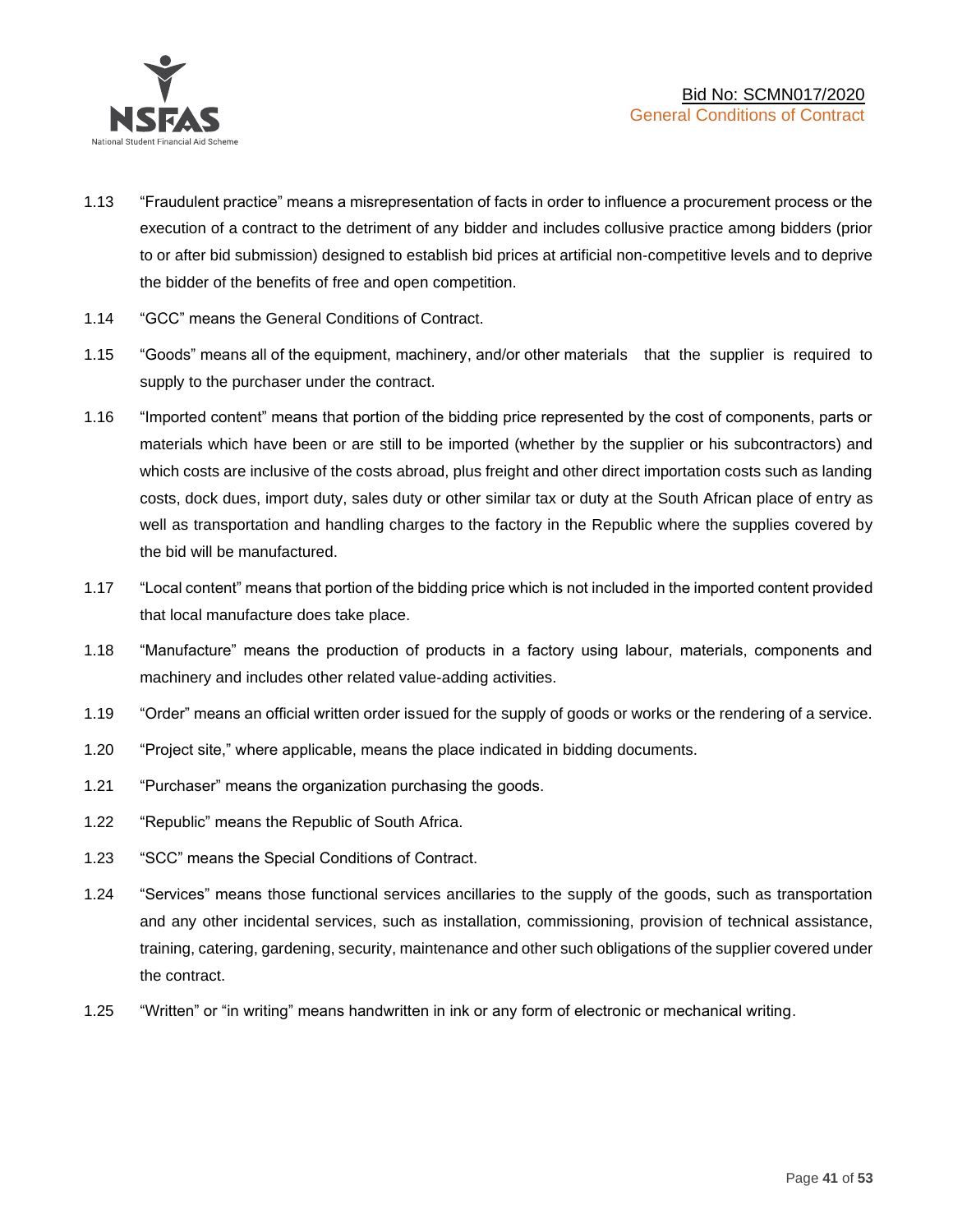

### **2. Application**

- 2.1 These general conditions are applicable to all bids, contracts and orders including bids for functional and professional services, sales, hiring, letting and the granting or acquiring of rights, but excluding immovable property, unless otherwise indicated in the bidding documents.
- 2.2 Where applicable, special conditions of contract are also laid down to cover specific supplies, services or works.
- 2.3 Where such special conditions of contract are in conflict with these general conditions, the special conditions shall apply.

### **3 General**

- 3.1 Unless otherwise indicated in the bidding documents, the purchaser shall not be liable for any expense incurred in the preparation and submission of a bid. Where applicable a non-refundable fee for documents may be charged.
- 3.2 With certain exceptions, invitations to bid are only published in the Government Tender Bulletin. The Government Tender Bulletin may be obtained directly from the Government Printer, Private Bag X85, Pretoria 0001, or accessed electronically from [www.treasury.gov.za](http://www.treasury.gov.za/)

### **4. Standards**

4.1 The goods supplied shall conform to the standards mentioned in the bidding documents and specifications.

### **5. Use of contract documents and information; inspection**.

- 5.1 The supplier shall not, without the purchaser's prior written consent, disclose the contract, or any provision thereof, or any specification, plan, drawing, pattern, sample, or information furnished by or on behalf of the purchaser in connection therewith, to any person other than a person employed by the supplier in the performance of the contract. Disclosure to any such employed person shall be made in confidence and shall extend only so far as may be necessary for purposes of such performance.
- 5.2 The supplier shall not, without the purchaser's prior written consent, make use of any document or information mentioned in GCC clause 5.1 except for purposes of performing the contract.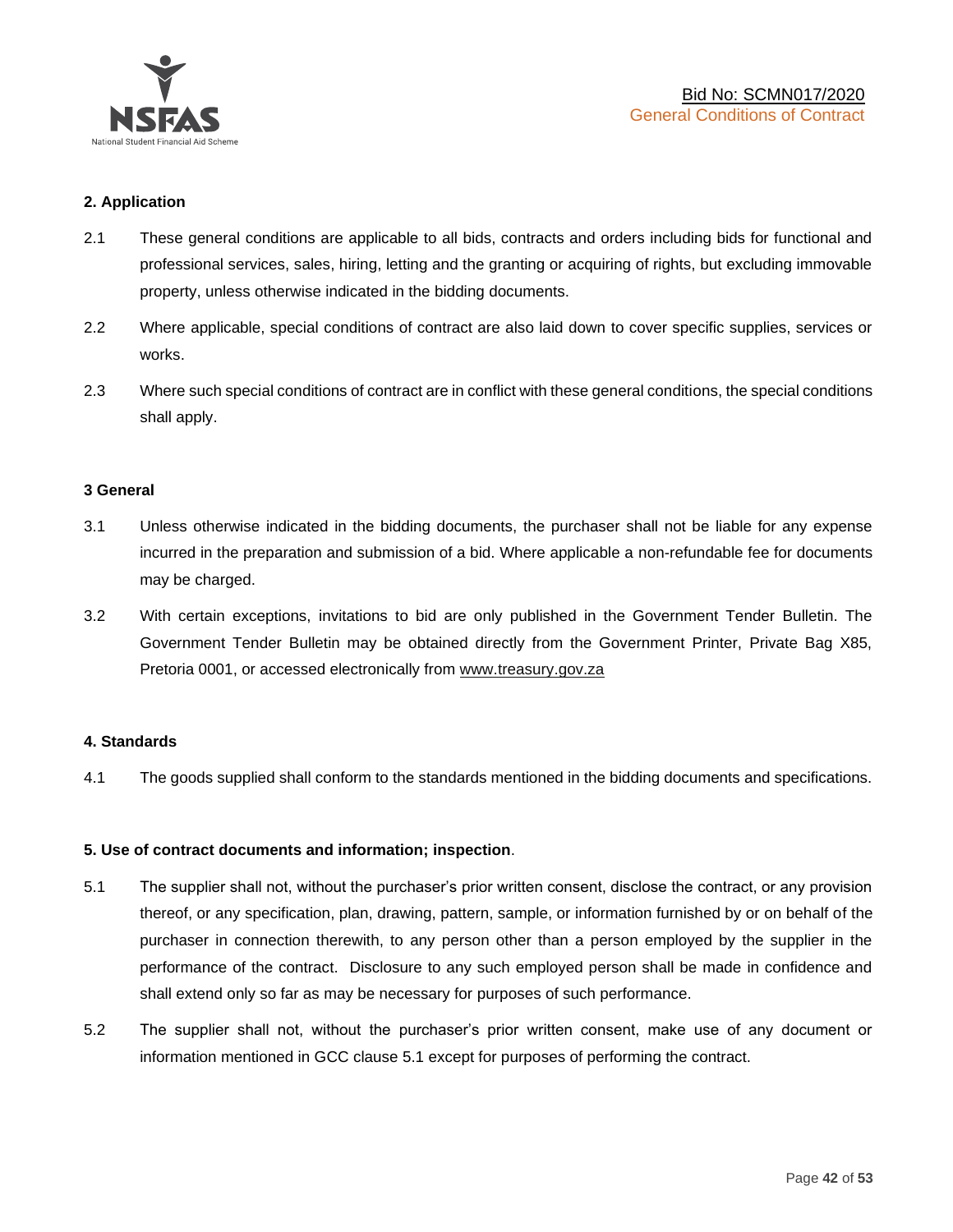

- 5.3 Any document, other than the contract itself mentioned in GCC clause 5.1 shall remain the property of the purchaser and shall be returned (all copies) to the purchaser on completion of the supplier's performance under the contract if so, required by the purchaser.
- 5.4 The supplier shall permit the purchaser to inspect the supplier's records relating to the performance of the supplier and to have them audited by auditors appointed by the purchaser, if so, required by the purchaser.

### **6. Patent rights**

6.1 The supplier shall indemnify the purchaser against all third-party claims of infringement of patent, trademark, or industrial design rights arising from use of the goods or any part thereof by the purchaser.

### **7. Performance security**

- 7.1 Within thirty (30) days of receipt of the notification of contract award, the successful bidder shall furnish to the purchaser the performance security of the amount specified in SCC.
- 7.2 The proceeds of the performance security shall be payable to the purchaser as compensation for any loss resulting from the supplier's failure to complete his obligations under the contract.
- 7.3 The performance security shall be denominated in the currency of the contract, or in a freely convertible currency acceptable to the purchaser and shall be in one of the following forms:
	- (a) a bank guarantee or an irrevocable letter of credit issued by a reputable bank located in the purchaser's country or abroad, acceptable to the purchaser, in the form provided in the bidding documents or another form acceptable to the purchaser; or
	- (b) a cashier's or certified cheque
- 7.4 The performance security will be discharged by the purchaser and returned to the supplier not later than thirty (30) days following the date of completion of the supplier's performance obligations under the contract, including any warranty obligations, unless otherwise specified in SCC.

### **8. Inspections, tests and analyses**

- 8.1 All pre-bidding testing will be for the account of the bidder.
- 8.2 If it is a bid condition that supplies to be produced or services to be rendered should at any stage during production or execution or on completion be subject to inspection, the premises of the bidder or contractor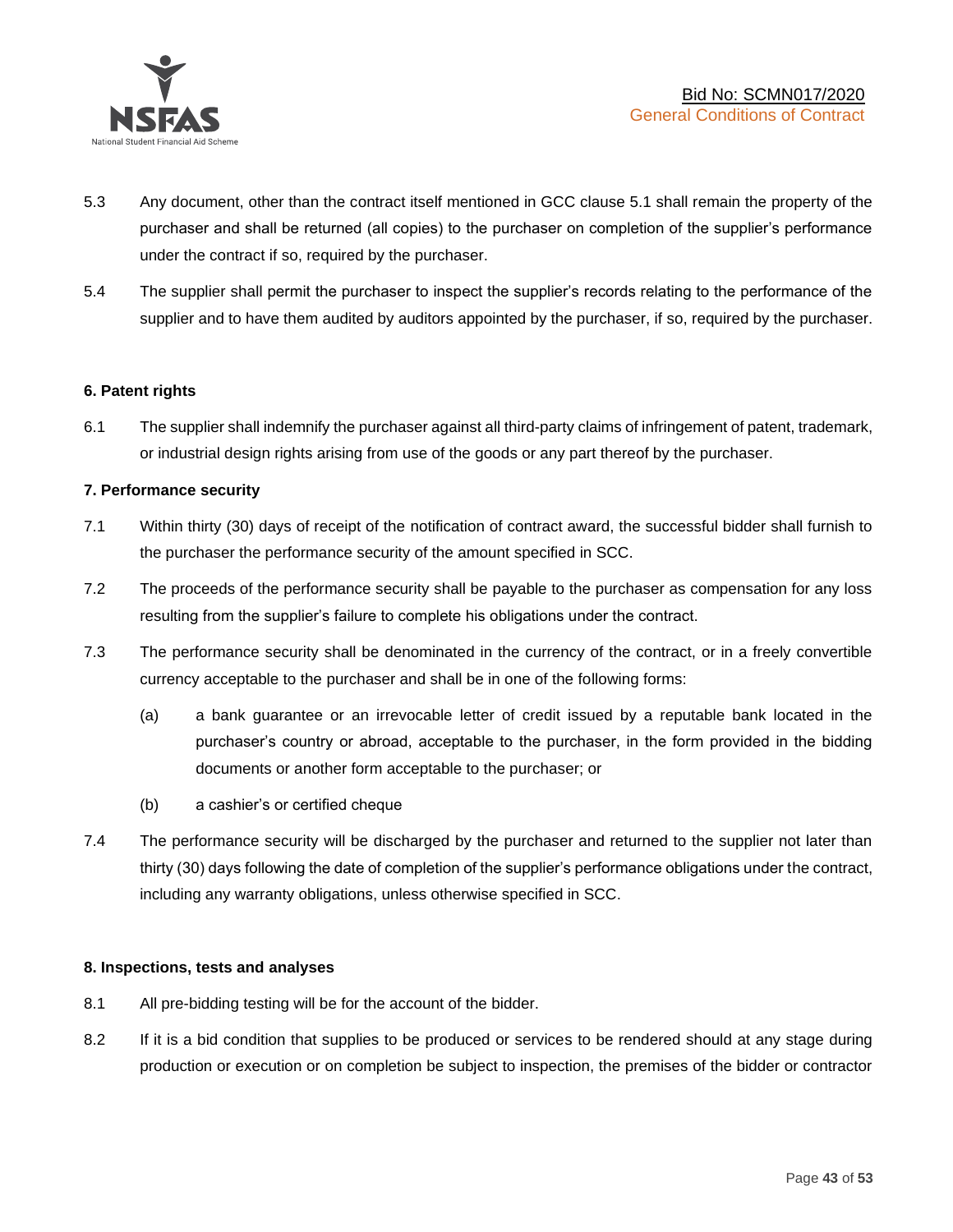shall be open, at all reasonable hours, for inspection by a representative of the Department or an organization acting on behalf of the Department.

- 8.3 If there are no inspection requirements indicated in the bidding documents and no mention is made in the contract, but during the contract period it is decided that inspections shall be carried out, the purchaser shall itself make the necessary arrangements, including payment arrangements with the testing authority concerned.
- 8.4 If the inspections, tests and analyses referred to in clauses 8.2 and 8.3 show the supplies to be in accordance with the contract requirements, the cost of the inspections, tests and analyses shall be defrayed by the purchaser.
- 8.5 Where the supplies or services referred to in clauses 8.2 and 8.3 do not comply with the contract requirements, irrespective of whether such supplies or services are accepted or not, the cost in connection with these inspections, tests or analyses shall be defrayed by the supplier.
- 8.6 Supplies and services which are referred to in clauses 8.2 and 8.3 and which do not comply with the contract requirements may be rejected.
- 8.7 Any contract supplies may on or after delivery be inspected, tested or analysed and may be rejected if found not to comply with the requirements of the contract. Such rejected supplies shall be held at the cost and risk of the supplier who shall, when called upon, remove them immediately at his own cost and forthwith substitute them with supplies which do comply with the requirements of the contract. Failing such removal, the rejected supplies shall be returned at the supplier's cost and risk. Should the supplier fail to provide the substitute supplies forthwith, the purchaser may, without giving the supplier further opportunity to substitute the rejected supplies, purchase such supplies as may be necessary at the expense of the supplier.
- 8.8 The provisions of clauses 8.4 to 8.7 shall not prejudice the right of the purchaser to cancel the contract on account of a breach of the conditions thereof, or to act in terms of Clause 23 of GCC.

### **9. Packing**

9.1 The supplier shall provide such packing of the goods as is required to prevent their damage or deterioration during transit to their final destination, as indicated in the contract. The packing shall be sufficient to withstand, without limitation, rough handling during transit and exposure to extreme temperatures, salt and precipitation during transit, and open storage. Packing, case size and weights shall take into consideration, where appropriate, the remoteness of the goods' final destination and the absence of heavy handling facilities at all points in transit.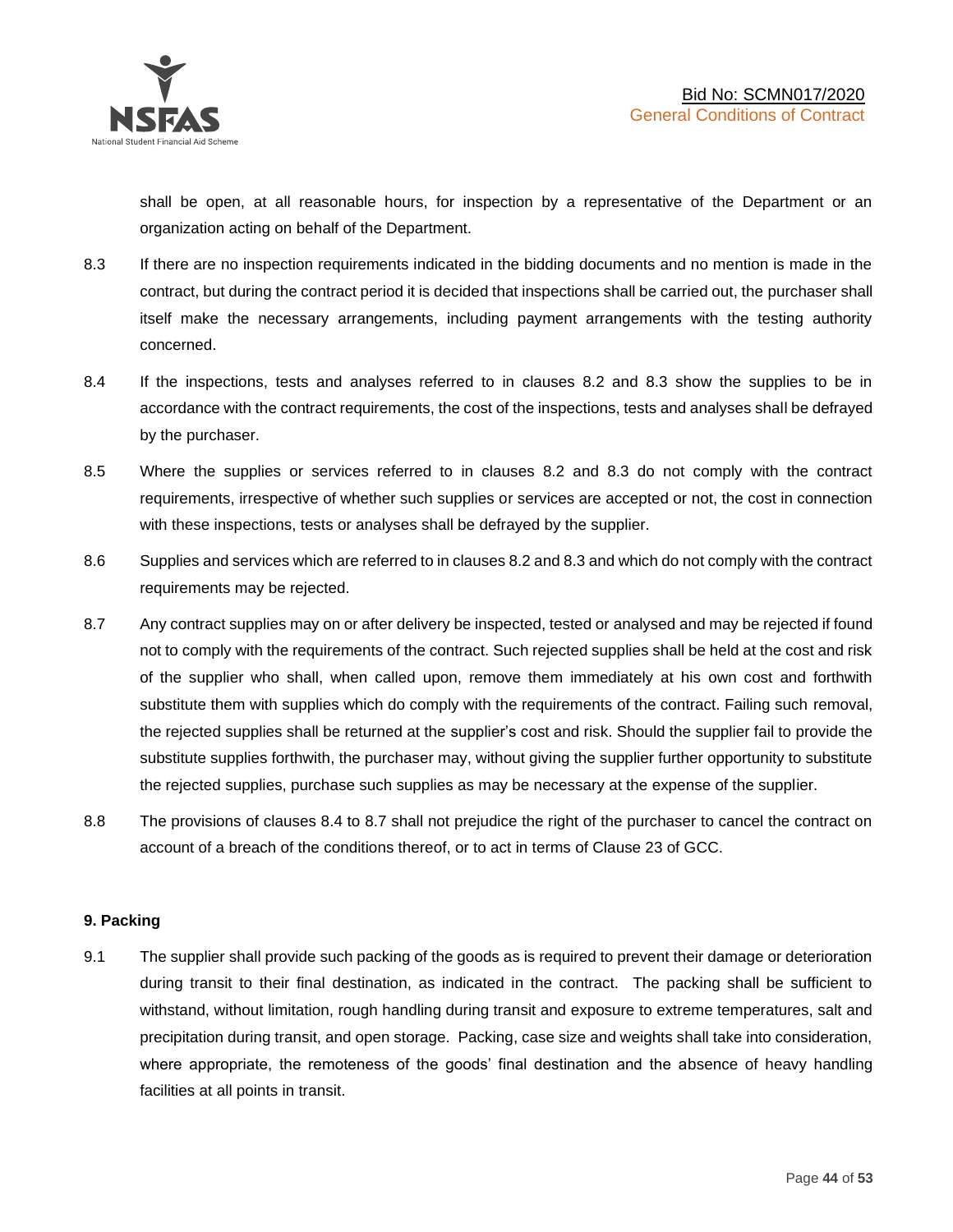

9.2 The packing, marking, and documentation within and outside the packages shall comply strictly with such special requirements as shall be expressly provided for in the contract, including additional requirements, if any, specified in SCC, and in any subsequent instructions ordered by the purchaser.

### **10. Delivery and documents**

- 10.1 Delivery of the goods shall be made by the supplier in accordance with the terms specified in the contract. The details of shipping and/or other documents to be furnished by the supplier are specified in SCC.
- 10.2 Documents to be submitted by the supplier are specified in SCC.

### **11. Insurance**

11.1 The goods supplied under the contract shall be fully insured in a freely convertible currency against loss or damage incidental to manufacture or acquisition, transportation, storage and delivery in the manner specified in the SCC.

### **12. Transportation**

12.1 Should a price other than an all-inclusive delivered price be required, this shall be specified in the SCC.

### **13. Incidental services**

13.1 The supplier may be required to provide any or all of the following services, including additional services, if any, specified in SCC:

(a) performance or supervision of on-site assembly and/or commissioning of the supplied ` goods;

- (b) furnishing of tools required for assembly and/or maintenance of the supplied goods;
- (c) furnishing of a detailed operations and maintenance manual for each appropriate unit of the supplied goods;
- (d) performance or supervision or maintenance and/or repair of the supplied goods, for a period of time agreed by the parties, provided that this service shall not relieve the supplier of any warranty obligations under this contract; and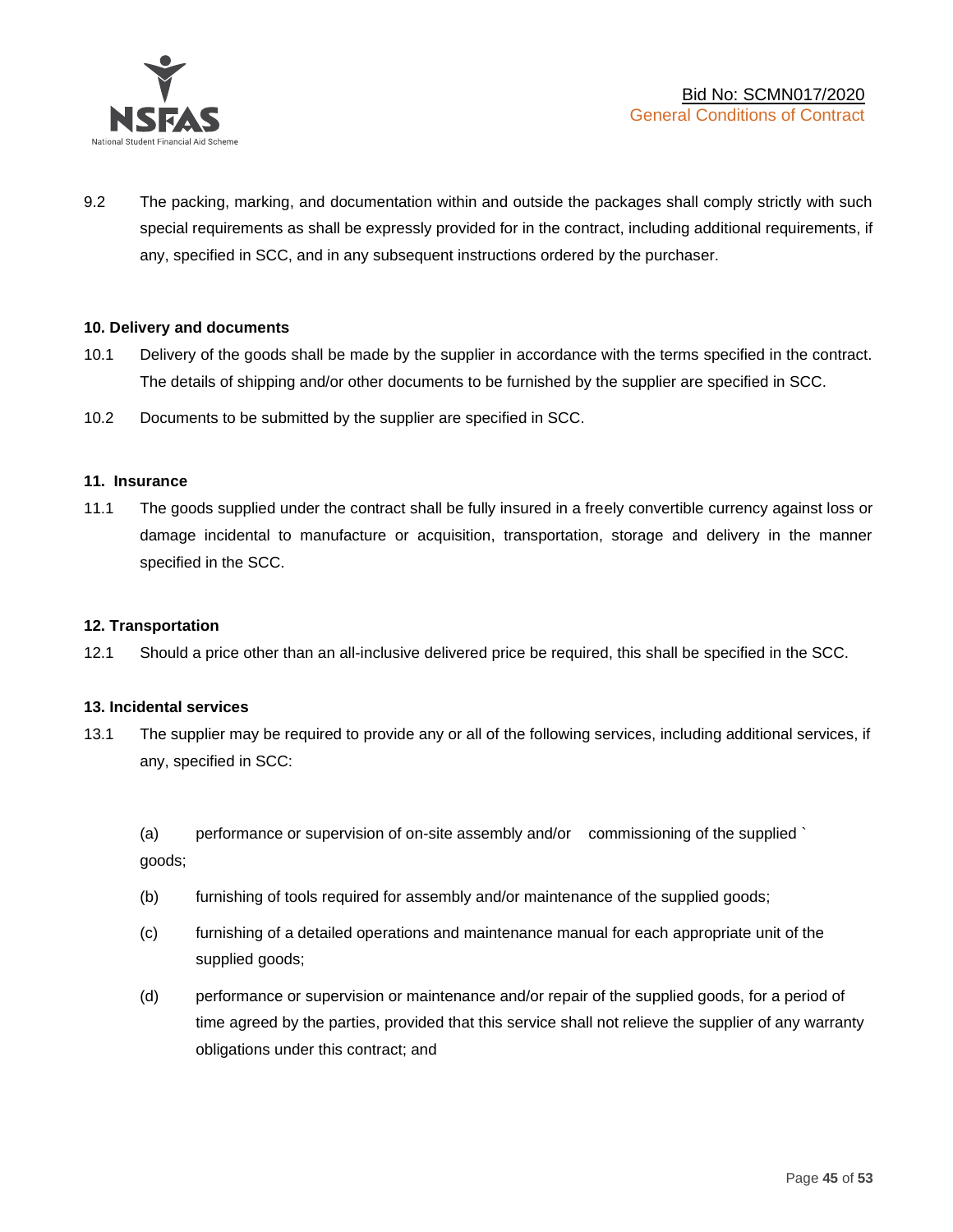

- (e) training of the purchaser's personnel, at the supplier's plant and/or on-site, in assembly, start-up, operation, maintenance, and/or repair of the supplied goods.
- 13.2 Prices charged by the supplier for incidental services, if not included in the contract price for the goods, shall be agreed upon in advance by the parties and shall not exceed the prevailing rates charged to other parties by the supplier for similar services.

### **14. Spare parts**

- 14.1 As specified in SCC, the supplier may be required to provide any or all of the following materials, notifications, and information pertaining to spare parts manufactured or distributed by the supplier:
	- (a) such spare parts as the purchaser may elect to purchase from the supplier, provided that this election shall not relieve the supplier of any warranty obligations under the contract; and
	- (b) in the event of termination of production of the spare parts:

(i) Advance notification to the purchaser of the pending termination, in sufficient time to permit the purchaser to procure needed requirements; and

(ii) following such termination, furnishing at no cost to the purchaser, the blueprints, drawings, and specifications of the spare parts, if requested.

### **15. Warranty**

- 15.1 The supplier warrants that the goods supplied under the contract are new, unused, of the most recent or current models, and that they incorporate all recent improvements in design and materials unless provided otherwise in the contract. The supplier further warrants that all goods supplied under this contract shall have no defect, arising from design, materials, or workmanship (except when the design and/or material is required by the purchaser's specifications) or from any act or omission of the supplier, that may develop under normal use of the supplied goods in the conditions prevailing in the country of final destination.
- 15.2 This warranty shall remain valid for twelve (12) months after the goods, or any portion thereof as the case may be, have been delivered to and accepted at the final destination indicated in the contract, or for eighteen (18) months after the date of shipment from the port or place of loading in the source country, whichever period concludes earlier, unless specified otherwise in SCC.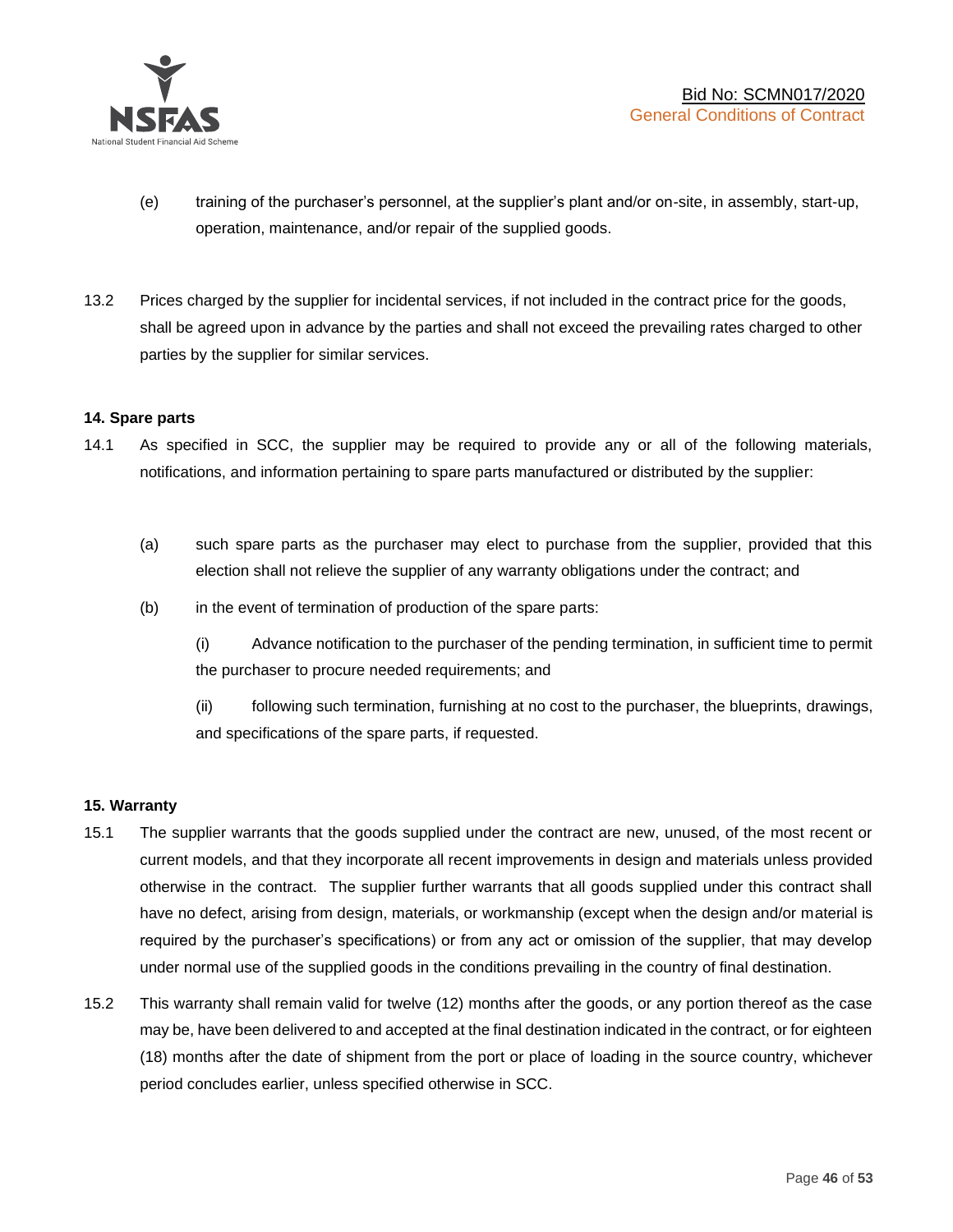

- 15.3 The purchaser shall promptly notify the supplier in writing of any claims arising under this warranty.
- 15.4 Upon receipt of such notice, the supplier shall, within the period specified in SCC and with all reasonable speed, repair or replace the defective goods or parts thereof, without costs to the purchaser.
- 15.5 If the supplier, having been notified, fails to remedy the defect(s) within the period specified in SCC, the purchaser may proceed to take such remedial action as may be necessary, at the supplier's risk and expense and without prejudice to any other rights which the purchaser may have against the supplier under the contract.

### **16. Payment**

- 16.1 The method and conditions of payment to be made to the supplier under this contract shall be specified in SCC.
- 16.2 The supplier shall furnish the purchaser with an invoice accompanied by a copy of the delivery note and upon fulfilment of other obligations stipulated in the contract.
- 16.3 Payments shall be made promptly by the purchaser, but in no case later than thirty (30) days after submission of an invoice or claim by the supplier.
- 16.4 Payment will be made in Rand unless otherwise stipulated in SCC.

### **17. Prices**

17.1 Prices charged by the supplier for goods delivered and services performed under the contract shall not vary from the prices quoted by the supplier in his bid, with the exception of any price adjustments authorized in SCC or in the purchaser's request for bid validity extension, as the case may be.

### **18. Contract amendments**

18.1 No variation in or modification of the terms of the contract shall be made except by written amendment signed by the parties concerned.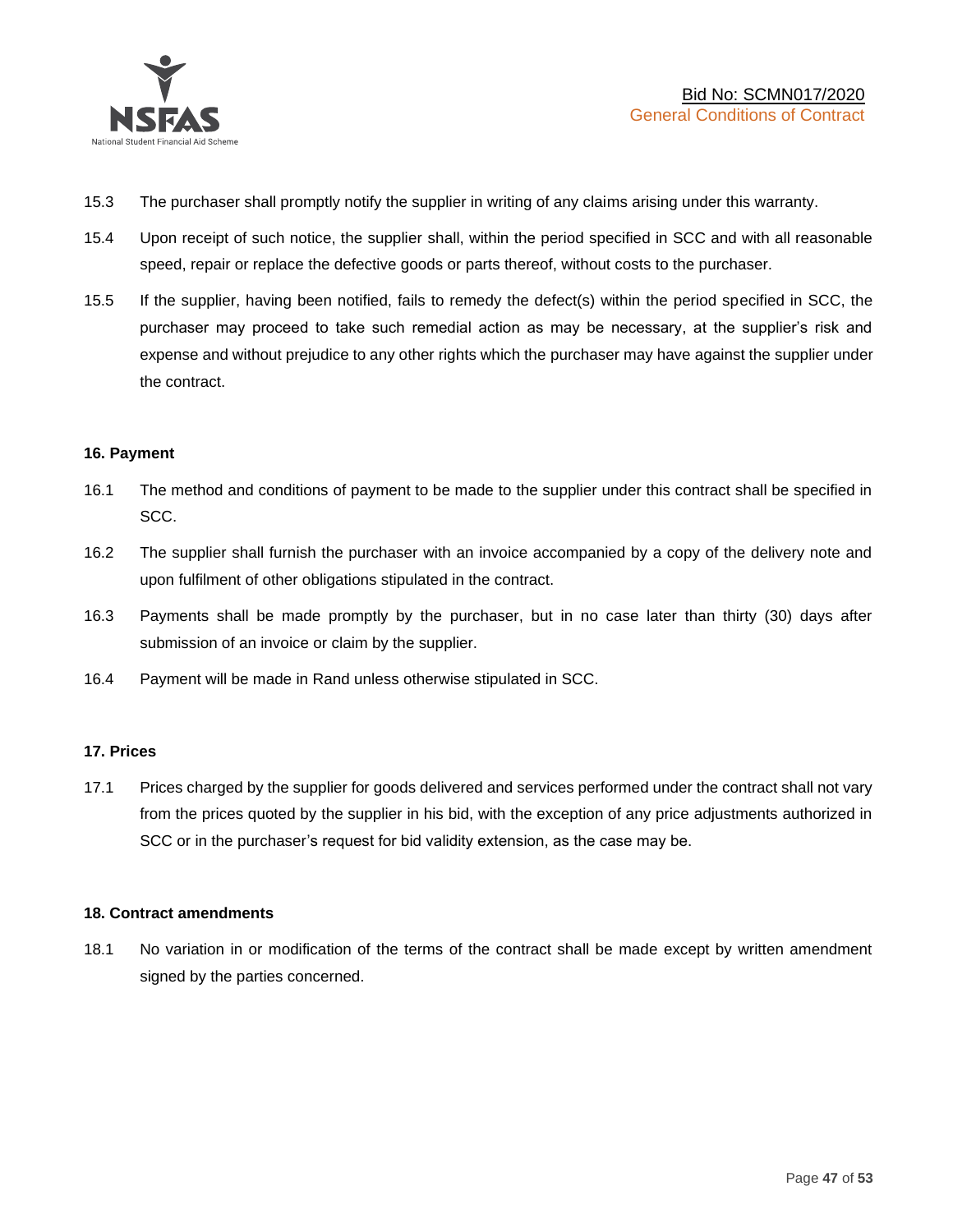

### **19. Assignment**

19.1 The supplier shall not assign, in whole or in part, its obligations to perform under the contract, except with the purchaser's prior written consent.

#### **20. Subcontracts**

20.1 The supplier shall notify the purchaser in writing of all subcontracts awarded under this contract if not already specified in the bid. Such notification, in the original bid or later, shall not relieve the supplier from any liability or obligation under the contract.

### **21. Delays in the supplier's performance**

- 21.1 Delivery of the goods and performance of services shall be made by the supplier in accordance with the time schedule prescribed by the purchaser in the contract.
- 21.2 If at any time during performance of the contract, the supplier or its subcontractor(s) should encounter conditions impeding timely delivery of the goods and performance of services, the supplier shall promptly notify the purchaser in writing of the fact of the delay, its likely duration and its cause(s). As soon as practicable after receipt of the supplier's notice, the purchaser shall evaluate the situation and may at his discretion extend the supplier's time for performance, with or without the imposition of penalties, in which case the extension shall be ratified by the parties by amendment of contract.
- 21.3 No provision in a contract shall be deemed to prohibit the obtaining of supplies or services from a national department, provincial department, or a local authority.
- 21.4 The right is reserved to procure outside of the contract small quantities or to have minor essential services executed if an emergency arises, the supplier's point of supply is not situated at or near the place where the supplies are required, or the supplier's services are not readily available.
- 21.5 Except as provided under GCC Clause 25, a delay by the supplier in the performance of its delivery obligations shall render the supplier liable to the imposition of penalties, pursuant to GCC Clause 22, unless an extension of time is agreed upon pursuant to GCC Clause 21.2 without the application of penalties.
- 21.6 Upon any delay beyond the delivery period in the case of a supplies contract, the purchaser shall, without cancelling the contract, be entitled to purchase supplies of a similar quality and up to the same quantity in substitution of the goods not supplied in conformity with the contract and to return any goods delivered later at the supplier's expense and risk, or to cancel the contract and buy such goods as may be required to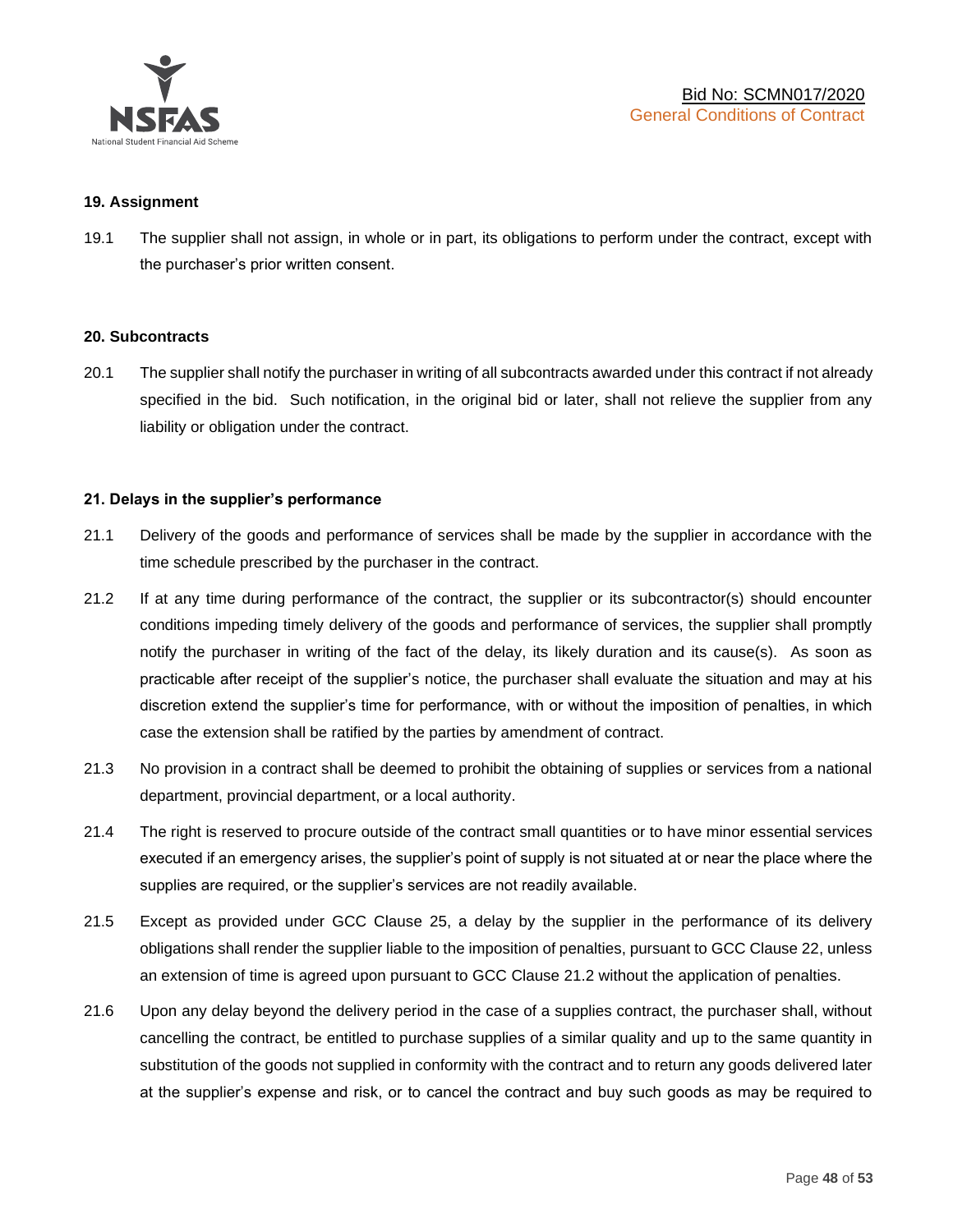

complete the contract and without prejudice to his other rights, be entitled to claim damages from the supplier.

### **22. Penalties**

22.1 Subject to GCC Clause 25, if the supplier fails to deliver any or all of the goods or to perform the services within the period(s) specified in the contract, the purchaser shall, without prejudice to its other remedies under the contract, deduct from the contract price, as a penalty, a sum calculated on the delivered price of the delayed goods or unperformed services using the current prime interest rate calculated for each day of the delay until actual delivery or performance. The purchaser may also consider termination of the contract pursuant to GCC Clause 23.

### **23. Termination for default**

- 23.1 The purchaser, without prejudice to any other remedy for breach of contract, by written notice of default sent to the supplier, may terminate this contract in whole or in part:
	- (a) if the supplier fails to deliver any or all of the goods within the period(s) specified in the contract, or within any extension thereof granted by the purchaser pursuant to GCC Clause 21.2;
	- (b) if the Supplier fails to perform any other obligation(s) under the contract; or
	- (c) if the supplier, in the judgment of the purchaser, has engaged in corrupt or fraudulent practices in competing for or in executing the contract.
- 23.2 In the event the purchaser terminates the contract in whole or in part, the purchaser may procure, upon such terms and in such manner as it deems appropriate, goods, works or services similar to those undelivered, and the supplier shall be liable to the purchaser for any excess costs for such similar goods, works or services. However, the supplier shall continue performance of the contract to the extent not terminated.
- 23.3 Where the purchaser terminates the contract in whole or in part, the purchaser may decide to impose a restriction penalty on the supplier by prohibiting such supplier from doing business with the public sector for a period not exceeding 10 years.
- 23.4 If a purchaser intends imposing a restriction on a supplier or any person associated with the supplier, the supplier will be allowed a time period of not more than fourteen (14) days to provide reasons why the envisaged restriction should not be imposed. Should the supplier fail to respond within the stipulated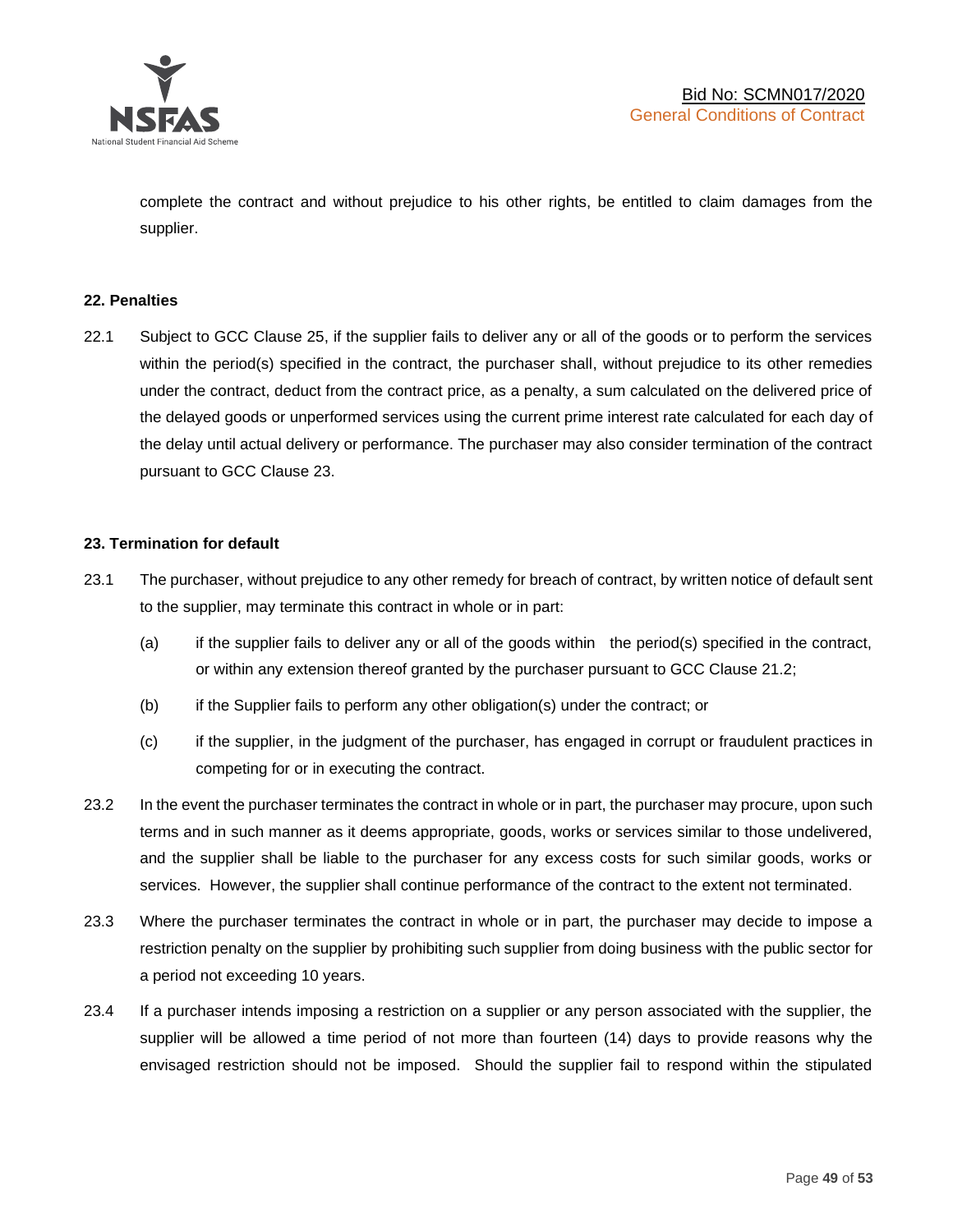

fourteen (14) days the purchaser may regard the intended penalty as not objected against and may impose it on the supplier.

- 23.5 Any restriction imposed on any person by the Accounting Officer / Authority will, at the discretion of the Accounting Officer / Authority, also be applicable to any other enterprise or any partner, manager, director or other person who wholly or partly exercises or exercised or may exercise control over the enterprise of the first-mentioned person, and with which enterprise or person the first-mentioned person, is or was in the opinion of the Accounting Officer / Authority actively associated.
- 23.6 If a restriction is imposed, the purchaser must, within five (5) working days of such imposition, furnish the National Treasury, with the following information:
	- (i) the name and address of the supplier and / or person restricted by the purchaser;
	- (ii) the date of commencement of the restriction
	- (iii) the period of restriction; and
	- (iv) the reasons for the restriction.

These details will be loaded in the National Treasury's central database of suppliers or persons prohibited from doing business with the public sector.

23.7 If a court of law convicts a person of an offence as contemplated in sections 12 or 13 of the Prevention and Combating of Corrupt Activities Act, No. 12 of 2004, the court may also rule that such person's name be endorsed on the Register for Tender Defaulters. When a person's name has been endorsed on the Register, the person will be prohibited from doing business with the public sector for a period not less than five years and not more than 10 years. The National Treasury is empowered to determine the period of restriction and each case will be dealt with on its own merits. According to section 32 of the Act the Register must be open to the public. The Register can be perused on the National Treasury website.

### **24. Anti- dumping and countervailing duties and rights**

24.1 When, after the date of bid, provisional payments are required, or anti-dumping or countervailing duties are imposed, or the amount of a provisional payment or anti-dumping or countervailing right is increased in respect of any dumped or subsidized import, the State is not liable for any amount so required or imposed, or for the amount of any such increase. When, after the said date, such a provisional payment is no longer required or any such anti-dumping or countervailing right is abolished, or where the amount of such provisional payment or any such right is reduced, any such favourable difference shall on demand be paid forthwith by the contractor to the State or the State may deduct such amounts from moneys (if any) which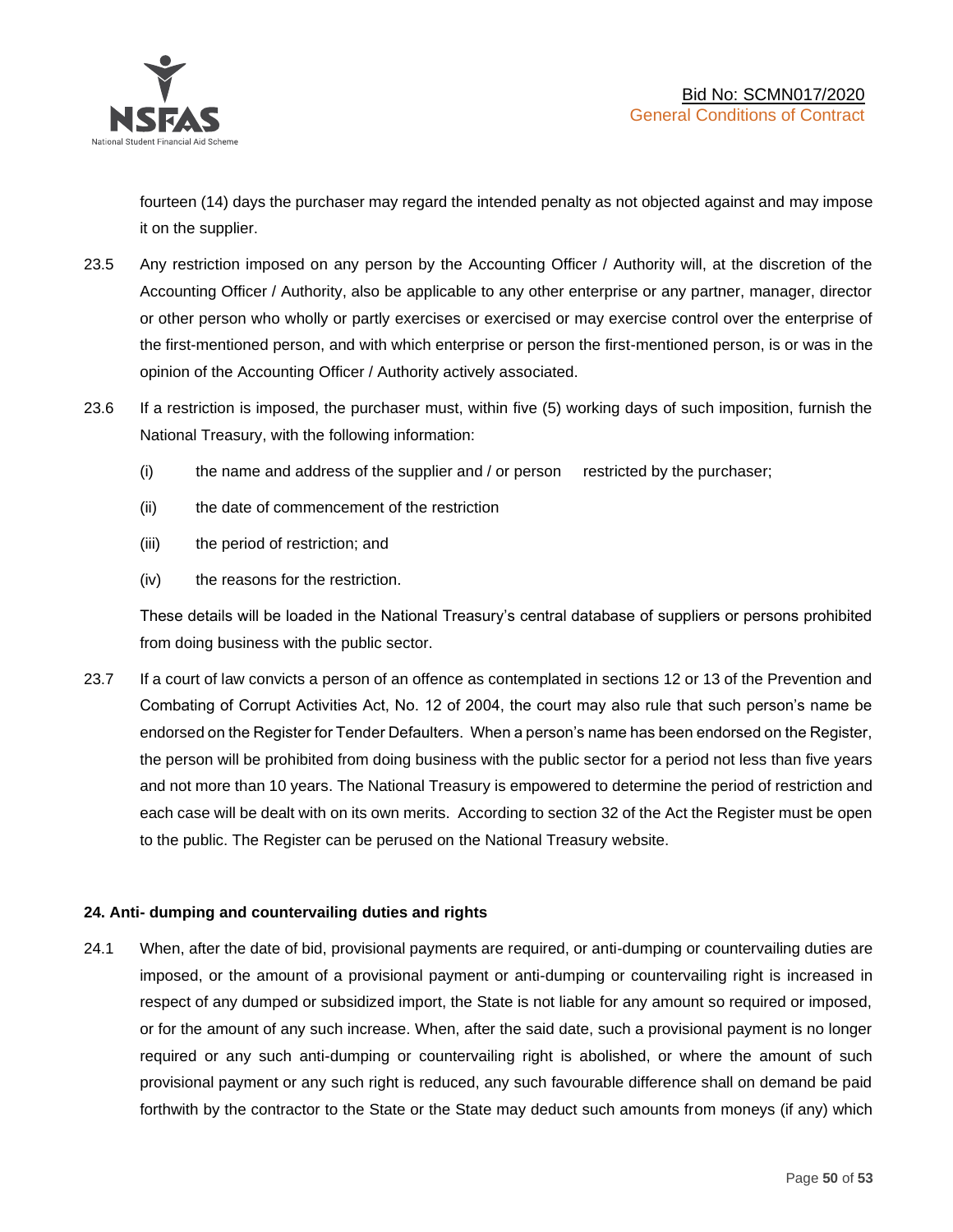

may otherwise be due to the contractor in regard to supplies or services which he delivered or rendered, or is to deliver or render in terms of the contract or any other contract or any other amount which may be due to him

### **25. Force Majeure**

- 25.1 Notwithstanding the provisions of GCC Clauses 22 and 23, the supplier shall not be liable for forfeiture of its performance security, damages, or termination for default if and to the extent that his delay in performance or other failure to perform his obligations under the contract is the result of an event of force majeure.
- 25.2 If a force majeure situation arises, the supplier shall promptly notify the purchaser in writing of such condition and the cause thereof. Unless otherwise directed by the purchaser in writing, the supplier shall continue to perform its obligations under the contract as far as is reasonably practical, and shall seek all reasonable alternative means for performance not prevented by the force majeure event.

#### **26. Termination for insolvency**

26.1 The purchaser may at any time terminate the contract by giving written notice to the supplier if the supplier becomes bankrupt or otherwise insolvent. In this event, termination will be without compensation to the supplier, provided that such termination will not prejudice or affect any right of action or remedy which has accrued or will accrue thereafter to the purchaser.

#### **27. Settlement of Disputes**

- 27.1 If any dispute or difference of any kind whatsoever arises between the purchaser and the supplier in connection with or arising out of the contract, the parties shall make every effort to resolve amicably such dispute or difference by mutual consultation.
- 27.2 If, after thirty (30) days, the parties have failed to resolve their dispute or difference by such mutual consultation, then either the purchaser or the supplier may give notice to the other party of his intention to commence with mediation. No mediation in respect of this matter may be commenced unless such notice is given to the other party.
- 27.3 Should it not be possible to settle a dispute by means of mediation, it may be settled in a South African court of law.
- 27.4 Mediation proceedings shall be conducted in accordance with the rules of procedure specified in the SCC.
- 27.5 Notwithstanding any reference to mediation and/or court proceedings herein,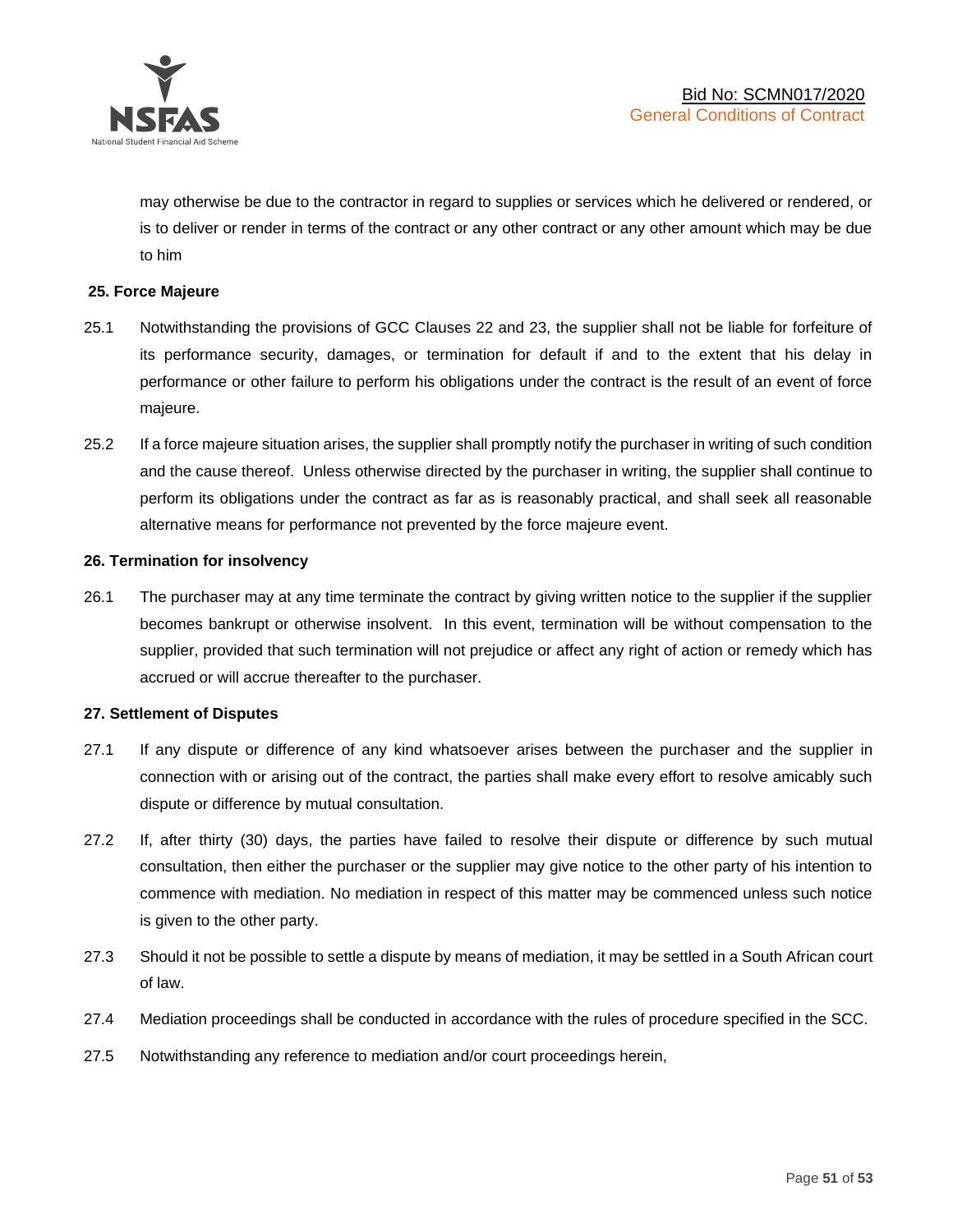

(a) the parties shall continue to perform their respective obligations under the contract unless they otherwise agree; and

(b) the purchaser shall pay the supplier any monies due the supplier.

### **28. Limitation of liability**

28.1 Except in cases of criminal negligence or wilful misconduct, and in the case of infringement pursuant to Clause 6;

(a) the supplier shall not be liable to the purchaser, whether in contract, tort, or otherwise, for any indirect or consequential loss or damage, loss of use, loss of production, or loss of profits or interest costs, provided that this exclusion shall not apply to any obligation of the supplier to pay penalties and/or damages to the purchaser; and

(b) the aggregate liability of the supplier to the purchaser, whether under the contract, in tort or otherwise, shall not exceed the total contract price, provided that this limitation shall not apply to the cost of repairing or replacing defective equipment.

### **29. Governing language**

29.1 The contract shall be written in English. All correspondence and other documents pertaining to the contract that is exchanged by the parties shall also be written in English.

### **30. Applicable Law**

30.1 The contract shall be interpreted in accordance with South African laws, unless otherwise specified in SCC.

### **31. Notices**

31.1 Every written acceptance of a bid shall be posted to the supplier concerned by registered or certified mail and any other notice to him shall be posted by ordinary mail to the address furnished in his bid or to the address notified later by him in writing and such posting shall be deemed to be proper service of such notice

The time mentioned in the contract documents for performing any act after such aforesaid notice has been given, shall be reckoned from the date of posting of such notice.